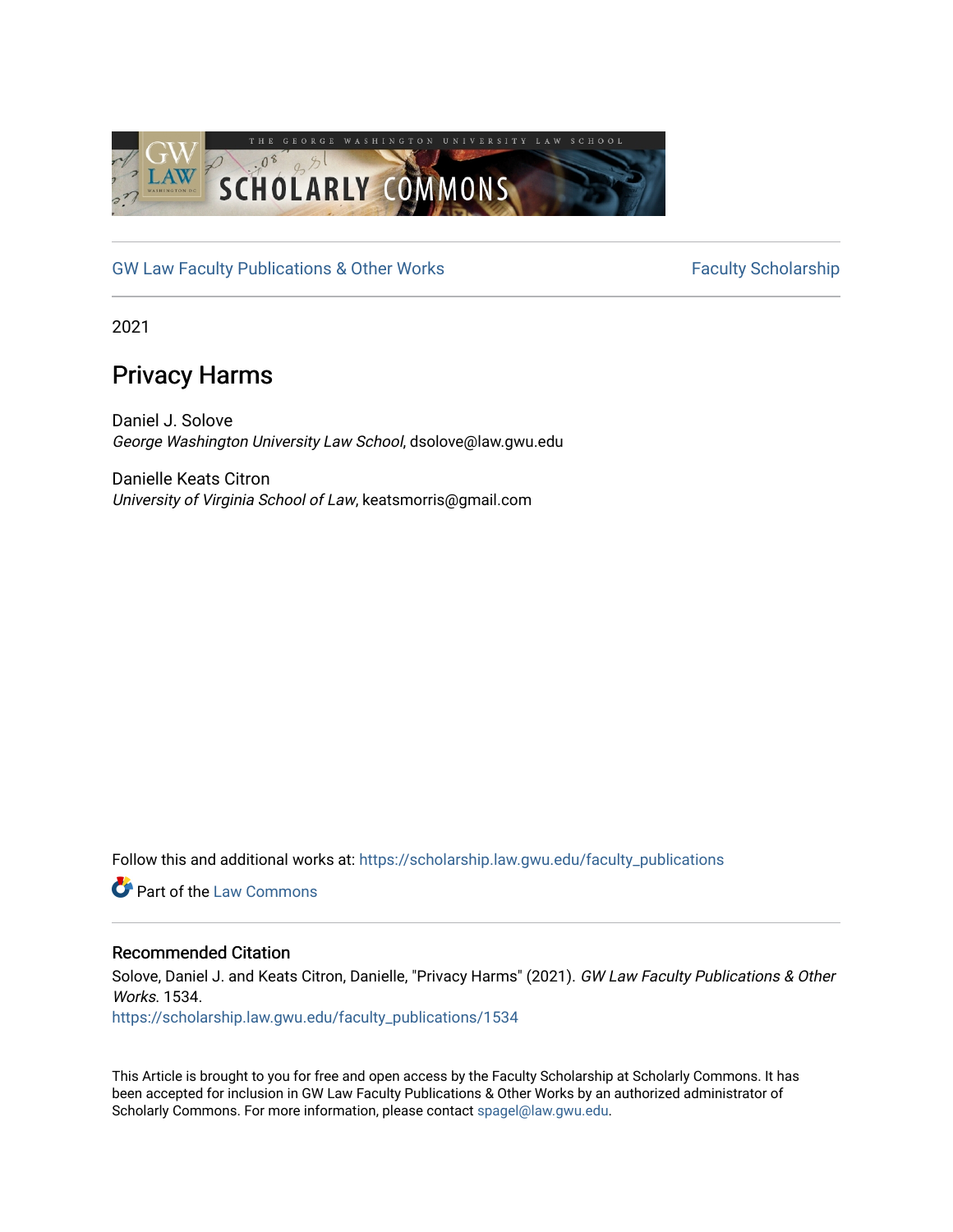**b y**

# **Danielle Keats Citron & D an iel J. So l o ve**

Forth coming 102 B.U. L. Rev. \_ (2022)

Electronic copy available at: https://ssrn.com/abstract=3782222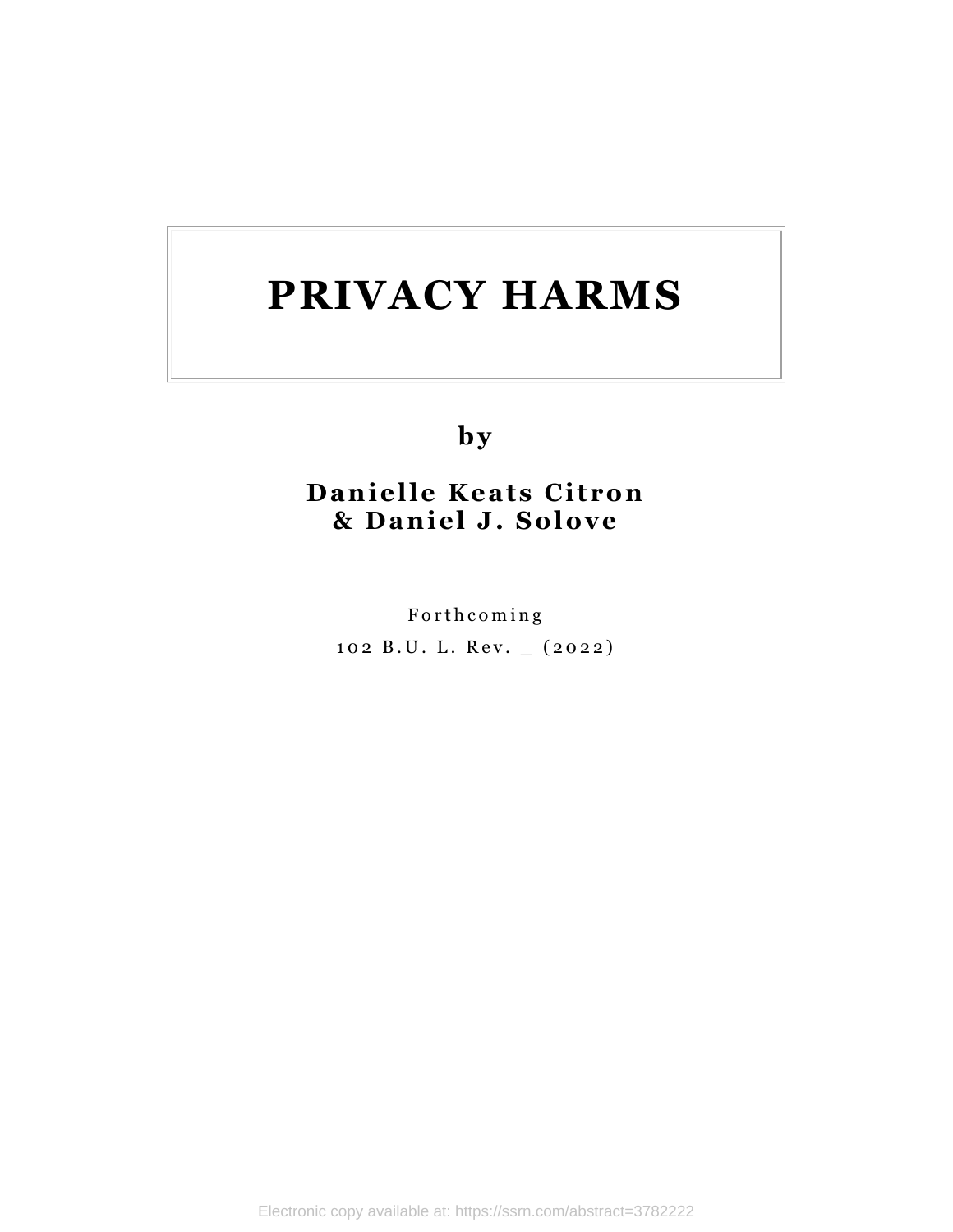#### by Danielle Keats Citron\* & Daniel J. Solove\*\*

<sup>\*</sup> Jefferson Scholars Foundation Schenck Distinguished Professor in Law, Caddell and Chapman Professor of Law, University of Virginia School of Law; Vice President, Cyber Civil Rights Initiative; 2019 MacArthur Fellow.

<sup>\*\*</sup> John Marshall Harlan Research Professor of Law, George Washington University Law School. We would like to thank research assistants Kimia Favagehi, Katherine Grabar, Jean Hyun, Austin Mooney, Julia Schur, and Rebecca Weitzel. Many scholars provided extremely helpful feedback, including Kenneth Abraham, Alessandro Acquisti, Rachel Bayefsky, Ryan Calo, Ignacio Cofone, Bob Gellman, Woodrow Hartzog, Chris Hoofnagle, Lauren Scholz, Ari Waldman, Benjamin Zipursky, and the participants at our workshop at the Privacy Law Scholars Conference. Jackson Barrett and fellow editors at the Boston University Law Review provided superb feedback during our delightful editing process.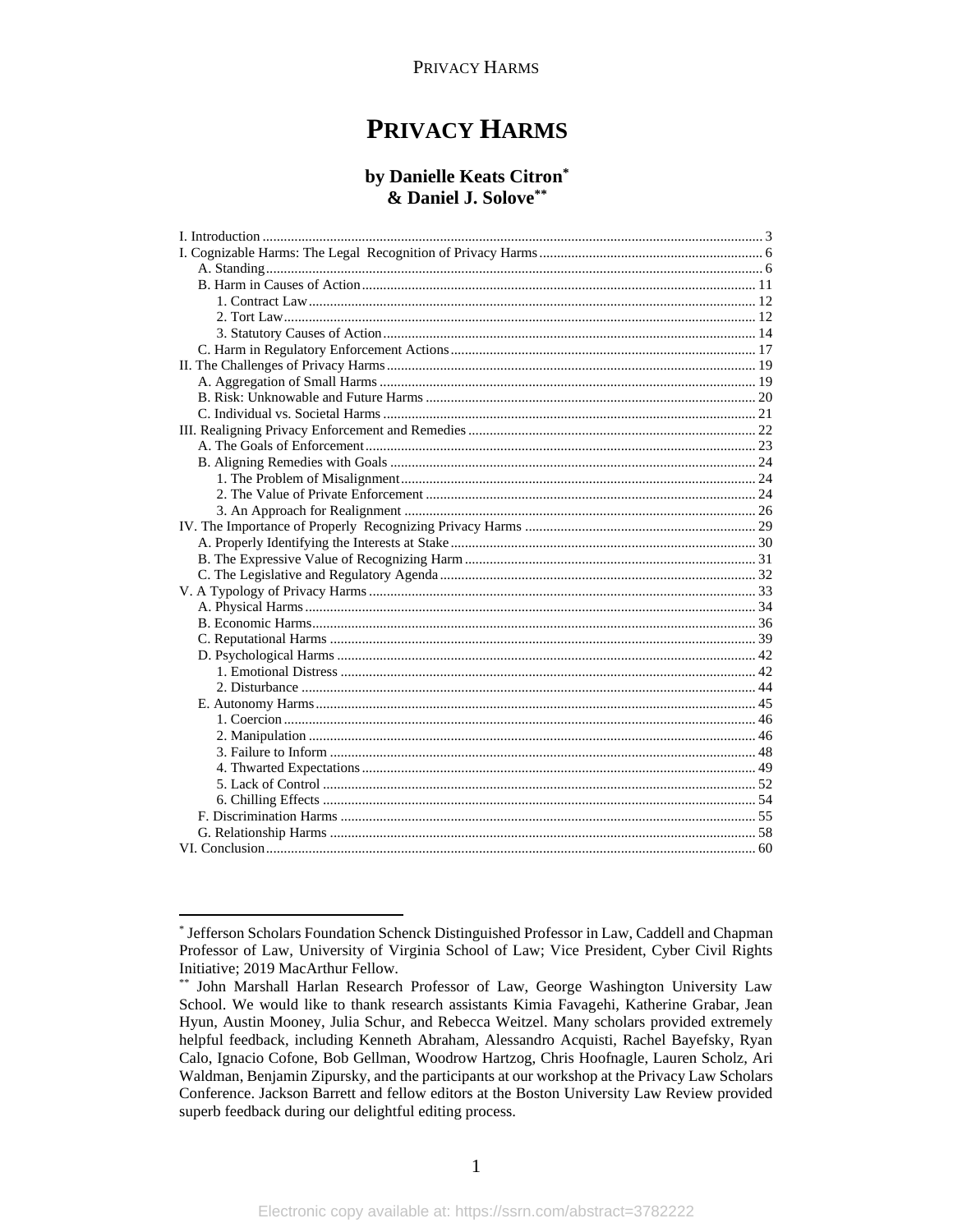# **ABSTRACT**

*The requirement of harm has significantly impeded the enforcement of privacy*  law. In most tort and contract cases, plaintiffs must establish that they have *suffered harm. Even when legislation does not require it, courts have taken it upon themselves to add a harm element. Harm is also a requirement to establish standing in federal court. In* Spokeo v. Robins *and* TransUnion v. Ramirez*, the U.S. Supreme Court ruled that courts can override congressional judgment about cognizable harm and dismiss privacy claims.* 

*Caselaw is an inconsistent, incoherent jumble, with no guiding principles. Countless privacy violations are not remedied or addressed on the grounds that there has been no cognizable harm.* 

*Courts struggle with privacy harms because they often involve future uses of personal data that vary widely. When privacy violations result in negative consequences, the effects are often small – frustration, aggravation, anxiety, inconvenience – and dispersed among a large number of people. When these minor harms are suffered at a vast scale, they produce significant harm to individuals, groups, and society. But these harms do not fit well with existing cramped judicial understandings of harm.* 

*This article makes two central contributions. The first is the construction of a typology for courts to understand harm so that privacy violations can be tackled and remedied in a meaningful way. Privacy harms consist of various different types, which to date have been recognized by courts in inconsistent ways. Our typology of privacy harms elucidates why certain types of privacy harms should be recognized as cognizable.* 

*The second contribution is providing an approach to when privacy harm should be required. In many cases, harm should not be required because it is irrelevant to the purpose of the lawsuit. Currently, much privacy litigation suffers from a misalignment of enforcement goals and remedies. We contend that the law should be guided by the essential question: When and how should privacy regulation be enforced? We offer an approach that aligns enforcement goals with appropriate remedies.*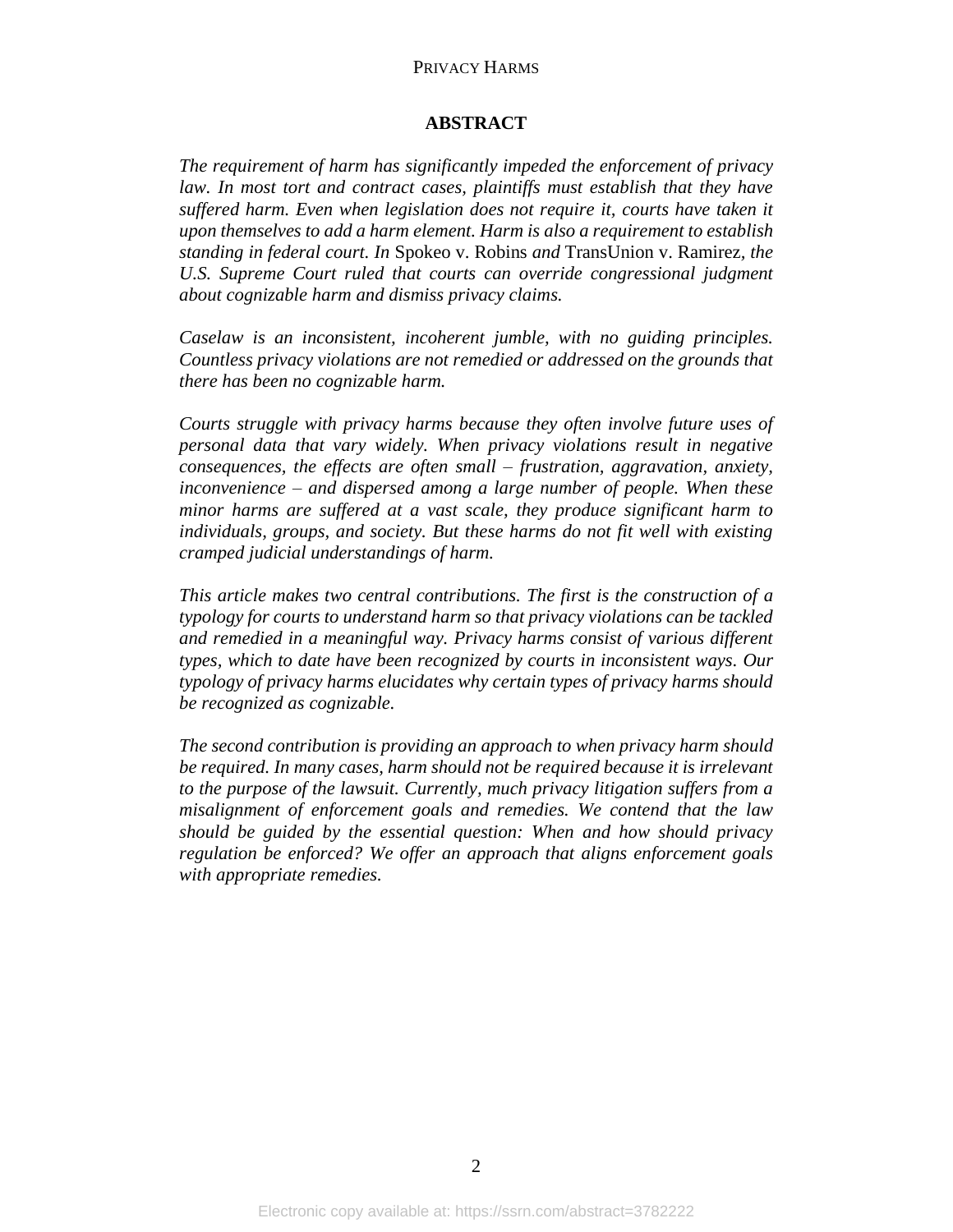# **I. INTRODUCTION**

Harm has become one of the biggest challenges in privacy law.<sup>1</sup> Law's treatment of privacy harms is a jumbled, incoherent mess. Countless privacy violations are left unremedied not because they are unworthy of being addressed but because of the failure to recognize harm. As Ryan Calo has observed, "courts and some scholars require a showing of harm in privacy out of proportion with other areas of law." $^2$ 

Privacy law in the United States is a sprawling patchwork of various types of law, from contract and tort to statutes and other bodies of  $law<sup>3</sup>$ . As these laws are enforced, especially in the courts, harm requirements stand as a major impediment. When cases are dismissed due to the lack of harm, wrongdoers escape accountability. The message is troubling—privacy commitments enshrined in legislation and common law can be ignored.

In several ways, harm emerges as a gatekeeper in privacy cases. Harm is an element of many causes of action. Courts, however, refuse to recognize privacy harms that do not involve tangible financial or physical injury.<sup>4</sup> But privacy harms more often involve intangible injuries, which courts address inconsistently and with considerable disarray. Many privacy violations involve broken promises or thwarted expectations about how people's data will be collected, used, and disclosed. The downstream consequences of these practices are often hard to determine in the here and now. Other privacy violations involve flooding people with unwanted advertising or email spam. Or, people's expectations may be betrayed, resulting in their data being shared with third parties that may use it in detrimental ways –but precisely when and how is unknown.

For many privacy harms, the injury may appear small when viewed in isolation, such as the inconvenience of receiving an unwanted email or advertisement or the failure to honor people's expectation that their data will not be shared with third parties. But when done by hundreds or thousands of companies, the harm adds up. Moreover, these small harms are dispersed among millions (and

<sup>1</sup> Jacqueline D. Lipton, *Mapping Online Privacy,* 104 Nw. U. L. Rev. 477, 508 (2010) ("Delineating remediable harms has been a challenge for law and policy makers since the early days of the Internet.").

<sup>2</sup> Ryan Calo, *Privacy Harm Exceptionalism*, 12 Colo. Tech. L.J. 361, 361 (2014); *see also* Ryan Calo, *Privacy Law's Indeterminacy*, 20 Theoretical Inquiries L. 33, 48 (2019) (Courts "do not understand privacy loss as a cognizable injury, even as they recognize ephemeral harms in other contexts").

<sup>3</sup> DANIEL J. SOLOVE & PAUL M. SCHWARTZ, INFORMATION PRIVACY LAW (7th ed. 2021).

<sup>4</sup> Danielle Keats Citron, *The Privacy Policymaking of State Attorneys General*, 92 Notre Dame L. Rev. 747, 798-99 (2016) ("For most courts, privacy and data security harms are too speculative and hypothetical, too based on subjective fears and anxieties, and not concrete and significant enough to warrant recognition.").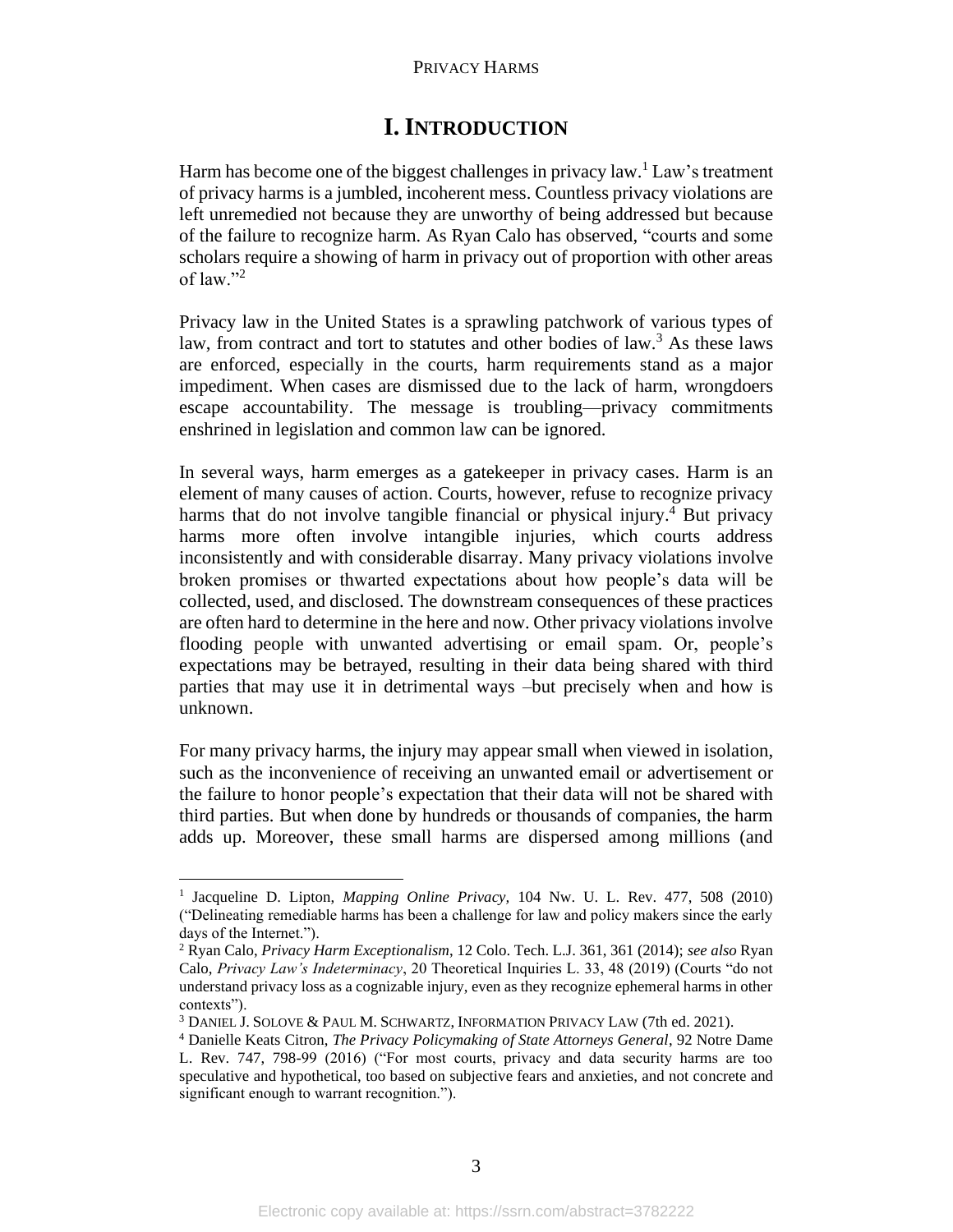sometimes billions) of people. Over time, as people are each inundated by a swarm of small harms, the overall societal impact is significant. Yet, these types of injuries do not fit well into judicial conceptions of harm, which have an individualistic focus and heavily favor tangible physical and financial injuries that occur immediately.

Some statutory laws recognize government agency or state attorney general enforcement that are less constrained by judicial conceptions of harm, but these enforcers have limited resources so can only bring a handful of actions each year.<sup>5</sup> To fill the anticipated enforcement gap, legislators have often included statutory private rights of action. The financial rewards of litigating and winning cases work like a bounty system, encouraging private parties to enforce the law.<sup>6</sup> To address the difficulties in establishing privacy harms, several privacy statutes contain statutory damages provisions, which allow people to recover a minimum amount of money without having to prove harm.

Courts, however, have wrought havoc on legislative plans for statutory damages in privacy cases by adding onerous harm requirements. In *Doe v. Chao*, for example, the Supreme Court held that a statutory damages provision under the federal Privacy Act of 1974 would only impose such damages if plaintiffs established "actual" damages.<sup>7</sup> As a second punch, the Supreme Court held in *Federal Aviation Administration v. Cooper* that emotional distress alone was insufficient to establish actual damages under the Privacy Act.<sup>8</sup> In a variation of this theme, in *Senne v. Village of Palatine*,<sup>9</sup> the U.S. Court of Appeals for the Seventh Circuit held that a plaintiff had to prove harm to recover under a private right of action for a violation of the federal Driver's Privacy Protection Act even though the provision lacked any harm requirement.

Courts have also injected harm as a gatekeeper to the enforcement of the law through modern standing doctrine. The U.S. Supreme Court has held that plaintiffs cannot pursue cases in federal court unless they have suffered an "injury in fact."<sup>10</sup> Specifically, in the privacy law context, in 2016, the Supreme Court in *Spokeo v. Robins,* concluded in a case involving the Fair Credit Reporting Act that courts could deny standing to plaintiffs seeking to recover under private rights of action in statutes. The court stated that even if a legislature granted plaintiffs a right to recover without proving harm, courts

<sup>5</sup> Danielle Keats Citron, *The Privacy Policymaking of State Attorneys General*, 92 Notre Dame L. Rev. 747, 799 (2016) ("Federal authorities cannot attend to most privacy and security problems because their resources are limited and their duties ever expanding. Simply put, federal agencies have too few resources and too many responsibilities.").

<sup>6</sup> *See* Crabill v. Trans Union, LLC, 259 F.3d 662, 665 (7th Cir. 2001) (noting that "[t]he award of statutory damages could also be thought a form of bounty system, and Congress is permitted to create legally enforceable bounty systems for assistance in enforcing federal laws."). <sup>7</sup> 540 U.S. 614, 614 (2004). Id. at 614.

<sup>8</sup> 132 S. Ct. 1441 (2012).

<sup>9</sup> 695 F.3d.597 (7th Cir. 2015).

<sup>&</sup>lt;sup>10</sup> Friends of the Earth Inc. v. Laidlaw Envt'l Sys. (TOC), Inc., 528 U.S. 167 (2000).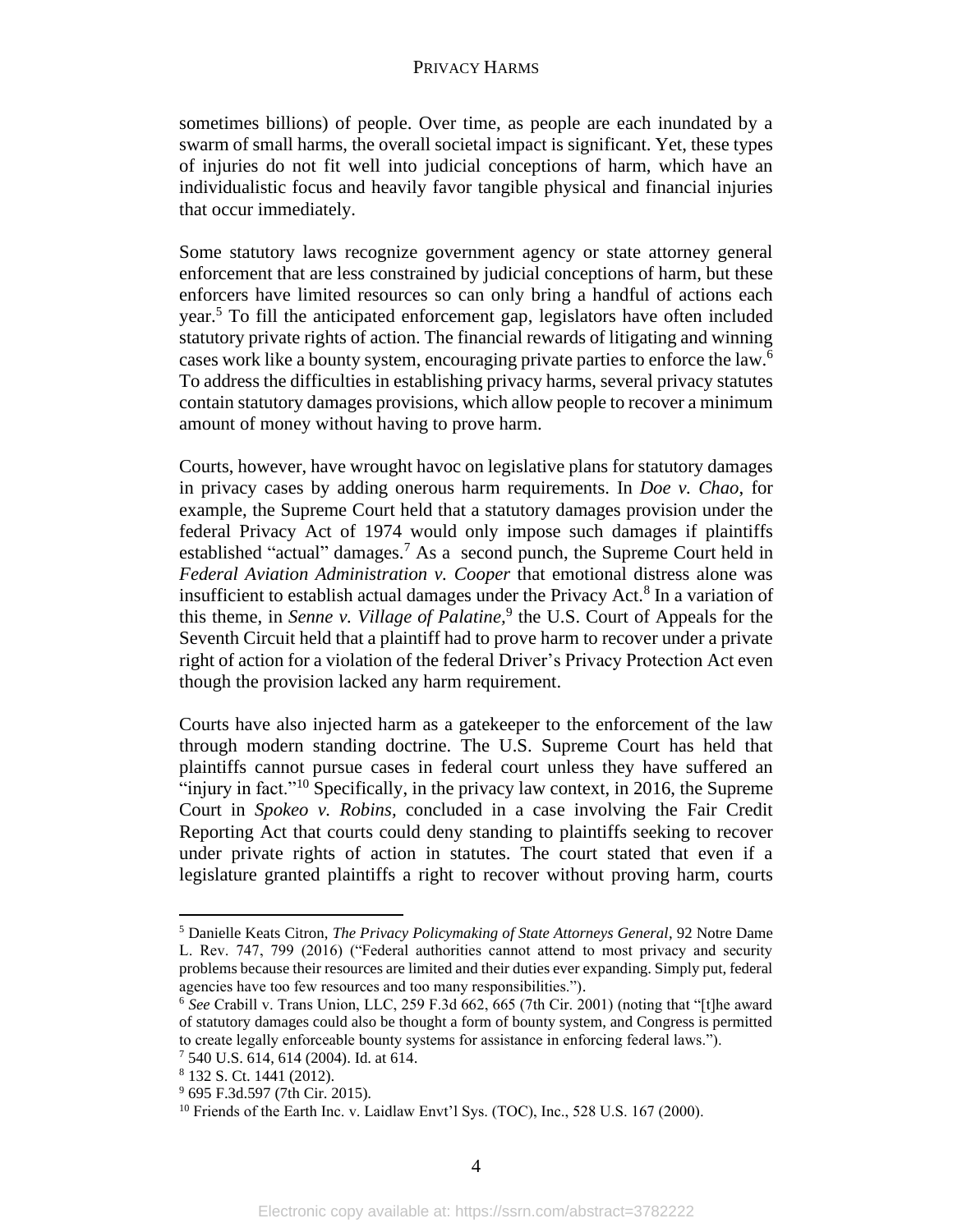could require a plaintiff to prove harm to establish standing.<sup>11</sup>

Due to judicial intervention, the requirement of privacy harm is inescapable. Even when legislation does not require proof of harm, courts exert their will to add it in, turning the enforcement of privacy law into a far more complicated task than it should be. Privacy harm is a conceptual mess, which significantly impedes U.S. privacy law from being effectively enforced. Even when organizations have engaged in clear wrongdoing, privacy harm requirements often result in cases being dismissed.

In this Article, we clear away the fog so that privacy harms can be better understood and appropriately addressed.<sup>12</sup> We set forth a typology that explains why particular harms should be legally cognizable. We show how concepts and doctrines in other areas of law can be applied in the context of privacy harms.

In addition to the issue of *what should constitute cognizable privacy harm,* we also examine the issue of *when privacy harm should be required.* In many cases, harm should not be required because it is irrelevant to the purpose of the lawsuit. The overarching question that the law should ask is: *When and how should various privacy laws be enforced?* This question brings into focus the underlying source of the law's current malaise—the misalignment of enforcement goals and remedies. We propose an approach that aligns enforcement goals with appropriate remedies.

Properly recognizing privacy harm is not just essential for litigation but also for its expressive value as well as for legislation and regulatory enforcement. Appropriately identifying the interests at stake is essential for the law to balance them and protect them.

This Article has five parts. Part I discusses when the law requires cognizable harm in order to enforce privacy regulation. Part II examines several challenges that make it difficult to recognize certain types of privacy harms. Part III examines when privacy harm should be required in privacy litigation and how the law should better align enforcement goals and remedies. Part IV discusses the importance of recognizing privacy harm. Part V sets forth a typology of privacy harms, explaining why each involves an impairment of important interests, how law tackles them, and why the law should do so.

<sup>11</sup> 136 S. Ct. 1540 (2016).

 $12$  Previously, we wrote an article about data breach harms. Daniel J. Solove & Danielle Keats Citron, *Risk and Anxiety: A Theory of Data Breach Harms,* 96 Tex. L. Rev. 737 (2018). We write separately on privacy harms because they are quite different. Data breach harms often involve either anxiety or a risk of future identity theft or fraud. Privacy harms are more varied than data breach harms and involve many other dimensions that pose challenges for the law.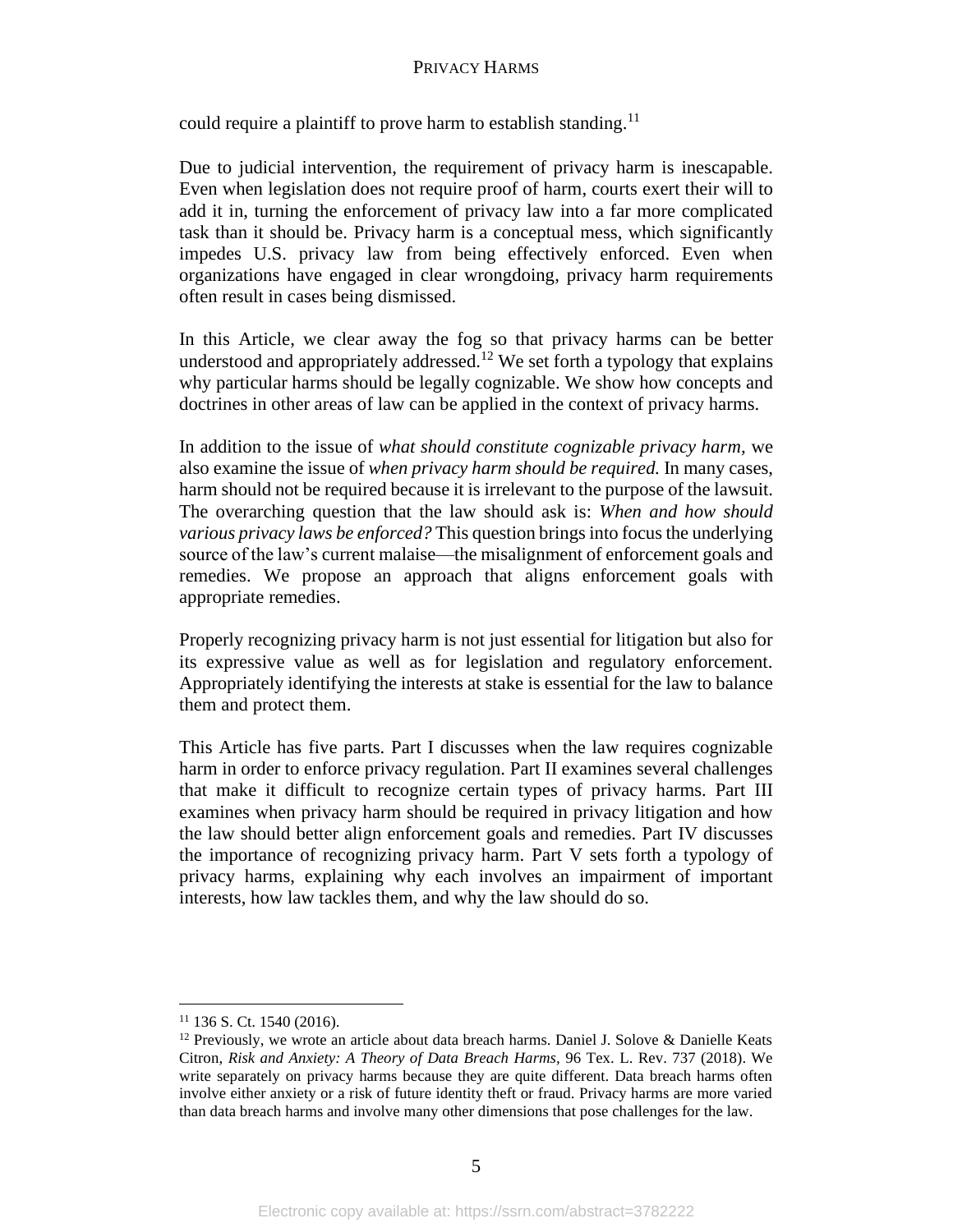# **I. COGNIZABLE HARMS: THE LEGAL RECOGNITION OF PRIVACY HARMS**

Requirements to establish harm serve as a major hurdle in privacy cases. Harms involve an injury, setback, loss, or impairment to well-being.<sup>13</sup> They leave people or society worse off than before their occurrence. Frequently, establishing harm is a prerequisite to the enforcement for privacy violations in the judicial system. A *cognizable harm* is harm that the law recognizes as suitable for intervention.<sup>14</sup>

Through harm requirements, courts have made the enforcement of privacy laws difficult, and, at times, impossible. They have added requirements for harm via standing. They have required harm for statutes that do not require such a showing. They have mandated proof of harm even for statutes that include statutory damages, undercutting the purpose of these provisions. They have adopted narrow conceptions of cognizable harm to exclude many types of harm, including emotional injury and dashed expectations. Because courts lack a theory of privacy harms or any guiding principles, they have made a mess of things. This Part discusses the varied ways that harm is involved in privacy cases.

# **A. STANDING**

To pursue a lawsuit in federal court, a plaintiff must have standing. Standing is based on Article III of the U.S. Constitution, which states that courts are limited to hearing "cases" or "controversies."<sup>15</sup> In a series of cases starting in the second half of the Twentieth Century, the U.S. Supreme Court has placed harm at the center of standing doctrine. <sup>16</sup> State courts generally do not require proof of standing.

The U.S. Supreme Court has developed a rather tortured body of standing doctrine, which is restrictive in its view of harm as well muddled and contradictory. Under contemporary standing doctrine, plaintiffs must allege an "injury in fact."<sup>17</sup> The injury must be "concrete and particularized" and "actual or imminent, not conjectural or hypothetical."<sup>18</sup> If a plaintiff lacks standing to

<sup>13</sup> A taxonomy of privacy developed by one of us focused on privacy *problems*. DANIEL J. SOLOVE, UNDERSTANDING PRIVACY (2008). Problems are broader than harms. Problems are undesirable states of affairs. Harms are a subset of problems.

<sup>&</sup>lt;sup>14</sup> JOEL FEINBERG, HARM TO OTHERS: THE MORAL LIMITS OF CRIMINAL LAW 34 (1984); see also OLIVER WENDELL HOLMES, THE COMMON LAW 64 (1881, reissued 1963); Thomas C. Grey, *Accidental Torts*, 54 Vand. L. Rev**.** 1225, 1272 (2001) (discussing Holmes's harm-based approach).

<sup>15</sup> U.S. Const. Art. I.

<sup>&</sup>lt;sup>16</sup> Friends of the Earth Inc. v. Laidlaw Envt'l Sys. (TOC), Inc., 528 U.S. 167 (2000).

<sup>17</sup> Friends of the Earth Inc. v. Laidlaw Envt'l Sys. (TOC), Inc., 528 U.S. 167 (2000); *Lujan v. Defenders of Wildlife,* 504 U.S. 555 (1992).

<sup>18</sup> Id.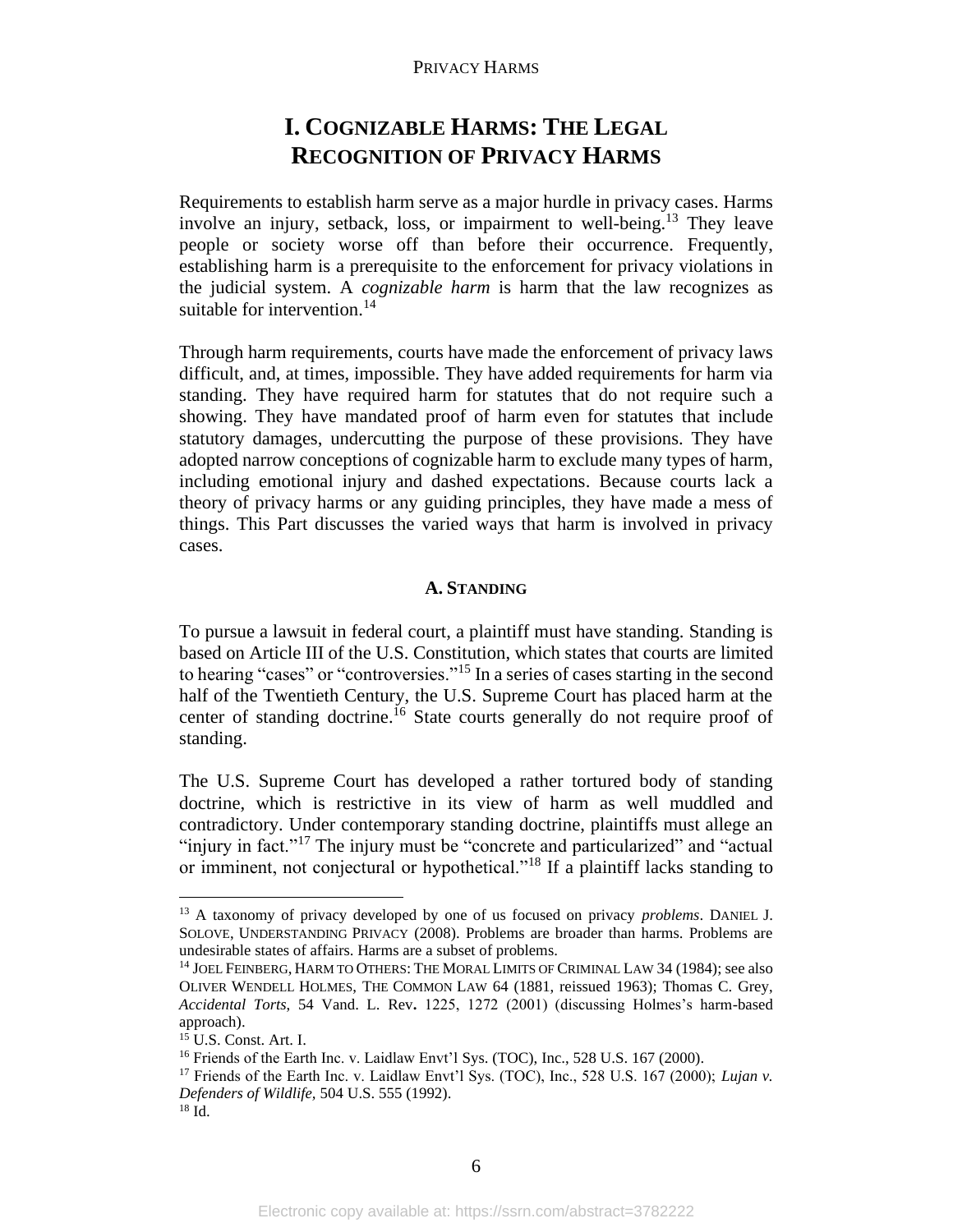bring a claim, a federal court cannot hear it. Three cases decided during the past decade focused on privacy issues.

In 2013, in *Clapper v. Amnesty International*, <sup>19</sup> a group of lawyers, journalists, and activists challenged the constitutionality of surveillance by the National Security Agency (NSA). The plaintiffs contended that because they were communicating with foreign people whom the NSA was likely to deem suspicious, they feared their communications would be wiretapped. The plaintiffs took measures to avoid governmental surveillance that would pierce attorney-client confidentiality, including spending time and money to travel in person to talk to clients.<sup>20</sup> The Court held that the plaintiffs lacked standing because they failed to prove that they were actually under government surveillance or that such surveillance was "certainly impending." The plaintiffs' "speculation" about being under surveillance was insufficient. $^{21}$  In a footnote, the Court noted that, "in some instances," a "substantial risk that the harm will occur would be sufficient to confer standing to plaintiff."<sup>22</sup> The Court never explained what would constitute a "substantial risk."

Although *Clapper* had a significant impact on data breach cases, a subsequent case took center stage for standing in privacy cases. In 2016, in *Spokeo, Inc. v. Robins*, the Supreme Court attempted to elaborate on the types of harm that could be sufficient to establish standing.<sup>23</sup> The Court focused on whether statutory violations involving personal data constituted harm sufficient to establish standing. The plaintiff alleged that Spokeo, a site supplying information about people's backgrounds, violated the federal Fair Credit Reporting Act (FCRA) when it published incorrect data about him.<sup>24</sup> Spokeo's profiles were used by employers to investigate prospective hires, an activity regulated by the FCRA. The FCRA mandates that firms take reasonable steps to ensure the accuracy of data in people's profiles.<sup>25</sup> The plaintiff's dossier was riddled with falsehoods, including that he was wealthy, married, had children, and worked in a professional field.<sup>26</sup> According to the plaintiff, these errors hurt

<sup>19</sup> 133 S. Ct. 1138 (2013).

<sup>20</sup> For a thoughtful analysis of *Clapper*, *see* Neil M. Richards, *The Dangers of Surveillance*, 126 Harv. L. Rev. 1934 (2013).

<sup>21</sup> The *Clapper* case comes with a dose of cruel irony. Although the government diminished the plaintiffs' concerns about surveillance by arguing that the plaintiffs could not prove that they were subject to it, the government knew the answer all along (it was surely engaging in such surveillance), but because the program was classified as a state secret, the plaintiffs did not and could not know for sure that they were being subject to surveillance. *See* Seth F. Kreimer, *"Spooky Action at a Distance:" Intangible Injury in Fact in the Information Age*, 18 U Pa. J. Con. L. 745, 757 (2016).

<sup>22</sup> *Id.* at 1150 n.5. In *Susan B. Anthony List v. Driehaus*, the Court, quoting *Clapper*, held that "an allegation of future injury may suffice if the threatened injury is certainly impending, or there is a substantial risk that the harm will occur." 134 S. Ct. 2334, 2341 (2014).

<sup>23</sup> 136 S. Ct. 1540 (2016). <sup>24</sup> *Id.* at 1544.

<sup>25</sup> 15 U.S.C. § 1681.

<sup>26</sup> *Id.* at 1546.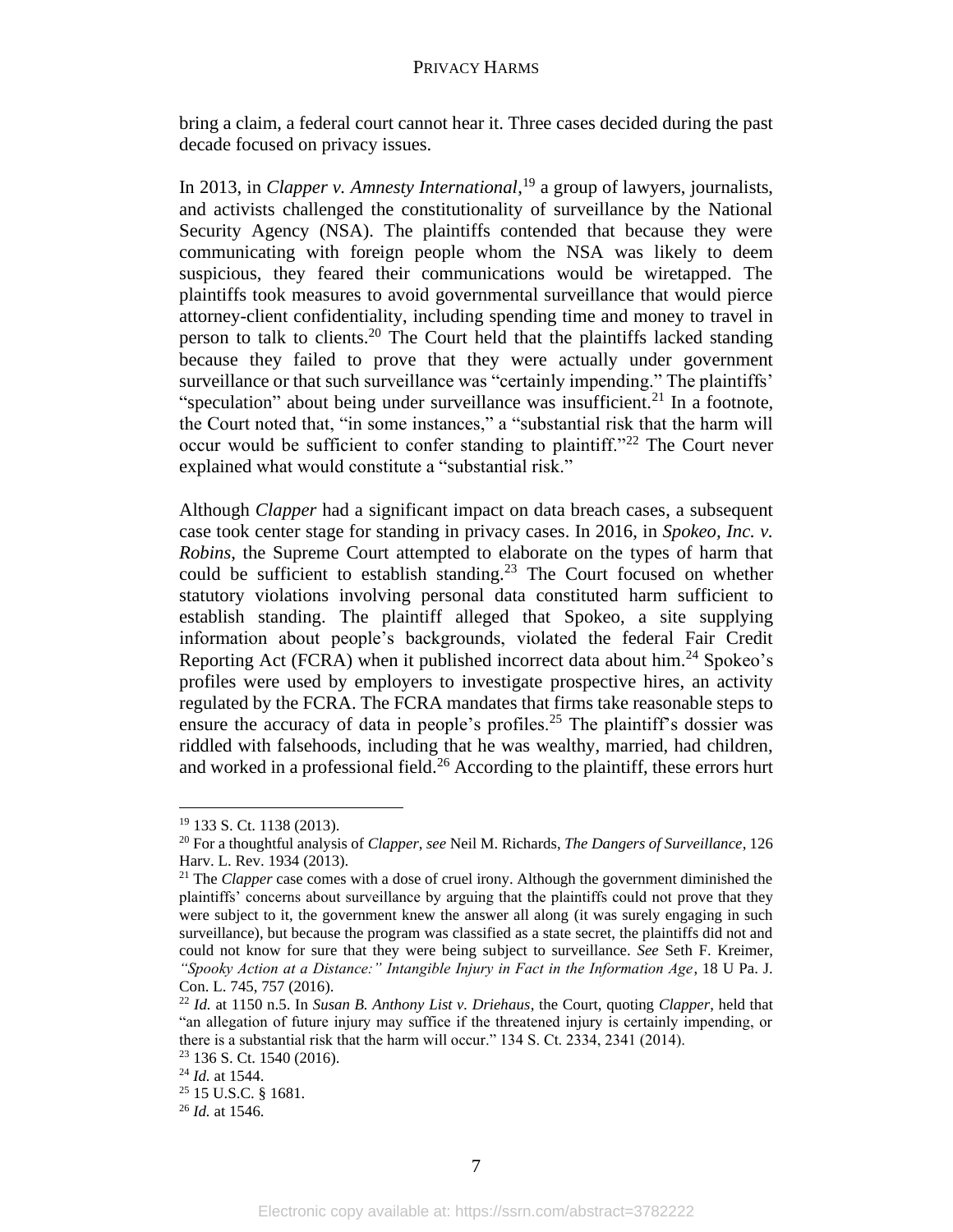his employment chances by indicating that he was overqualified for positions he sought or that he might not be able to relocate because he had a family.<sup>27</sup>

Although the plaintiff properly sued under FCRA's private right of action, according to the district court, the plaintiff lacked standing because he had not suffered an injury based on the erroneous information included in his credit report.<sup>28</sup> The U.S. Court of Appeals for the Ninth Circuit reversed on the grounds that the statute resolved the question of whether a cognizable injury existed: FCRA explicitly allowed plaintiffs to sue for any violation of FCRA.<sup>29</sup>

The U.S. Supreme Court took up the case, issuing an opinion purporting to clarify standing doctrine, but instead creating significant confusion. Instead of deferring to congressional judgment for when plaintiffs could sue for violations of the FCRA, the Court added harm into the equation through standing. Reversing and remanding the case to the Ninth Circuit, the Court explained that harm must be "concrete" and that "intangible harm" could be sufficient in some cases to establish injury.<sup>30</sup> According to the Court, a "real risk of harm" could satisfy the concreteness inquiry because long-standing common law has "permitted recovery by certain tort victims even if their harms may be difficult to prove or measure."<sup>31</sup> The question would turn on "whether an alleged intangible harm has a close relationship to a harm that has traditionally been regarded as providing a basis for a lawsuit in English or American courts."<sup>32</sup> Unfortunately, the common law invoked by the Court points in different directions. The Court's discussion of "intangible harm" ended up creating confusion rather than clarity.

The Court confounded matters in yet another way—it instructed courts to assess the judgment of Congress" to figure out "intangible harm constitutes injury in fact."<sup>33</sup> The Court began by noting:

[W]e said in *Lujan* that Congress may 'elevat[e] to the status of legally cognizable injuries concrete, de facto injuries that were previously inadequate in law.' Similarly, Justice Kennedy's concurrence in that case explained that 'Congress has the power to define injuries and articulate chains of causation that will give rise to a case or controversy where none existed before.' 34

 $^{27}$  *Id.* at 1556 (Ginsburg, J., dissenting).

<sup>28</sup> *Id.*at 1546.

<sup>29</sup> Robins v. Spokeo, Inc., 742 F.3d 409, 411–14 (9th Cir. 2014), *vacated* 136 S. Ct. 1540 (2016). See FCRA, 15 U.S.C. § 1681n (willful violations), and 15 U.S.C. § 1681o (negligent violations).

<sup>30</sup> Spokeo, Inc. v. Robins, 136 S. Ct. 1540, 1549 (2016).

<sup>31</sup> *Id.* at 1549.

<sup>32</sup> *Id*. at 1549.

<sup>33</sup> *Id.* at 1549.

<sup>&</sup>lt;sup>34</sup> *Id.* at 1549 (citations omitted).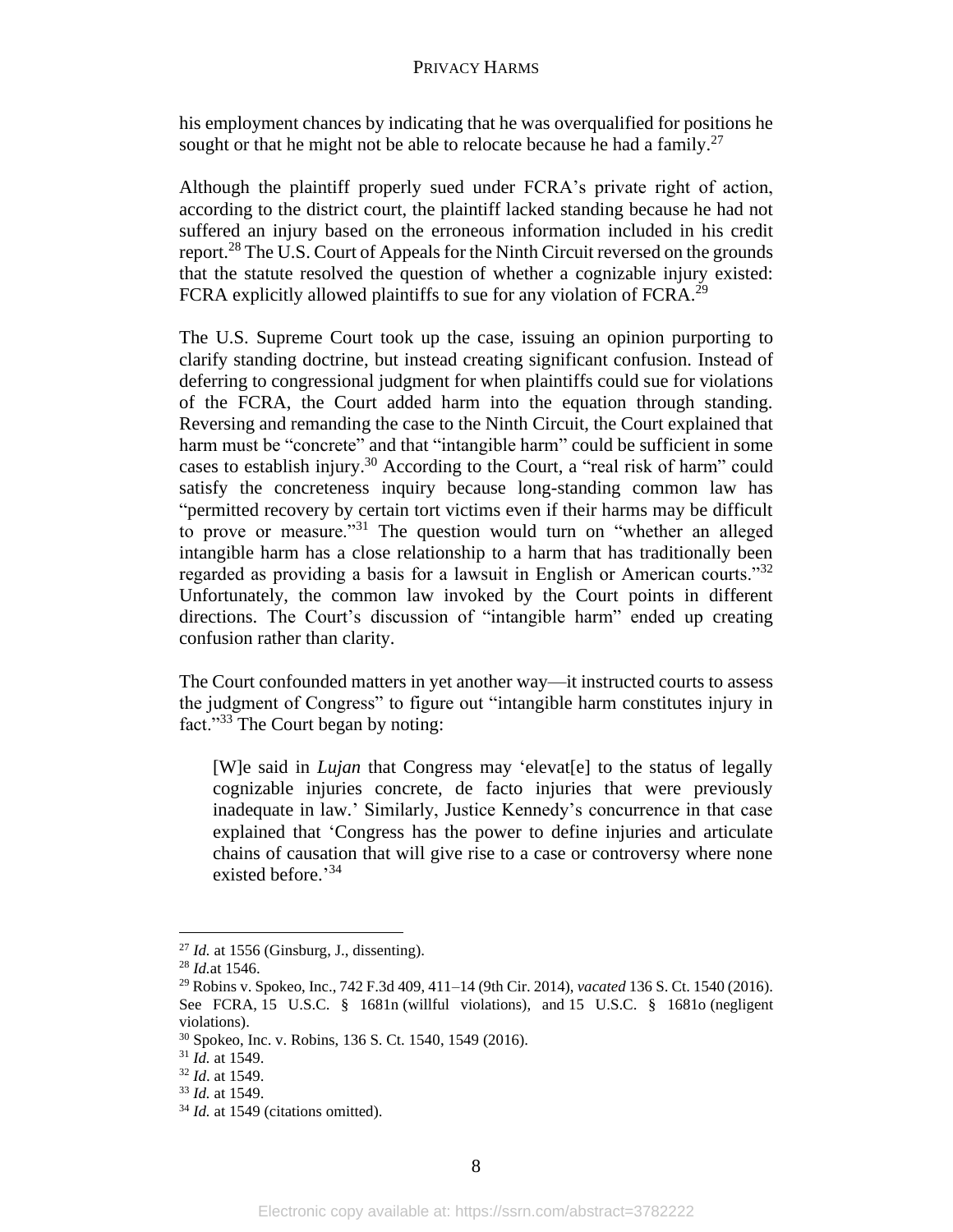Although Congress could independently define "concrete injury" in a way that enlarged the concept, the Court also said that Congress could deviate only so much:

Congress' role in identifying and elevating intangible harms does not mean that a plaintiff automatically satisfies the injury-in-fact requirement whenever a statute grants a person a statutory right and purports to authorize that person to sue to vindicate that right. Article III standing requires a concrete injury even in the context of a statutory violation. For that reason, Robins could not, for example, allege a bare procedural violation, divorced from any concrete harm, and satisfy the injury-in-fact requirement of Article III.<sup>35</sup>

As to how far Congress could deviate from courts in defining injuries, the Court failed to provide a clear answer. As an example, the Court noted that courts could reject a "bare procedural violation" of a statute as an injury, but this example was muddled with further explanation:

[T]he violation of a procedural right granted by statute can be sufficient in some circumstances to constitute injury in fact. In other words, a plaintiff in such a case need not allege any *additional* harm beyond the one Congress has identified.<sup>36</sup>

The Court thus said on one hand that a mere violation of a procedural right *can* be sufficient for concrete injury "without any *additional* harm." But, on the other hand, a "bare procedural violation, divorced from any concrete harm" cannot constitute concrete harm. So, how are courts to distinguish between when a violation of a procedural right is a concrete injury and when it is not?

The Court tried to explain its reasoning by noting that Congress passed the FCRA "to curb the dissemination of false information," so bare procedural violations would not support standing if they did not operate to prevent such inaccuracies. <sup>37</sup> The Court explained that consumers may not be able to sue a consumer reporting agency for failing to provide notice required by the statute if the information in their dossiers was accurate.<sup>38</sup> The Court further complicated matters by stating that "not all inaccuracies cause harm or present any material risk of harm." The example provided by the Court was an incorrect zip code. The Court explained, "It is difficult to imagine how the dissemination of an incorrect zip code, without more, could work any concrete harm."<sup>39</sup>

<sup>35</sup> *Id.* at 1549

<sup>36</sup> *Id.* at 1549

<sup>37</sup> *Id.* at 1550.

<sup>38</sup> *Id.* at 1550.

<sup>39</sup> *Id.* at 1550.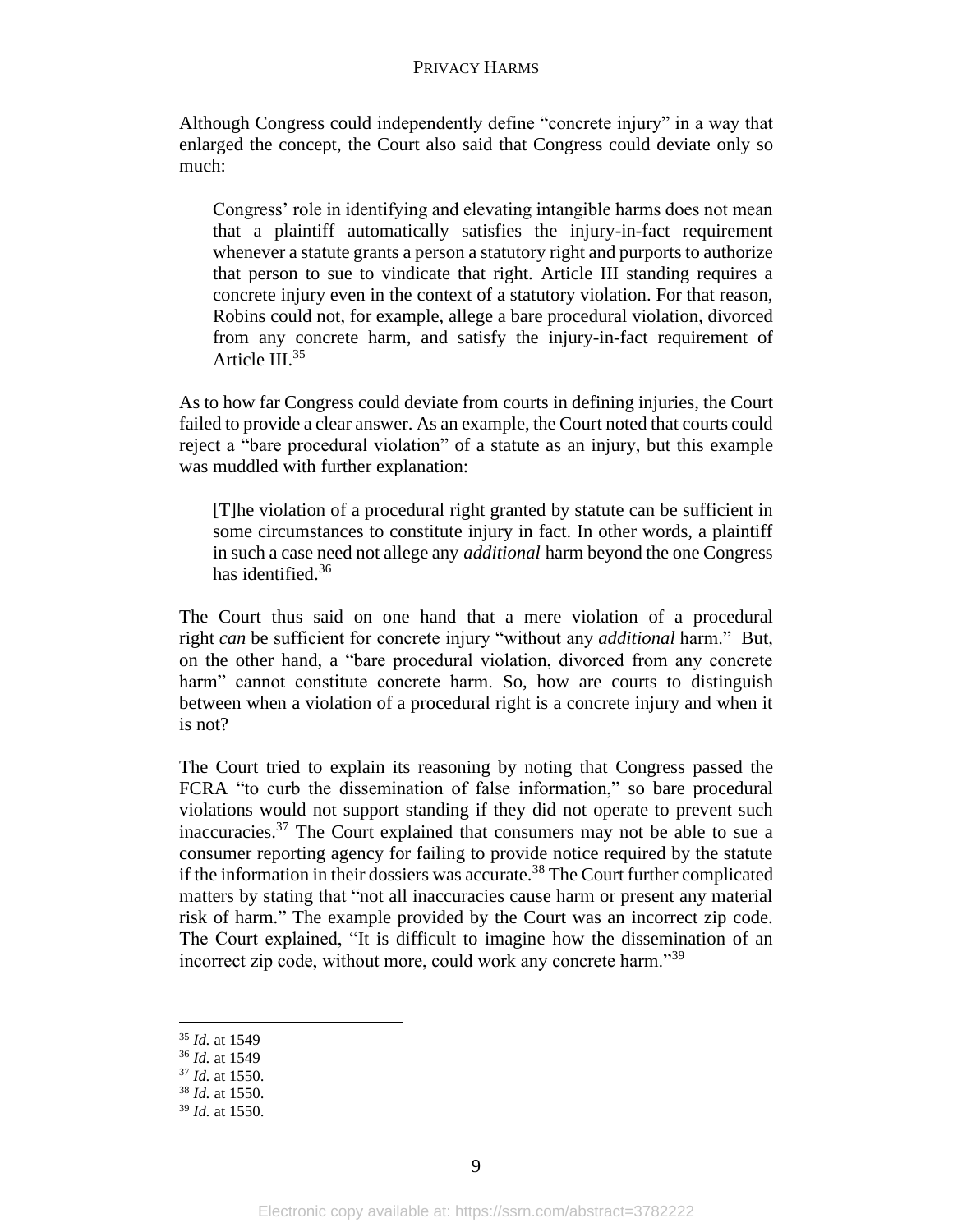The Court remanded the case to the Ninth Circuit to "examine whether the particular procedural violations alleged in this case entail a degree of risk sufficient to meet the concreteness requirement."<sup>40</sup> The Court noted that it was not taking a particular position about whether Robins properly alleged an injury.

In the wake of *Spokeo,* courts issued a contradictory mess of decisions regarding privacy harm and standing. The Ninth Circuit concluded that Robins had suffered harm, justifying standing.<sup>41</sup> The court applied a test from the Second Circuit that assessed whether a statutory provision was designed to protect people's concrete interests and whether those interests were at risk of harm in a particular case.<sup>42</sup> Other courts have extracted a two-prong test from the wreckage*,* first looking to "historical inquiry" that "asks whether an intangible harm 'has a close relationship' to one that historically has provided a basis for a lawsuit," and second, looking to a "congressional inquiry" that "acknowledges that Congress's judgment is 'instructive and important' because that body 'is well positioned to identify intangible harms that meet minimum Article III requirements."<sup>3</sup>

In the lower courts, no clear principles emerged to guide the harm inquiry for standing in privacy cases. Rather than a circuit split or other clear disagreement in approach, courts produced a jumbled mess by grasping at inconsistent parts of *Spokeo.*<sup>44</sup> Predictably, courts reached opposing conclusions as to the very same or similar FCRA violations. In *Dutta v. State Farm Mutual Auto Insurance Co.,* the Ninth Circuit concluded that violating FCRA by failing to provide the plaintiff with a copy of his credit report before disqualifying him from the hiring process was not a harm because the correct information in the credit report would have prevented him from getting a job anyway. <sup>45</sup> By contrast, in *Long v. Southeastern Pennsylvania Transportation Authority,* the Third Circuit denied standing to a plaintiff suing under FCRA for not being provided with his background check before being rejected for a job.<sup>46</sup>

As the Third Circuit stated in another case involving a FCRA violation: "In some cases, we have appeared to reject the idea that the violation of a statute can, by itself, cause an injury sufficient for purposes of Article III standing. But we have also accepted the argument, in some circumstances, that the breach of a statute is enough to cause a cognizable injury — even without economic or other

<sup>40</sup> *Id.* at 1550.

<sup>41</sup> Robins v. Spokeo, Inc., 867 F.3d 1108 (9th Cir. 2017), cert. denied, 138 S. Ct. 931 (2018).

<sup>42</sup> *Id.* at 1113 (citing Strubel v. Comenity Bank, 842 F.3d 181, 190 (2d Cir. 2016).

<sup>43</sup> Long v. Southeastern Pa. Transp. Auth., 903 F.3d 312, 321 (3d Cir. 2018) (quoting *Spokeo*).

<sup>44</sup> Jackson Erpenbach, Note, *A Post-*Spokeo *Taxonomy of Intangible Harms*, 118 Mich. L. Rev. 471, 483 (2019) (*Spokeo* has affected consumer protection laws unevenly. For example, while it risks extinguishing claims arising under FACTA, claims under TCPA are virtually unimpeded.").

<sup>45</sup> Dutta v. State Farm Mut. Auto. Ins. Co., 895 F.3d 1166 (9th Cir. 2018).

<sup>46</sup> Long v. Se. Pa. Transp. Auth., 903 F.3d 312, 316-17 (3d Cir. 2018).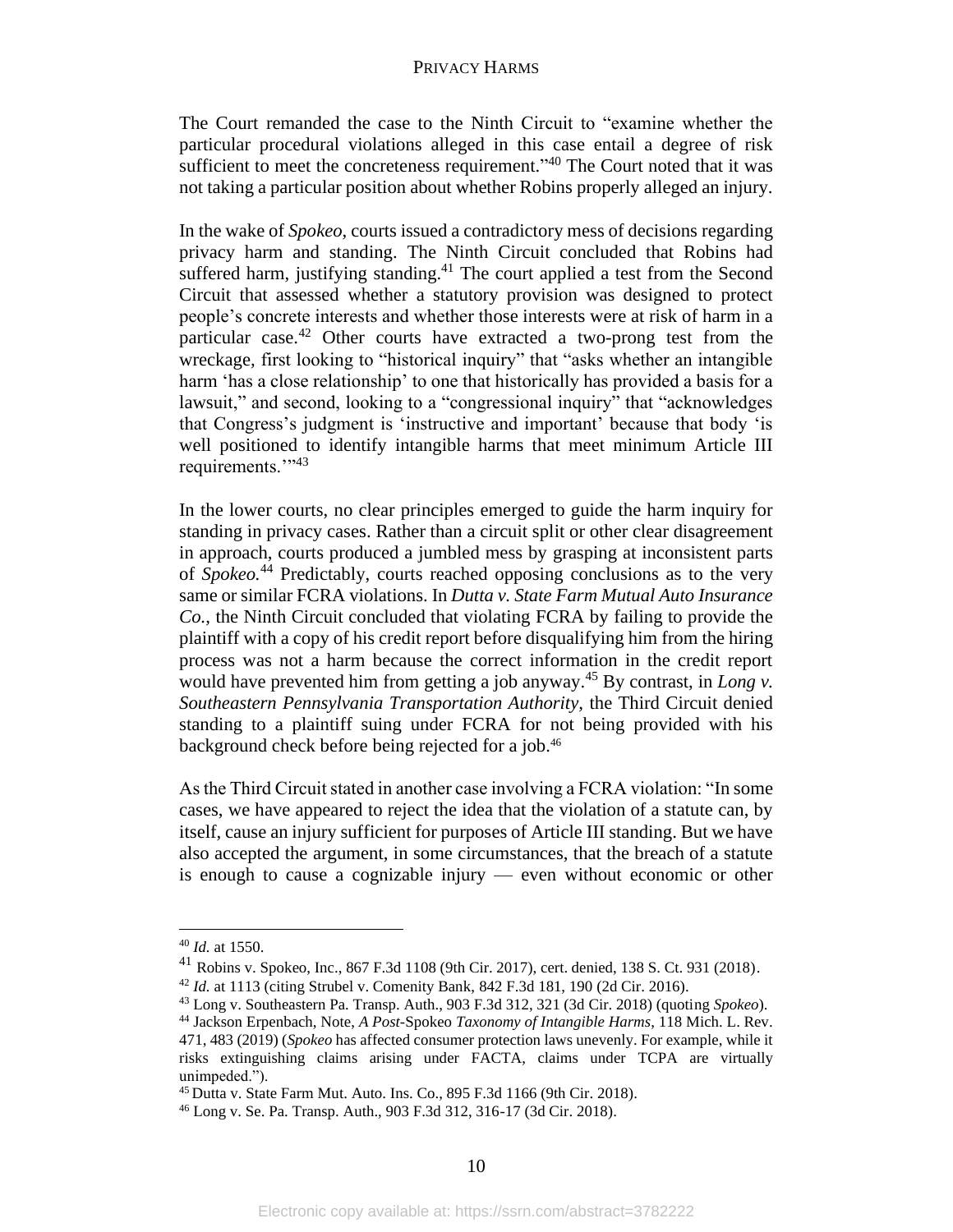tangible harm."<sup>47</sup> As the Sixth Circuit declared when it dismissed a case for lack of standing: "It's difficult, we recognize, to identify the line between what Congress may, and may not, do in creating an 'injury in fact.' Put five smart lawyers in a room, and it won't take long to appreciate the difficulty of the task at hand."<sup>48</sup>

In its coup de grâce, the Supreme Court in 2021 revisited standing and FCRA in *TransUnion v. Ramire.* <sup>49</sup> TransUnion incorrectly labeled the plaintiffs as potential terrorists in their credit reports. The Supreme Court held that only the plaintiffs whose credit reports had been disclosed to businesses had standing; plaintiffs whose credit reports had not yet been disseminated had not suffered a concrete injury.<sup>50</sup> As the Court pithily concluded, "No concrete harm, no standing."<sup>51</sup>

To determine whether harm is concrete, the Court elaborated: "Central to assessing concreteness is whether the asserted harm has a 'close relationship' to a harm traditionally recognized as providing a basis for a lawsuit in American courts."<sup>52</sup> However, the Court provided scant guidance about how close the relationship must be to traditionally recognized harm. Another difficulty with this test is that harm often has not been required at all, as Justice Thomas pointed out in his dissent.<sup>53</sup> Additionally, the harms that courts have recognized have evolved considerably in the common law.<sup>54</sup> Pointing to tradition is pointing to a moving target.

In the end, applying this test is difficult because the tradition of the common law is complicated, nuanced, and shifting. The Court in *TransUnion* appeared to have a different conception of the tradition in mind, and other courts will likely interpret the tradition in diverging ways. Ultimately, looking for a close relationship to traditionally recognized harms leaves the door open for courts to reach wildly different conclusions in cases. Standing doctrine in privacy litigation will thus remain muddled and inconsistent.

#### **B. HARM IN CAUSES OF ACTION**

For plaintiffs in federal court, standing is just the first harm hurdle. The second is showing harm as an element of claims alleged in the lawsuit. In state courts, where there is no standing requirement, most causes of action have harm as one

<sup>47</sup> In re Horizon Healthcare Data Breach, 846 F.3d 625, 635 (3d Cir. 2017).

<sup>48</sup> Hagy v. Demers & Adams, 882 F.3d 616, 623 (6th Cir. 2018).

<sup>49</sup> TransUnion, LLC v. Ramirez, 141 S. Ct. 2190 (2021).

<sup>50</sup> *Id.* at 2200.

<sup>51</sup> *Id.* For more background about *TransUnion v. Ramirez* and our extensive critique of the decision, see Daniel J. Solove & Danielle Keats Citron, *Standing and Privacy Harms: A Critique of* TransUnion v. Ramirez, 101 B.U. L. Rev. Online 62 (2021).

 $52$  TransUnion, 141 S. Ct. at 2197.

<sup>53</sup> *See* TransUnion, 141 S. Ct. at 2217 (Thomas, J., dissenting).

<sup>54</sup> Solove & Citron, *Standing and Privacy Harms, supra* note X, at \_\_.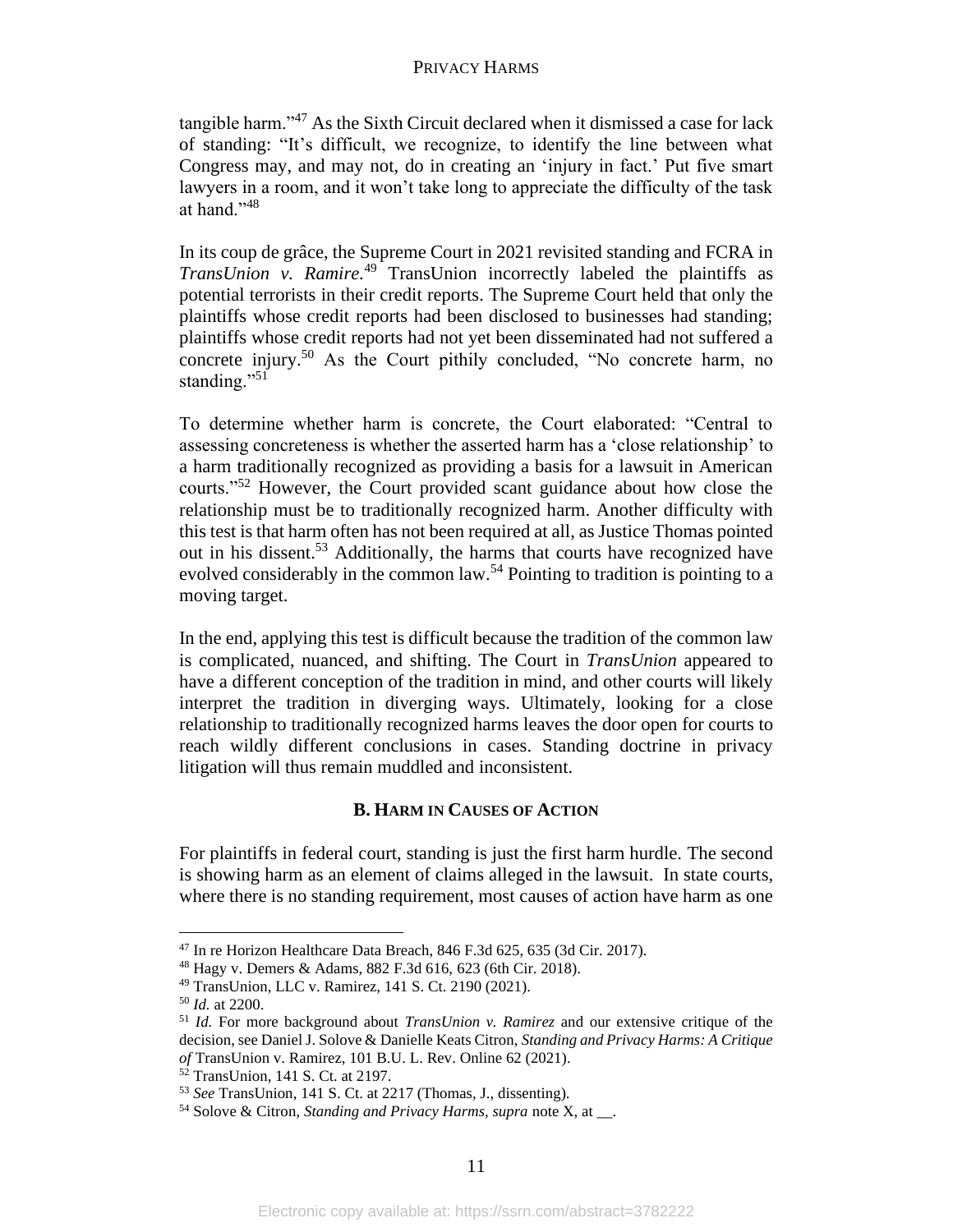of the elements. Different types of causes of action recognize cognizable harm differently.

# **1. Contract Law**

Contract law might seem to be a relevant body of law to regulate many privacy issues, as many privacy violations involve organizations breaking promises made in privacy policies. These policies could be deemed to be contracts or at the least subject to the doctrine of promissory estoppel. But, on the main, courts have been reluctant to recognize privacy policies as contracts.<sup>55</sup>

Even if privacy policies were contracts, the plaintiffs would still lose due to the absence of cognizable harm.<sup>56</sup> Under contract law, courts typically will not recognize harm without proof of economic loss. Failing to fulfill promises made in privacy policies and thus betraying people's expectations has been insufficient to constitute a cognizable harm.<sup>57</sup> For example, in *Smith v. Trusted Universal Standards In Elec. Transactions, Inc.,* the court stated that plaintiff must "plead loss flowing from the breach [of contract] to sustain a claim." <sup>58</sup> In *Rudgayzer v. Yahoo! Inc.,* the court held that "[m]ere disclosure" of personal information "without a showing of actual harm" is "insufficient to support a claim of breach of contract."<sup>59</sup> In *In re Facebook Privacy Litig*ation, the court rejected plaintiffs' theory they suffered "appreciable and actual damage" in a suit for breach of contract."<sup>60</sup>

# **2. Tort Law**

Most tort claims require that plaintiffs establish harm. As tort law developed in

<sup>&</sup>lt;sup>55</sup> Courts have decided surprisingly few cases involving contract law theories for privacy notices. Of those cases, few have held that privacy policies amount to enforceable contracts. A group of academics published an empirical analysis of cases and concluded that many courts were holding that privacy notices were contracts. *See* Oren Bar-Gill et al., *Searching for the Common Law: The Quantitative Approach of the Restatement of Consumer Contracts*, 84 U. Chi. L. Rev. 7 (2017). These academics used their study as part of their project with the American Law Institute, the Restatement of Consumer Contract Law. However, Gregory Klass critiqued the study, finding that the case holdings were incorrectly evaluated, treating issues in dicta or not addressed as definitive holdings. Klass found "little support" for any "trend towards contractual enforcement of privacy notices.'" Gregory Klass, *Empiricism and Privacy Policies in the Restatement of Consumer Contract Law*, 36 Yale J. on Reg. 45-115 (2019). A subsequent analysis of the Bar-Gill study sided with Klass. Adam J. Levitin et. al., *The Faulty Foundation of the Draft Restatement of Consumer Contracts*, 36 Yale J. on Reg. 447 (2019).

<sup>56</sup> *See infra* text accompanying notes.

<sup>57</sup> Joel R. Reidenberg, *Privacy Wrongs in Search of Remedies*, 54 Hastings L.J**.** 877, 881-84, 892-3 (2003).

<sup>58</sup> Smith v. Trusted Universal Standards In Elec. Transactions, Inc., 2010 WL 1799456 (D.N.J. May 4, 2010).

<sup>59</sup> Rudgayzer v. Yahoo! Inc., 5:12-CV-01399 EJD, 2012 WL 5471149 (N.D. Cal. Nov. 9, 2012), appeal dismissed (Dec. 13, 2012) (internal quotations omitted).

<sup>60</sup> *In re Facebook Privacy Litig*ation, C 10-02389 JW, 2011 WL 6176208 (N.D. Cal. Nov. 22, 2011).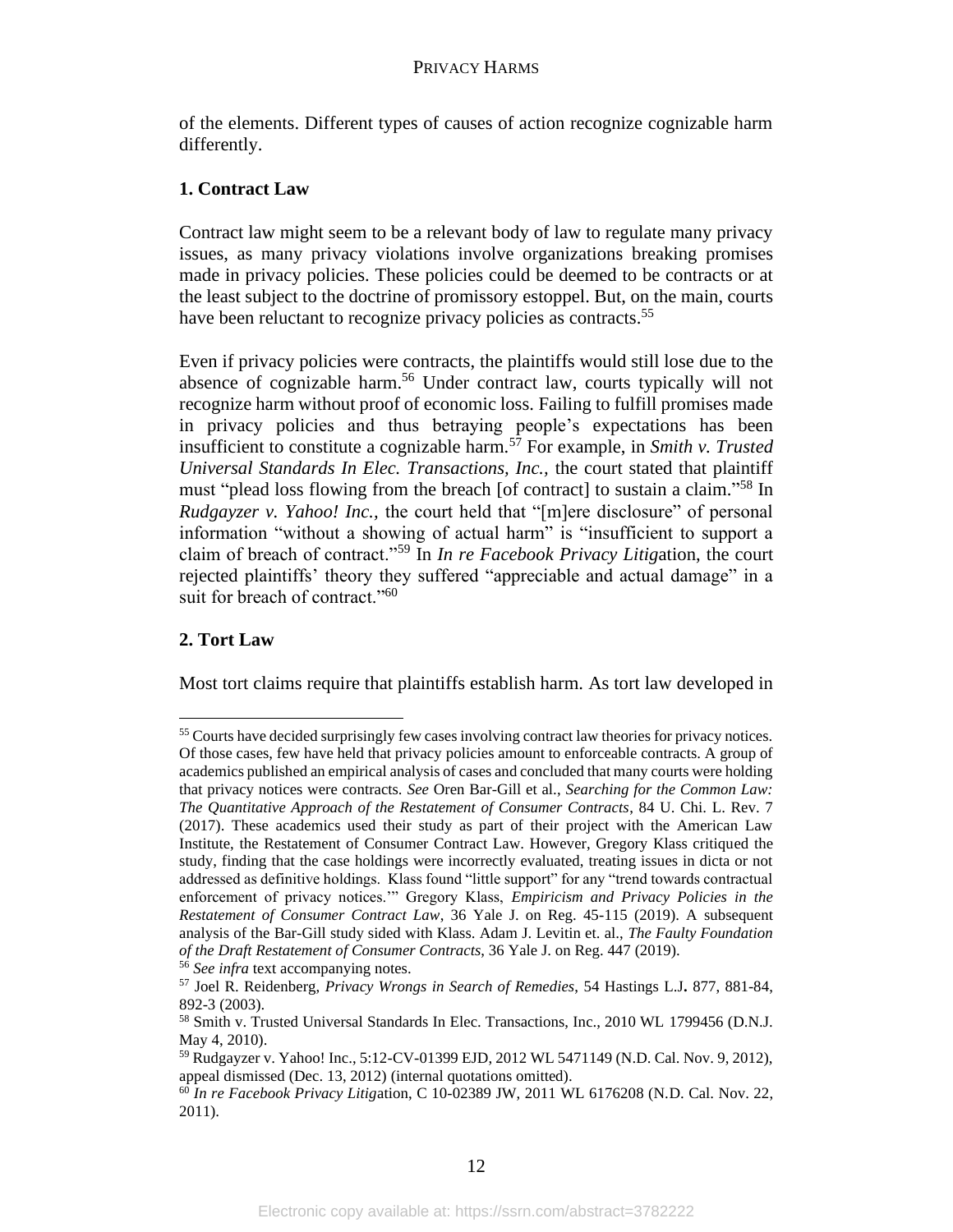the nineteenth century, a lively debate centered on whether tort law concerned the recognition of wrongs or, alternatively, the redress of harms. In *The Common Law,* Oliver Wendell Holmes argued that tort law provided remedies for activities "not because they are wrong, but because they are harms.'<sup>61</sup> Modern tort law has embraced the Holmesian approach. $62$ 

The privacy torts grew out of Samuel Warren and Louis Brandeis's influential article in 1890, *The Right to Privacy*. <sup>63</sup> For students of their famous article, that result is odd given its rights-based focus on interferences with "individuals' ability to develop their 'inviolate' personalities without unwanted interference." <sup>64</sup> The judicial development of the privacy torts can be attributed to William Prosser, the leading torts scholar of the 20th century, who played an enormous role in mainstreaming and legitimizing the privacy torts.<sup>65</sup>

Prosser made the turn to harm explicitly and clearly, and courts followed suit. In 1960, in an article entitled *Privacy,* Prosser summed up a scattered body of caselaw to identify four torts: (1) intrusion upon the plaintiff's seclusion; (2) public disclosure of embarrassing private facts about the plaintiff; (3) publicity which places the plaintiff in a false light in the public eye; (4) appropriation, for the defendant's advantage, of the plaintiff's name or likeness.<sup>66</sup> As reporter on the influential American Law Institute's (ALI) Restatement (Second) of Torts, Prosser added the four categories of privacy torts to the Restatement.<sup>67</sup> Prosser followed the Holmesian harms-based approach in constructing the privacy torts.<sup>68</sup>After Prosser's article and the Restatement, courts readily embraced the privacy torts.<sup>69</sup> Although Prosser strengthened the privacy torts, his work ossified them.<sup>70</sup> No new privacy torts were created in the years following Prosser's shining the spotlight on them.

Today, nearly all states recognize most of the privacy torts.<sup>71</sup> Courts rarely question the existence of harm or the fact that the basis of harm for many privacy

<sup>61</sup> OLIVER WENDELL HOLMES, THE COMMON LAW 144 (1881).

 $62$  There is a robust and important literature on tort law as the recognition of wrongs. See JOHN C.P GOLDBERG & BENJAMIN ZIPURSKY, RECOGNIZING WRONGS (2020).

<sup>63</sup> Samuel L. Warren & Louis Brandeis, *The Right to Privacy*, 4 Harv. L. Rev**.** 193 (1890).

<sup>64</sup> Danielle Keats Citron, *Mainstreaming Privacy Torts,* 98 Calif. L. Rev. 1805, 1820 (2010) (quoting Warren and Brandeis, *The Right to Privacy*).

<sup>65</sup> Danielle Keats Citron, *Mainstreaming Privacy Torts,* 98 Calif. L. Rev. 1805 (2010); Neil M. Richards & Daniel J. Solove, *Prosser's Privacy Law: A Mixed Legacy,* 98 Cal. L. Rev. 1887 (2010).

<sup>66</sup> William L. Prosser, *Privacy,* 48 CAL. L. REV. 383, 389 (1960).

<sup>67</sup> Neil M. Richards & Daniel J. Solove, *Prosser's Privacy Law: A Mixed Legacy,* 98 Cal. L. Rev. 1887 (2010).

<sup>68</sup> Citron, *Mainstreaming Privacy Torts, supra,* at 1821-24.

<sup>69</sup> Richards & Solove, *Prosser's Privacy Law, supre* note X, at 1903.

<sup>70</sup> *Id.* at 1904-07; G. EDWARD WHITE, TORT LAW IN AMERICAN HISTORY: AN INTELLECTUAL HISTORY (1980).

<sup>71</sup> Richards & Solove, *Prosser's Privacy Law, supre* note X, at 1904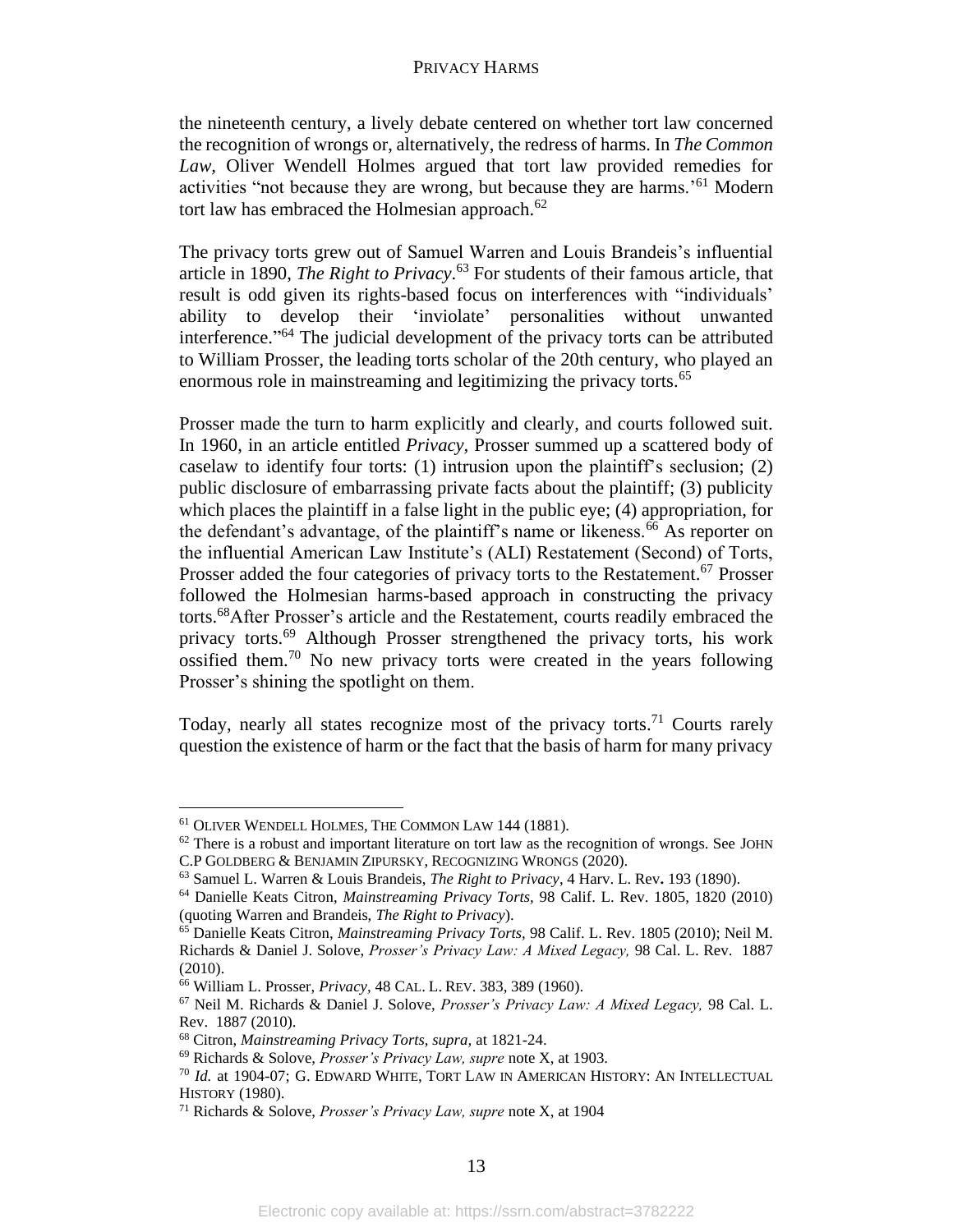torts is pure emotional distress. They tend to presume the existence of harm.<sup>72</sup> And yet while the privacy torts handily address the privacy problems of Warren and Brandeis's time, such as invasions of privacy by the media, this is not the case for modern privacy problems involving the collection, use, and disclosure of personal data. Because courts cling rigidly to the elements of the privacy torts as set forth in the Restatement, the privacy torts have little application to contemporary privacy issues.<sup>73</sup>

Other mainstream torts have been invoked to address privacy issues, such as intentional infliction of emotional distress, breach of confidentiality, and negligence. These torts are often limited by harm requirements, making it difficult for plaintiffs to obtain redress. For example, the intentional infliction of emotional distress tort requires proof of "severe emotional distress," which can be difficult to establish.<sup>74</sup>

# **3. Statutory Causes of Action**

Many state and federal privacy statutes provide for private rights of action. Typically, the assumption is that a private right of action is a legislative recognition of harm, though there is no rule or doctrine that commands that all private rights of action in statutes are adopted to redress harm. Some might be there to facilitate private enforcement of a law or to deter violations.

Countless federal and state privacy laws have private rights of action. At the federal level, notable laws with private rights of action include the Telephone Consumer Protection Act (TCPA), the Electronic Communications Privacy Act (ECPA), the Video Privacy Protection Act (VPPA), the Fair Credit Reporting Act (FCRA), the Cable Communications Policy Act (CCPA), among others.<sup>75</sup>

<sup>72</sup> Solove & Citron, *Risk and Anxiety, supra* note X, at 768-70.

<sup>73</sup> Citron, *State Attorneys General, supra* note X, at 798 ("Overly narrow interpretations of the privacy torts--intrusion on seclusion, public disclosure of private fact, false light, and misappropriation of image--have prevented their ability to redress data harms."); Citron, *Mainstreaming Privacy Torts, supra note X at...* 

<sup>&</sup>lt;sup>74</sup> RESTATEMENT (SECOND) OF TORTS  $\S$  46 (liability for "[o]ne who by extreme and outrageous conduct intentionally or recklessly causes severe emotional distress to another"). This tort was of particular interest to Prosser, who wrote a key article about it in 1939. William Prosser, *Intentional Infliction of Mental Suffering: A New Tort*, 39 MICH. L. REV. 874 (1939). In the first edition of his treatise on tort law, published in 1941, Prosser noted that "the law has been slow to accept the interest in peace of mind as entitled to independent legal protection, even against intentional invasions. It has not been until recent years that there has been any general admission that the infliction of mental distress, standing alone, may serve as the basis for an action, apart from any other tort.

<sup>&</sup>lt;sup>75</sup> Telephone Consumer Protection Act (TCPA), Pub. L. No. 102-243, 47 U.S.C. § 277(c)(5); Electronic Communications Privacy Act (ECPA), Pub. L. No. 99-508, 18 U.S.C. §2520 (Wiretap Act), §2707 (Stored Communications Act); Video Privacy Protection Act (VPPA), Pub. L. No. 100-618, 18 U.S.C. § 2710(c); Fair Credit Reporting Act (FCRA), Pub. L. No. 90-32, 15 U.S.C. §1681n (willful violations) and §1681o (negligent violations), Cable Communications Policy Act (CCPA), Pub. L. No. 98-549, 47 U.S.C. §,551(f). For a more complete list of federal laws with private rights of action, see DANIEL J. SOLOVE & PAUL M. SCHWARTZ, PRIVACY LAW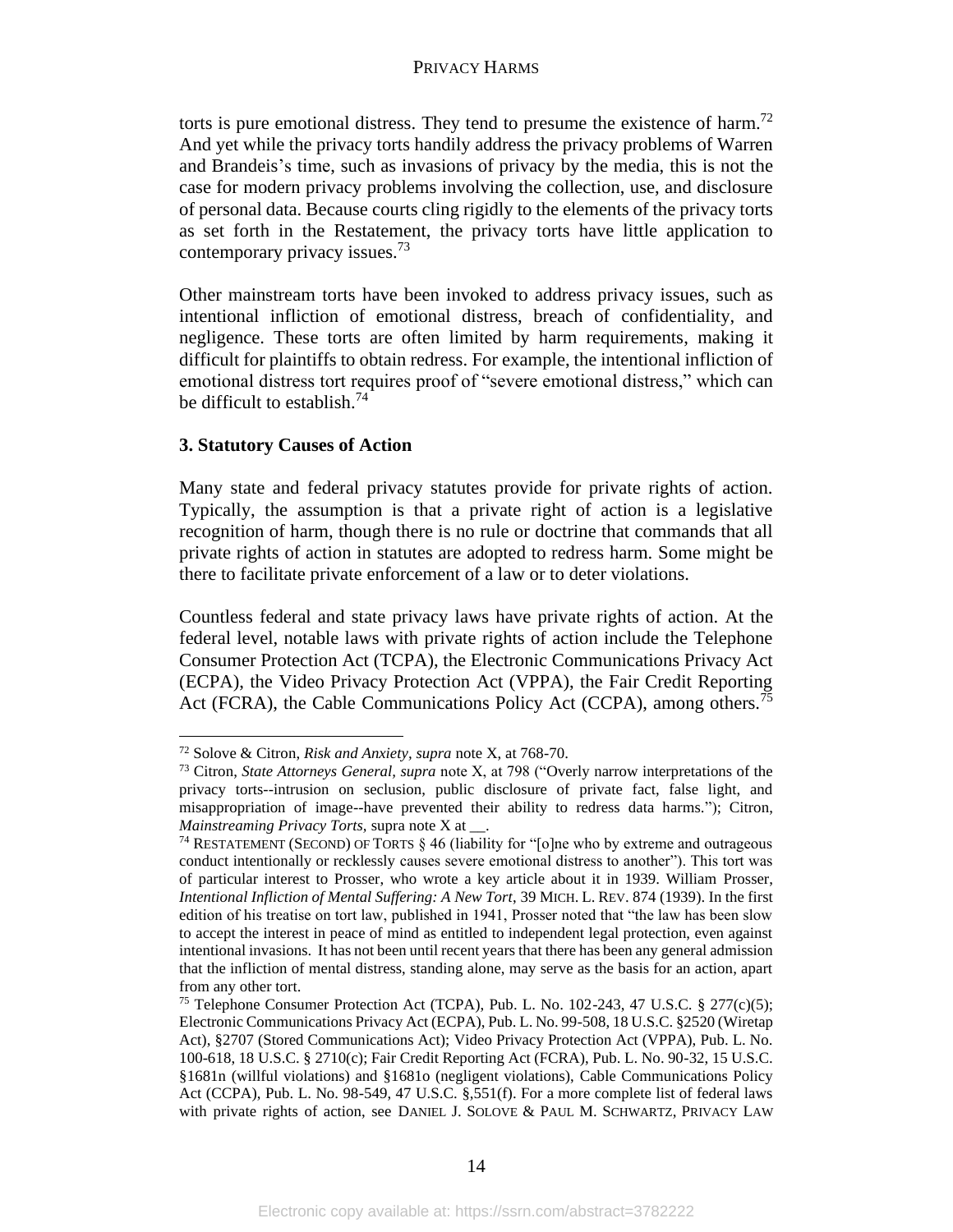At the state level, the California Consumer Privacy Act has a private right of action, but only for data security breaches.<sup>76</sup> Several state unfair and deceptive acts and practices laws (called "UDAP" laws) have private rights of action.<sup>77</sup> The Illinois Biometric Privacy Act (BIPA) also has a private right of action.<sup>78</sup>

Congress has recognized statutory damages for these private rights.<sup>79</sup> Under the FCRA (the federal law at issue in *Spokeo*), <sup>80</sup> any person who willfully violates "any requirement" in the statute is liable to in an amount equal to the sum of damages sustained by the consumer *or* "damages of not less than \$100 and not more than \$1,000."<sup>81</sup> There is no harm requirement in the Wiretap Act, the Stored Communications Act, the Driver's Privacy Protection Act, the Video Privacy Protection Act, and the Cable Communications Policy Act.<sup>82</sup>

The Supreme Court has complicated recovery under these private rights of action by forcing plaintiffs to prove harm even though the statutes provide for statutory damages. For example, the Supreme Court has made recovery of damages under the federal Privacy Act exceedingly difficult. In *Doe v. Chao*, 83 the U.S. Department of Labor improperly disclosed the Social Security Numbers of people filing for benefits under the Black Lung Benefits Act. A group of plaintiffs sued under the Privacy Act. The lead plaintiff stated that he was "torn ... all to pieces" by the disclosure and was "greatly concerned and worried."<sup>84</sup> The U.S. Supreme Court held that the statutory damages provision under the Privacy Act was only available if plaintiffs established actual damages.<sup>85</sup>

In a subsequent case, *Federal Aviation Administration v. Cooper,*<sup>86</sup> the Supreme

<sup>86</sup> 132 S. Ct. 1441 (2012).

FUNDAMENTALS 160-61 (2019).

<sup>76</sup> California Consumer Privacy Act of 1018, AB 375.

<sup>77</sup> Citron, *The Privacy Policymaking of State Attorneys General*, supra note, at 798. Many UDAP laws require or have been interpreted to require a showing of injury. Almost half of state UDAP laws restrict claims for intangible injuries. *See* Carolyn Carter, *Consumer Protection in the States: A 50-State Evaluation of Unfair and Deceptive Practices Law* 2, 40 (2018) https://www.nclc.org/images/pdf/udap/udap-report.pdf.

<sup>78</sup> Illinois Biometric Information Privacy Act, 740 Ill. Comp. Stat. 14/1.

 $79$  The meaning of a private right of action with statutory damages is debatable. Is a private right of action a recognition of harm, with the statutory damages being imposed because harm can be difficult for plaintiffs to establish? Or is the purpose of the statutory damages to enable recovery in the absence of any harm because of other goals? Either way, the presence of statutory damages means that courts do not have to hold bench or jury trials on the question of recovery lawmakers have supplied their judgment as to the appropriate extent of redress.

<sup>80</sup> 15 U.S.C. § 1681 *et seq.*

 $81$  15 U.S.C. § 1681n(a).

<sup>82</sup> Wiretap Act, 18 U.S.C. §§ 2510-2522; Stored Communications Act, 18 U.S.C. §§ 2701-2709; Driver's Privacy Protection Act, 18 U.S.C. §§ 2721- 2725; Video Privacy Protection Act, 18 U.S.C. §§ 2710-2712; Cable Communications Policy Act, 47 U.S.C. §§521-573

<sup>83</sup> Doe v. Chao, 540 U.S. 614 (2004).

<sup>84</sup> *Id.*

<sup>85</sup> Id. at 614; *see* Ryan Calo, *Privacy Harm Exceptionalism*, 12 Colo. Tech. L. J. 361 (2014) (discussing the Court's refusal to recognize emotional harm as a basis for statutory damages under Privacy Act).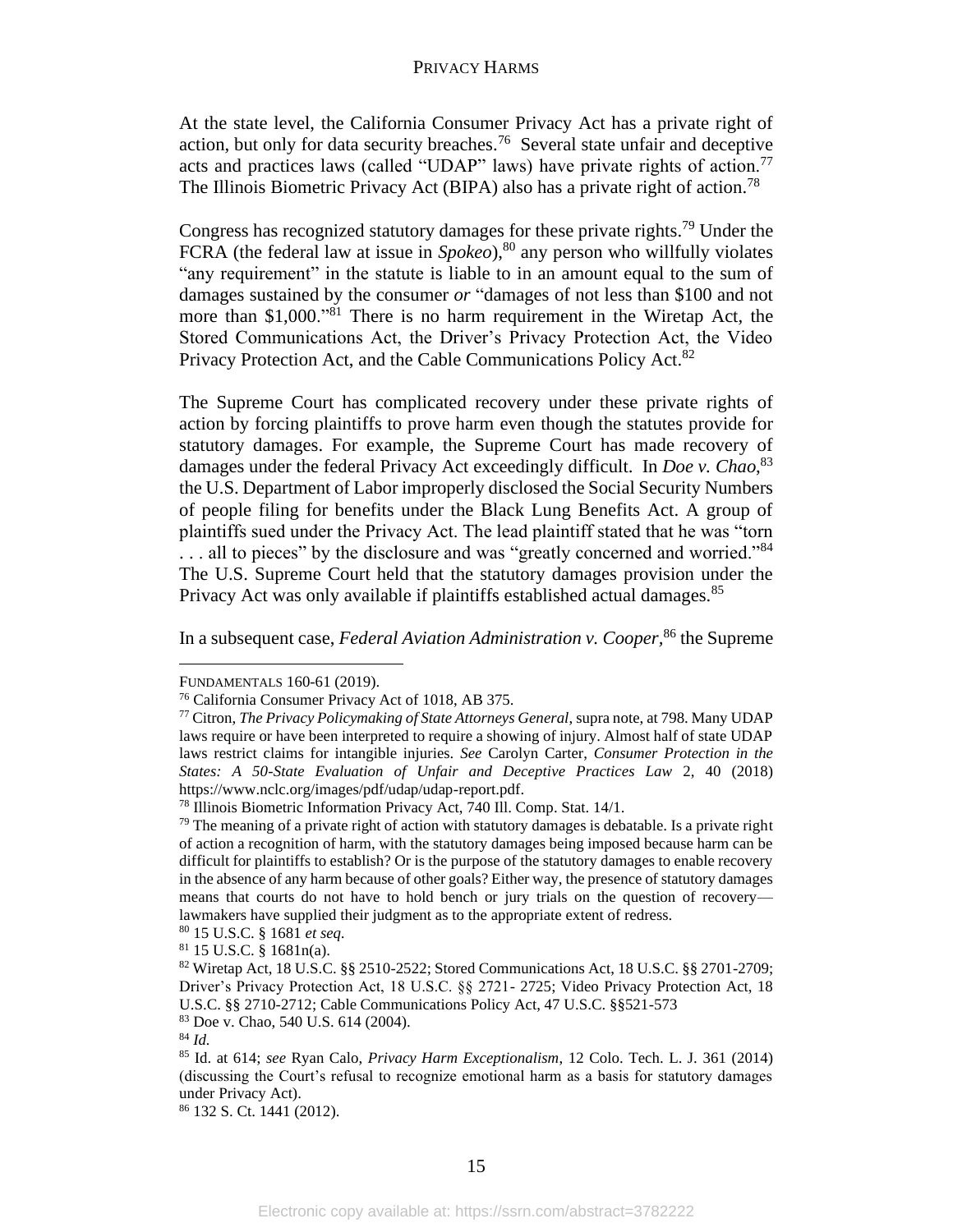Court held that emotional distress alone could not amount to actual damages under the Privacy Act. Three justices, writing in dissent, argued that Congress passed the Privacy Act to protect against "substantial harm" that included "embarrassment, inconvenience, or unfairness to any individual."<sup>87</sup> The result of the Court's holding was that a "federal agency could intentionally or willfully forgo establishing safeguards to protect against embarrassment and no successful private action could be taken against it for the harm Congress identified."<sup>88</sup>

The overall effect of *Doe v. Chao* and *FAA v. Cooper* has been to drastically limit the enforcement of the Privacy Act through private rights of action. Plaintiffs now have to prove willful conduct as well as establish harm, and they are forbidden from using emotional distress to do so, which is a common type of harm in privacy cases. Congress created the private right of action with statutory damages as an enforcement mechanism in the law, but the Court effectively cancelled it. The Privacy Act now has far too few enforcement actions.

Even when federal statutes do not mention having to prove damages, some courts have taken it upon themselves to add a requirement of harm. Consider Senne v. Village of Palatine.<sup>89</sup> In that case, the U.S. Court of Appeals for the Seventh Circuit held that a plaintiff could not pursue a private cause of action for a violation of the Driver's Privacy Protection Act (DPPA) because plaintiff could not demonstrate injury. The Village of Palatine had a practice of including identifying information, such as people's height and weight, on parking tickets placed under their windshield wipers. Although the Village's practice was a clear DPPA violation, the court concluded that "we need to balance the utility (present or prospective) of the personal information on a parking ticket against the potential harm."<sup>90</sup> The court acknowledged that "the Act does not state that a permissible use can be offset by the danger that the use will result in a crime or tort," yet created a harm requirement anyway.<sup>91</sup> The court struck down the right to sue under DPPA because plaintiff failed to provide evidence of harm, such as "stalking or any other crime (such as identity the ft)," "tort (such as invasion of privacy)," disclosure over the Internet, or that "highly sensitive information" like social security number was involved.<sup>92</sup>

Through interpretations like these, coupled with standing, courts are undercutting the enforcement of privacy laws by creating harm requirements out of whole cloth. Courts are generally supposed to be deferential to the legislative policy goals, striking down laws only when they traduce a constitutional

 $87$  *Id.* (Sotomayor, Ginsburg, and Bryer, J., dissenting) (quoting 5. U.S.C. § 552a(e)(10)).

<sup>88</sup> Id.

<sup>89</sup> Senne v. Village of Palatine, 784 F.3d.444 (7th Cir. 2015).

<sup>90</sup> *Id.* at 447.

<sup>91</sup> *Id.*

<sup>92</sup> *Id.* at 448.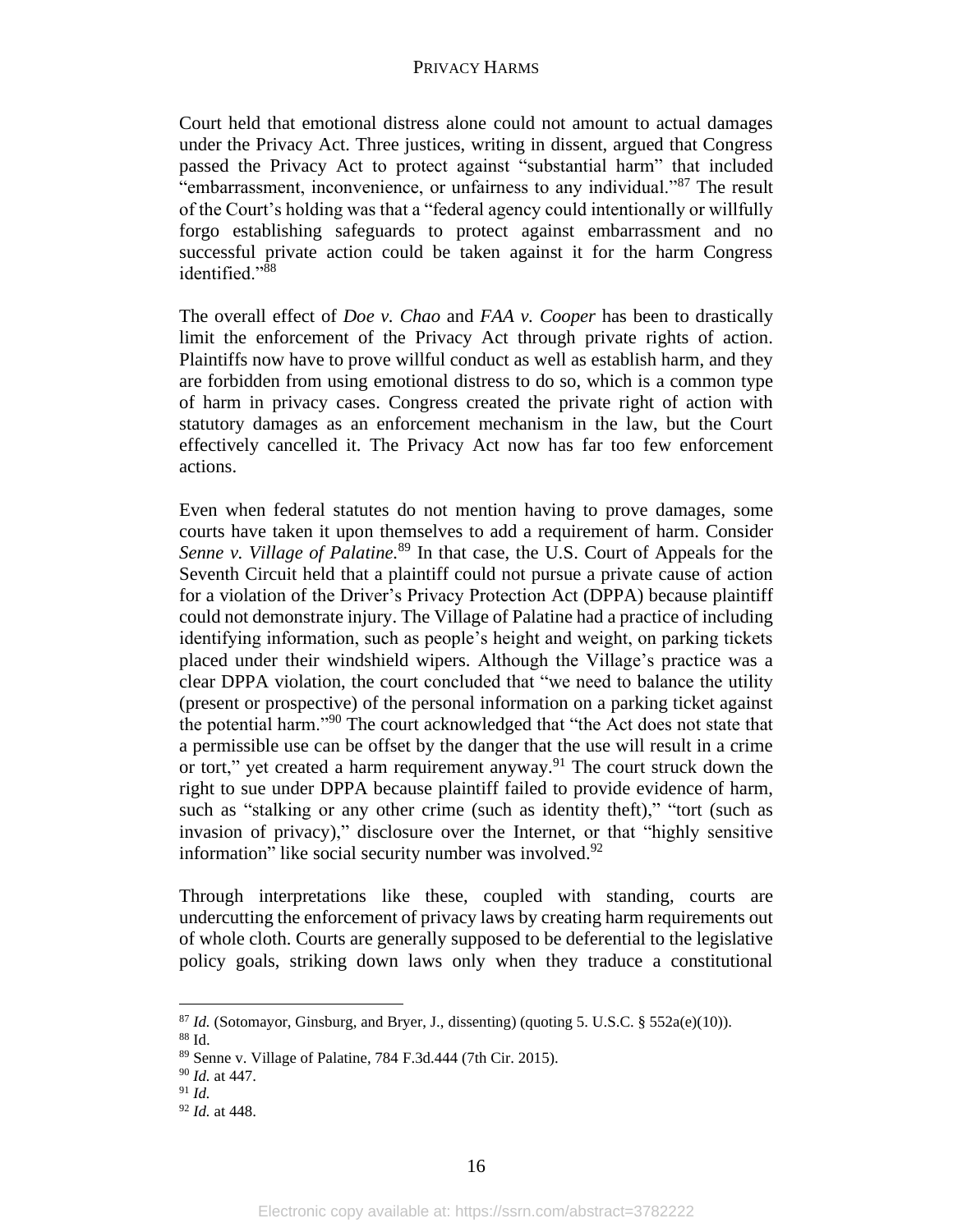boundary or infringe upon a right. But courts are trading deference for activism, undermining laws in an underhanded way. Harm requirements are being invented to prevent the enforcement of privacy protections.

To sum up, courts have blocked statutory private rights of action by: (1) adding a requirement for harm via standing; (2) interpreting statutes with statutory damages in ways that require proof of harm to obtain statutory damages, thus undercutting the purpose of statutory damages provisions; (3) interpreting statutory private rights of action to require harm even when they do not have a harm requirement; and (4) adopting narrow conceptions of cognizable harm to exclude many types of harm.

The enforcement of privacy laws is a challenging issue, and unfortunately, courts are making a mess of things. Courts often lack a theory of privacy harms or any guiding principles. As Lauren Scholz observes, in many cases, the "analysis as to why a harm is not present is often superficial or absent."<sup>93</sup> Decisions involving harm lack a coherent vision; they are creating mischief rather than good policy.

# **C. HARM IN REGULATORY ENFORCEMENT ACTIONS**

Regulators are often much less constrained by harm requirements. In many cases, the laws that they enforce do not require harm. The enforcement of statutes by regulators often occurs outside of the judicial system, so the issue of harm never arises.

However, there are circumstances where harm is a requirement for regulators to enforce, most notably Federal Trade Commission (FTC) enforcement of "unfair" acts or practices. Since the mid-1990s, the FTC has used its enforcement power under Section 5 of the FTC Act to address privacy issues.<sup>94</sup> Section 5 of the FTC Act prohibits "unfair or deceptive acts or practices in or affecting commerce."<sup>95</sup> A "deceptive" act or practice is a "material representation, omission or practices that is likely to mislead a consumer acting reasonably in the circumstances, to the consumer's detriment." <sup>96</sup> There is no mention of harm in this definition, though it does indicate that the deception must be to the "detriment" of the consumer.

The definition of unfairness is much more directly focused on harm. An "unfair" act or practice is one that "causes or is likely to cause substantial injury to consumers which is not reasonably avoidable by consumers themselves and not

<sup>93</sup> Lauren Henry Scholz, *Privacy Remedies,* 94 Ind. L.J. 653, 662-63 (2019)

<sup>94</sup> *See* Marcia Hofmann, *The Federal Trade Commission's Enforcement of Privacy*, PROSKAUER ON PRIVACY (2012).

<sup>95</sup> 15 U.S.C. § 45.

<sup>96</sup> 15 U.S.C. § 45(n); *See* Federal Trade Commission, Policy Statement on Deception (1983), appended to In re Cliffdale Assoc., 103 F.T.C. 110, 174 (1984), http://www.ftc.gov/bcp/policystmt/ad-decept.htm.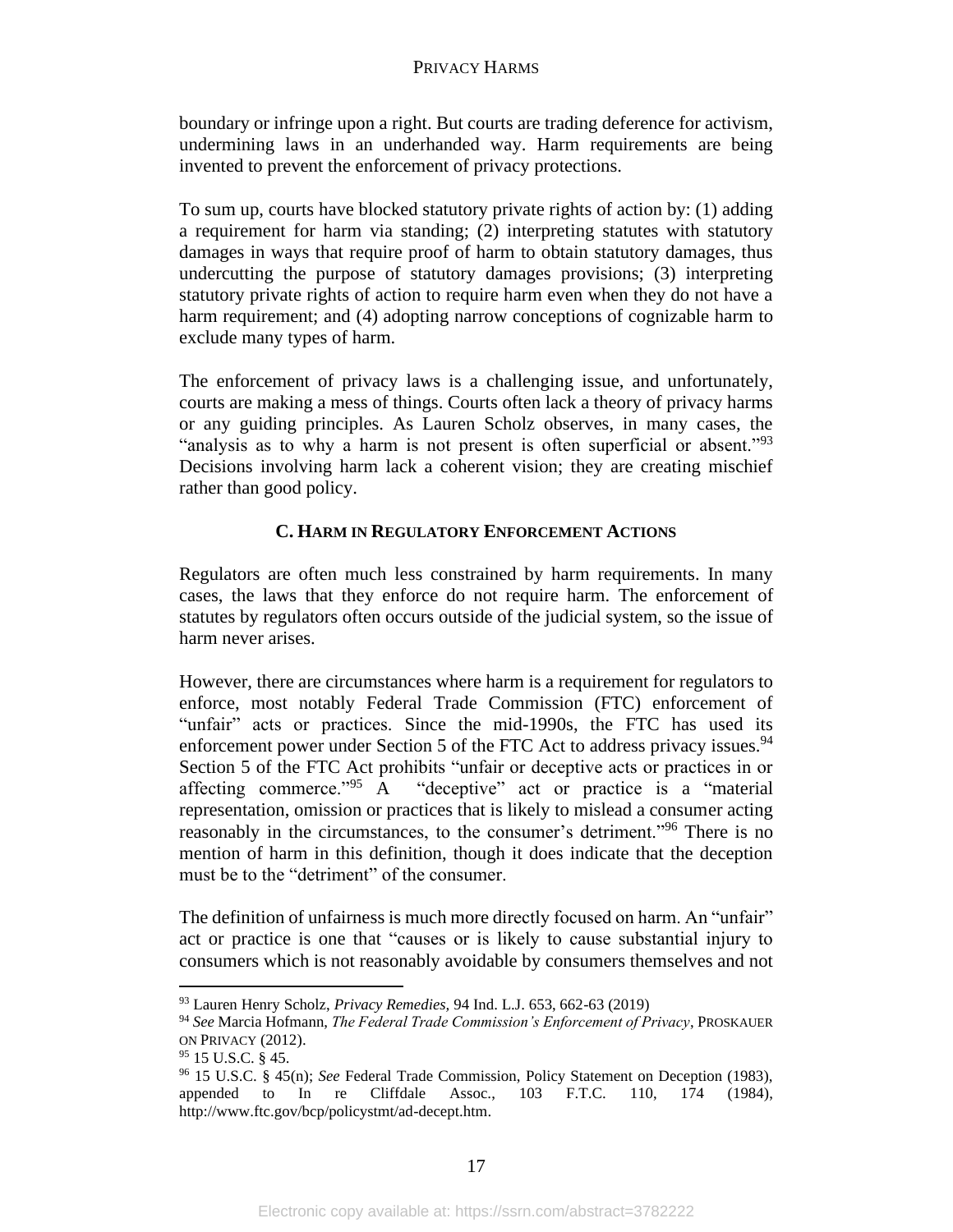outweighed by countervailing benefits to consumers or to competition."<sup>97</sup> This definition explicitly includes "likely" harm. The FTC recognizes traditional harms (and risks of such harms) such as economic and physical harms, but "more subjective types of harm" such as emotional harm are usually not considered substantial for unfairness purposes.<sup>98</sup> On the other hand, the FTC is able to focus on harm to consumers generally, which allows it to look to harm in a broader manner than most tort and contracts cases, which involve specific individuals.

Although regulators are able to enforce less constrained by harm, they are often limited in resources and must be highly selective about the matters they enforce.<sup>99</sup> State attorneys general vary considerably on how actively they enforce; some are aggressive whereas others have not brought any enforcement actions under many privacy laws that they are authorized to enforce.<sup>100</sup>

Because of these limitations, many privacy laws rely upon private litigation to enforce the law. The Telephone Consumer Protection Act (TCPA) is a prime example of this type of enforcement mechanism. The law restricts unsolicited commercial telemarketing calls, robocalls, and faxes, and it is enforced by the Federal Communications Commission (FCC) and state attorneys general. To augment this enforcement, the law includes a private right of action with statutory damages of \$500 for each violation and \$1500 for each knowing or willful violation.<sup>101</sup> Because the TCPA enforcement process is tedious and timeconsuming and because many TCPA cases involve small matters that do not make splashy headlines, FCC enforcement has been modest.<sup>102</sup> In one year, for example, there were 47,704 complains but the FCC only issued 23 citations.<sup>103</sup> In practice, private litigation has become the primary source of TCPA enforcement.<sup>104</sup>

Litigation by private parties thus supplements enforcement by regulatory agencies and state attorneys general, and in a number of instances, private litigation serves as the primary enforcement mechanism of a law. Based on this

<sup>97 15</sup> U.S.C. § 45(n); Federal Trade Commission, Policy Statement on Unfairness (1980), Appended to International Harvester Co., 104 F.T.C. 949, 1070 (1984), http://www.ftc.gov/bcp/policystmt/ad-unfair.htm.

<sup>98</sup> *Federal Trade Commission, Policy Statement on Unfairness* (1980), Appended to International Harvester Co., 104 F.T.C. 949, 1070 (1984), http://www.ftc.gov/bcp/policystmt/ad-unfair.htm; Marcia Hofmann, *The Federal Trade Commission's Enforcement of Privacy*, PROSKAUER ON PRIVACY, at 2.

<sup>99</sup> Citron, *State Attorneys General, supra* note X, at 799.

<sup>&</sup>lt;sup>100</sup> *Id.* at 755 ("In the past fifteen years, a core group of states have taken the lead on privacy enforcement: California, Connecticut, Illinois, Indiana, Maryland, Massachusetts, New Jersey, New York, North Carolina, Ohio, Pennsylvania, Texas, Vermont, and Washington.").  $101$  47 U.S.C. §227(c)(5).

<sup>102</sup> Spencer Weber Waller, Daniel B. Heidtke, and Jessica Stewart, *The Telephone Consumer Protection Act of 1991: Adapting Consumer Protection to Changing Technology,* 26 Loyola Consumer L. Rev. 343, 376-78 (2014)

<sup>103</sup> *Id.* at 378.

<sup>&</sup>lt;sup>104</sup> *Id.* at 376 ("Private parties have largely been responsible for enforcement of the TCPA.").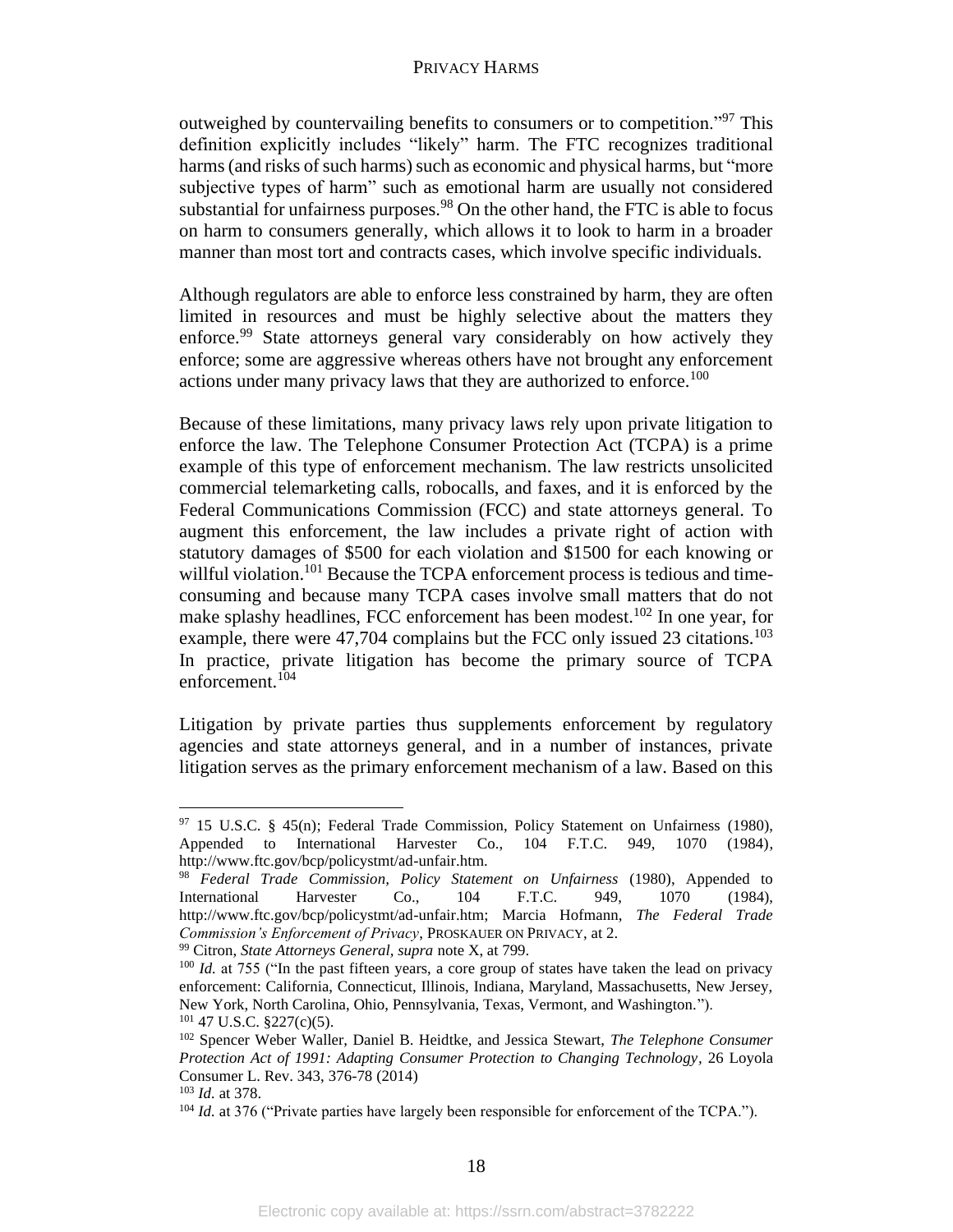enforcement role, private parties enforcing a law through private litigation are often referred to as "private attorneys general."<sup>105</sup> As one court aptly explained, the "award of statutory damages could also be thought a form of bounty system, and Congress is permitted to create legally enforceable bounty systems for assistance in enforcing federal laws, provided the bounty is a reward for redressing an injury of some sort (though not necessarily an injury to the bounty hunter)."<sup>106</sup> And, these cases typically require a showing a harm, which is often the death knell if plaintiffs cannot show financial or physical harm.

# **II. THE CHALLENGES OF PRIVACY HARMS**

Privacy harms present several challenges that make it difficult for them to be recognized.<sup>107</sup> One challenge is that many privacy harms are small and caused by a multitude of actors. Privacy harms often involve increased risk of future harm, and the law struggles mightily to grapple with the concept of risk.<sup>108</sup> Finally, privacy harms often have a significant societal dimension, and the law (especially in litigation) often has a highly individualistic focus.

# **A. AGGREGATION OF SMALL HARMS**

A major complicating dimension of many privacy harms is that they are small but numerous. When these harms happen to an individual repeatedly by different actors, they become significantly more harmful. For example, receiving an unwanted email is a minor inconvenience. Receiving hundreds of unwanted emails becomes a major imposition and distraction.

Another aspect of this difficulty is that sometimes an organization will cause a very small amount of harm but on a very large scale – to millions or even billions of people. From the standpoint of each individual, the harm is minor, but from the standpoint of society, where the harm to everyone is aggregated, the total amount of harm is quite substantial.

Privacy harms often involve the aggregation of many small harms to each individual, which is compounded by the aggregation of all these harms to many individuals. The result makes privacy violations large-scale problems that cause a significant societal impact, but that do not fit readily into the traditional way the law looks at harm.

FTC enforcement has successfully addressed the problem. In its policy statement about unfairness injury, the FTC has noted: "An injury may be sufficiently

<sup>105</sup> William B. Rubenstein, *On What A "Private Attorney General" Is--And Why It Matters*, 57 Vand. L. Rev. 2129 (2004).

<sup>106</sup> Crabill v. Trans Union, LLC, 259 F.3d 662, 665 (7th Cir. 2001).

<sup>107</sup> *See* Ignacio N. Cofone and Adriana Z. Robertson, *Privacy Harms*, 69 Hastings L.J. 1039, 1041 (2018) (noting that "privacy harms are hard to pin down").

<sup>108</sup> Solove & Citron, *Risk and Anxiety, supra* note X.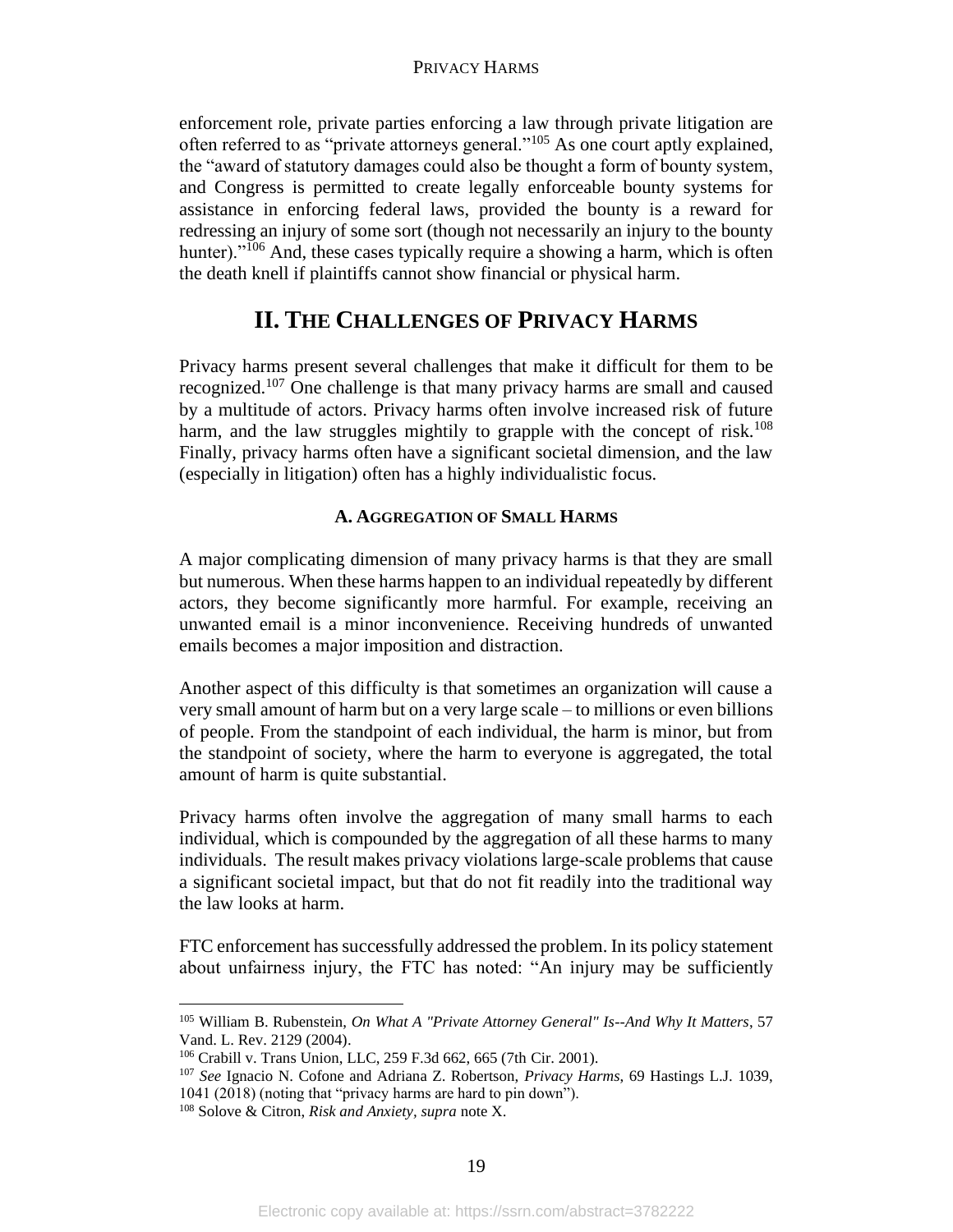substantial . . . if it does a small harm to a large number of people, or if it raises a significant risk of concrete harm."<sup>109</sup>

However, when it comes to private litigation, for each individual, bringing a lawsuit for a small harm is not be worth the time or resources. Class actions are the predominant way to address this problem. Class actions allow for many people to aggregate their small harms into a single lawsuit that is large enough to justify the costs of litigating it.

Class actions, however, are an imperfect vehicle to address privacy problems. Cases often quickly settle because the cost of litigating them is high. The lawyers often earn significant sums, maximizing their own financial interests.<sup>110</sup> Many class actions become the equivalent to a shake down, with companies paying the lawyers to go away.

If class actions do not settle, there is another problem. Companies have data on millions or billions of people, and even small damages can add up to enormous sums that can put companies out of business. These sums can become disproportionate to what the company did wrong. Judges are reluctant to recognize harm because it might mean bankrupting a company just to give each person a very tiny amount of compensation.

# **B. RISK: UNKNOWABLE AND FUTURE HARMS**

In many cases, the harm is not fully knowable, and the law struggles greatly to address these situations. We explored this challenge for data breach harms in *Risk and Anxiety: A Theory of Data Breach Harms.* <sup>111</sup> In that article, we note that a major complication in recognizing harm from a data breach is that often plaintiffs have not yet suffered from identity theft or fraud. Plaintiffs argue that they suffer harm in the form of a future risk of injury. Courts are very inconsistent in recognizing future risk of injury as a cognizable harm.<sup>112</sup>

Risk is involved with many different types of privacy harm. Even with privacy harms that courts widely recognize, such as physical, economic, and reputational harms, courts are reluctant to recognize them when there is only a risk that they will occur. A credit report with inaccurate information like denoting someone as a terrorist as in *TransUnion* poses a significant risk of economic and reputational harm. Online posts that include someone's home address present a risk of physical attack.

<sup>&</sup>lt;sup>109</sup> *Federal Trade Commission, Policy Statement on Unfairness* (1980), Appended to International Harvester Co., 104 F.T.C. 949, 1070 (1984) at n.12. International Harvester Co., 104 F.T.C. 949, 1070 (1984) at n.12, http://www.ftc.gov/bcp/policystmt/ad-unfair.htm.

<sup>110</sup> Eric Goldman, *The Irony of Class Action Privacy Litigation*, 10 J. Telecomm. & High Tech. L. 309, 314 (2012).

<sup>111</sup> Solove and Citron, *Risk and Anxiety*, *supra* note \_, at X.

<sup>112</sup> Solove and Citron, *Risk and Anxiety*, *supra* note \_, at X.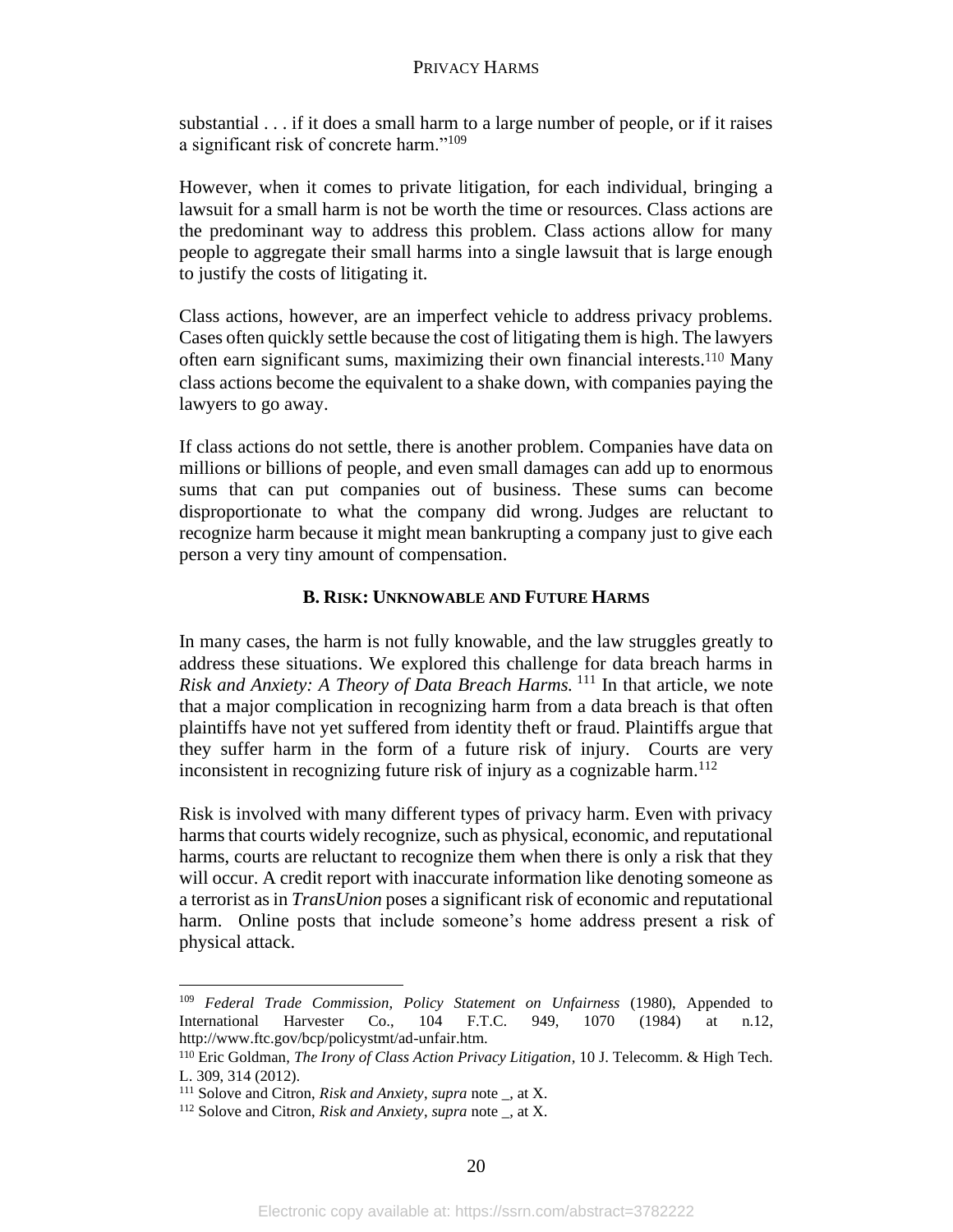Privacy harms often not only involve a future risk of injury, but they are compounded by an additional dimension of complexity: the range of possible future injuries is much more varied. To fully understand the implications of the collection, use, or disclosure of personal data, one must know about the future uses to which the data will be put. For example, if Company A improperly discloses personal data to Company B, the harm will depend upon what Company B does with the data. Company B might not immediately use the data in a harmful way and might not do so until after the statute of limitations. Company B might never use the data in a harmful way.

Privacy harms are highly contextual, with the harm depending upon how the data is used, what data is involved, and also how the data might be combined with other data. Sharing an innocuous piece of data with another company might provide a key link to other data or allow for certain inferences to be made.

Because of these difficulties, many privacy statutes use statutory damages. It is far easier to enforce laws with statutory damages than to try to figure out the harm which may involve future uses that may or may not occur. Through standing doctrine and cases like *Spokeo* and *TransUnion.* however, courts are undermining statutory damages provisions by forcing tired old judicial concepts of harm into the enforcement of these statutes. For cases not involving statutes with statutory damages, harm can become quite a speculative matter if there is uncertainty in one of two dimensions – the possibility of harm and the nature of harm.

# **C. INDIVIDUAL VS. SOCIETAL HARMS**

Privacy harms often involve injury not just to individuals but to society. Several scholars have argued that privacy is "constitutive" of society.<sup>113</sup> As Joel Reidenberg contends, [s]ociety as a whole has an important stake in the contours of the protection of personal information."<sup>114</sup> Robert Post argues that the privacy torts promote "rules of civility that in some significant measure constitute both individuals and community."<sup>115</sup> According to Julie Cohen, privacy protects individual autonomy and creativity that are essential for society to develop a rich

<sup>113</sup> *See, e.g.,* PRISCILLA M. REGAN, LEGISLATING PRIVACY (1995) (arguing that privacy should be understood in terms of its social benefits); Spiros Simitis, *Reviewing Privacy in an Information Society,* 135 U. Pa. L. Rev. 707, 709 (1987) ("[P]rivacy considerations no longer arise out of particular individual problems; rather, they express conflicts affecting everyone."). <sup>114</sup> Joel R. Reidenberg, *Privacy Wrongs in Search of Remedies,* 54 Hastings L.J. 877, 882-83 (2003). We have both emphasized the societal significance of privacy in our separate scholarship. See DANIELLE KEATS CITRON, HATE CRIMES IN CYBERSPACE (2014) (emphasizing privacy's inextricable relationship with equality); Danielle Keats Citron, *Sexual Privacy*, Yale L.J. (2019); DANIEL J. SOLOVE, UNDERSTANDING PRIVACY (2008).

<sup>115</sup> Robert C. Post, *The Social Foundations of Privacy: Community and Self in the Common Law Tort*, 77 Calif. L. Rev. 957, 959 (1989).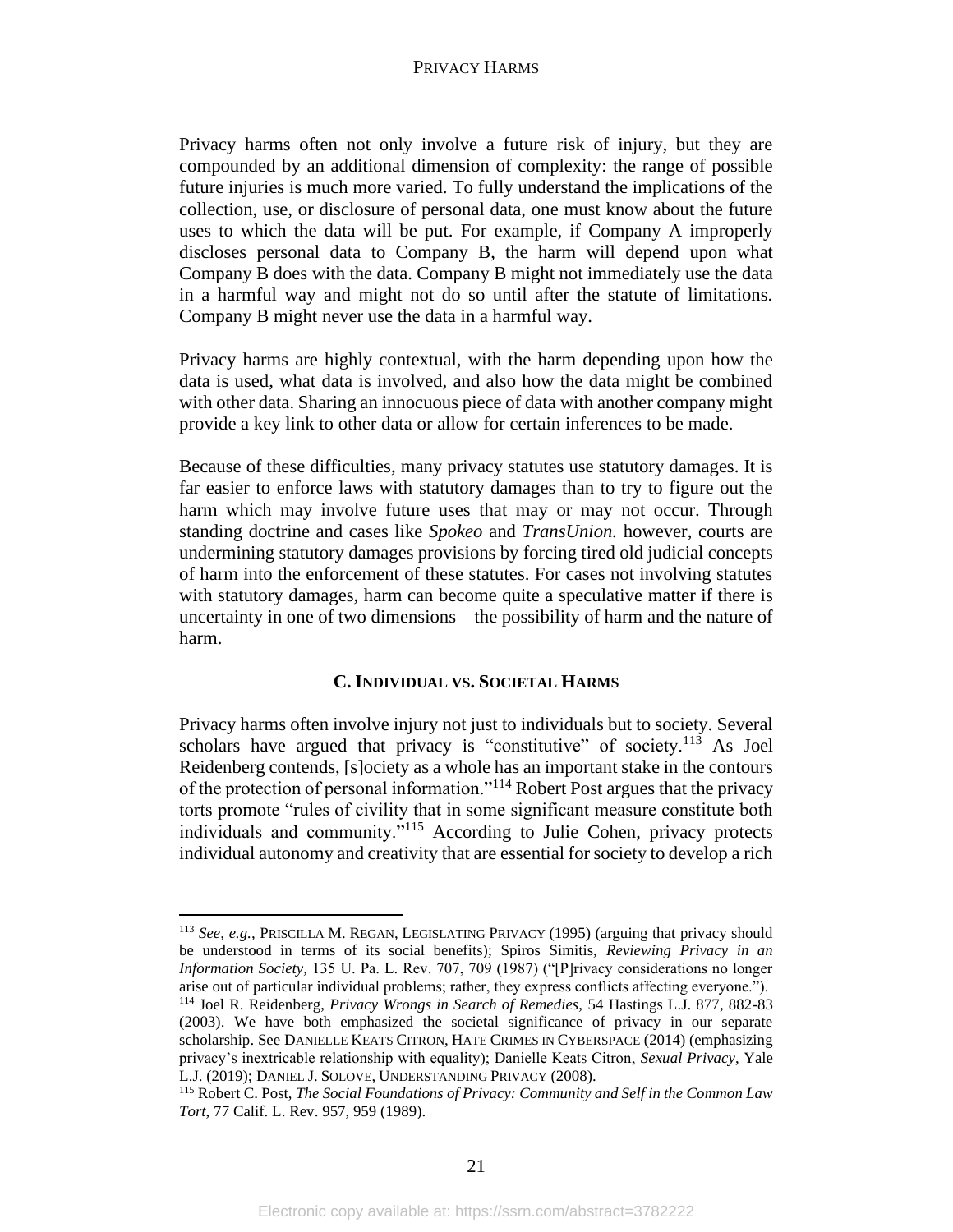culture.<sup>116</sup> Paul Schwartz contends that privacy is essential to democracy and freedom.<sup>117</sup>

These considerations are often omitted from the law's evaluation of harm because they do not fit the individualistic focus that courts have for cognizable harm. Although certain lawsuits seek mainly to vindicate individual interests, many group lawsuits (such as class actions) also seek to protect broader societal interests. Courts, however, often still fail to consider the societal impact of privacy harms even in these cases.

# **III. REALIGNING PRIVACY ENFORCEMENT AND REMEDIES**

With the law's relentless focus on privacy harms, it is easy to overlook the broader challenges afoot. Privacy harms are just a piece of a larger pie involving the enforcement of privacy law. In addition to the question of what should constitute cognizable privacy harm, we should also ask whether privacy harm should even be required in particular circumstances. In many cases, harm is irrelevant to the purposes of the litigation. To determine when privacy harm is an issue that should even be part of a case, we must answer a broader overarching question: *When and how should privacy law be enforced?*

Many of the law's difficulties with handling privacy cases are due to misalignments between enforcement goals and remedies. Configuring the proper alignment will make the law more coherent and effective.

Privacy law enforcement has three predominant goals:

- (1) Compensation compensating people who have been harmed
- (2) Deterrence preventing future violations of the law
- (3) Equity making things right by means other than compensation

Problems emerge when a remedy is misaligned with an enforcement goal. For example, monetary damages are a proper remedy when compensation is the goal. They are not a well-tailored remedy when deterrence or equity is the goal. The law becomes messy and riddled with problems when it insists upon a single remedy to address a multitude of goals. It is understandable why the law tries to do this: sometimes multiple enforcement goals exist in the same case. If that is so, then all of those goals should be addressed. But trying to use a remedy wellsuited for one goal but ill-suited for another is a recipe for failure.

<sup>116</sup> Julie E. Cohen, *Examined Lives: Informational Privacy and the Subject as Object,* 52 Stan. L. Rev. 1373, 1428 (2000).

<sup>117</sup> Paul M. Schwartz, *Privacy and Democracy in Cyberspace*, 52 Vand. L Rev. 1609, 1613 (1999)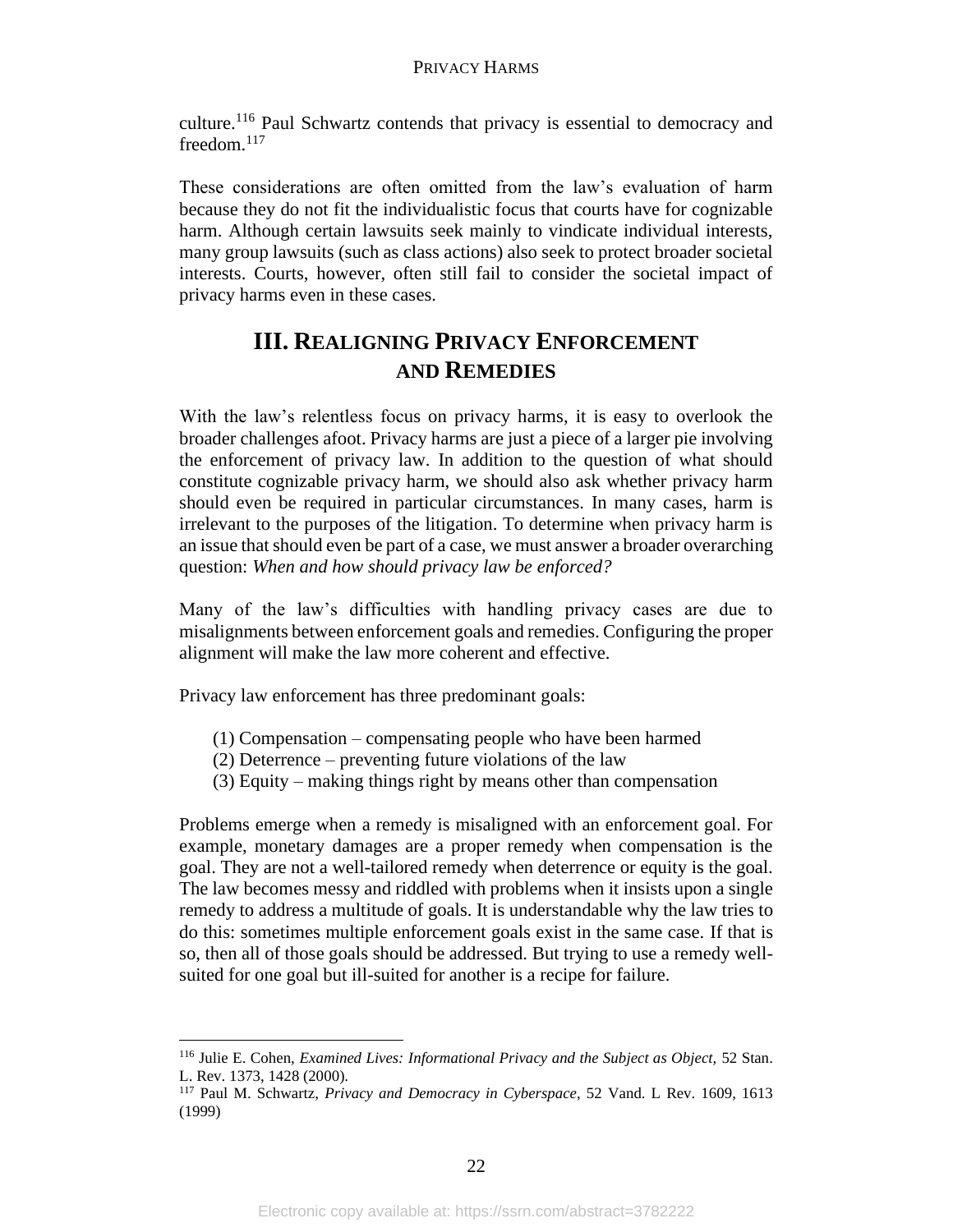An analogy can deepen our understanding of the point. A wrench is a great tool for unscrewing a nut. One could also try to use a wrench to hammer in a nail, but a wrench is a poor tool to use, as it might cause damage. The nail requires a hammer for its installation. The law is akin to a bad repairperson; it is constantly trying to use the wrong tools to achieve enforcement goals. Just because in a given situation there is a nut to unscrew and a nail to be hammered does not mean that only a wrench or a hammer should be used. *Both* tools should be used.

This point might seem obvious, but the law almost entirely misses it. Modern tort law is premised on the notion that lawsuits to compensate people with damages can also double as a means to achieve deterrence. Of course, it is certainly true that compensatory damages can further the goal of deterrence, but this is akin to the use of the wrench to hammer in the nail – the wrench can be used, but it is the wrong tool, and it will not work optimally. In privacy cases, because of the challenging nature of privacy harms, the misfit in tools is exacerbated.

# **A. THE GOALS OF ENFORCEMENT**

Understanding the goals of enforcement is essential to making progress toward the effective enforcement of privacy law. Compensation involves awarding a plaintiff with monetary damages to provide redress for harm wrongfully caused. The typical tort rule accords with this rationale by awarding damages equal to a victim's loss.<sup>118</sup> Corrective justice theory embraces an Artistotelian concept of justice that requires injurers to make victims whole.<sup>119</sup> The goal is to hold actors responsible for losses that they wrongfully caused.<sup>120</sup>

Deterrence involves imposing a penalty that deters future wrongdoing. Specific deterrence involves deterring wrongdoing by the particular wrongdoer against whom enforcement is sought. General deterrence involves deterring wrongdoing by other actors. The penalty imposed on a particular wrongdoer will serve as a lesson to teach others to avoid wrongdoing. Many organizations will only take laws seriously when there are likely and painful consequences for failing to comply.

Equity involves righting wrongs in situations where compensation is not an adequate way of addressing them. Equitable remedies aim to restore things to their original state before the wrongdoing or to help fix situations where damages will not. The law has a number of equitable remedies, such as injunctions and specific performance.<sup>121</sup>

<sup>118</sup> Id.

<sup>119</sup> JULES COLEMAN,RISKS AND WRONGS 320 (1992); ERNEST J. WEINRIB, THE IDEA OF PRIVATE LAW 56-57 (1995).

<sup>120</sup> JULES COLEMAN, THE PRACTICE OF PRINCIPLE 15, 36 (2001).

<sup>121</sup> Danielle Keats Citron, *Privacy Injunctions*, Emory L. J. (forthcoming 2022).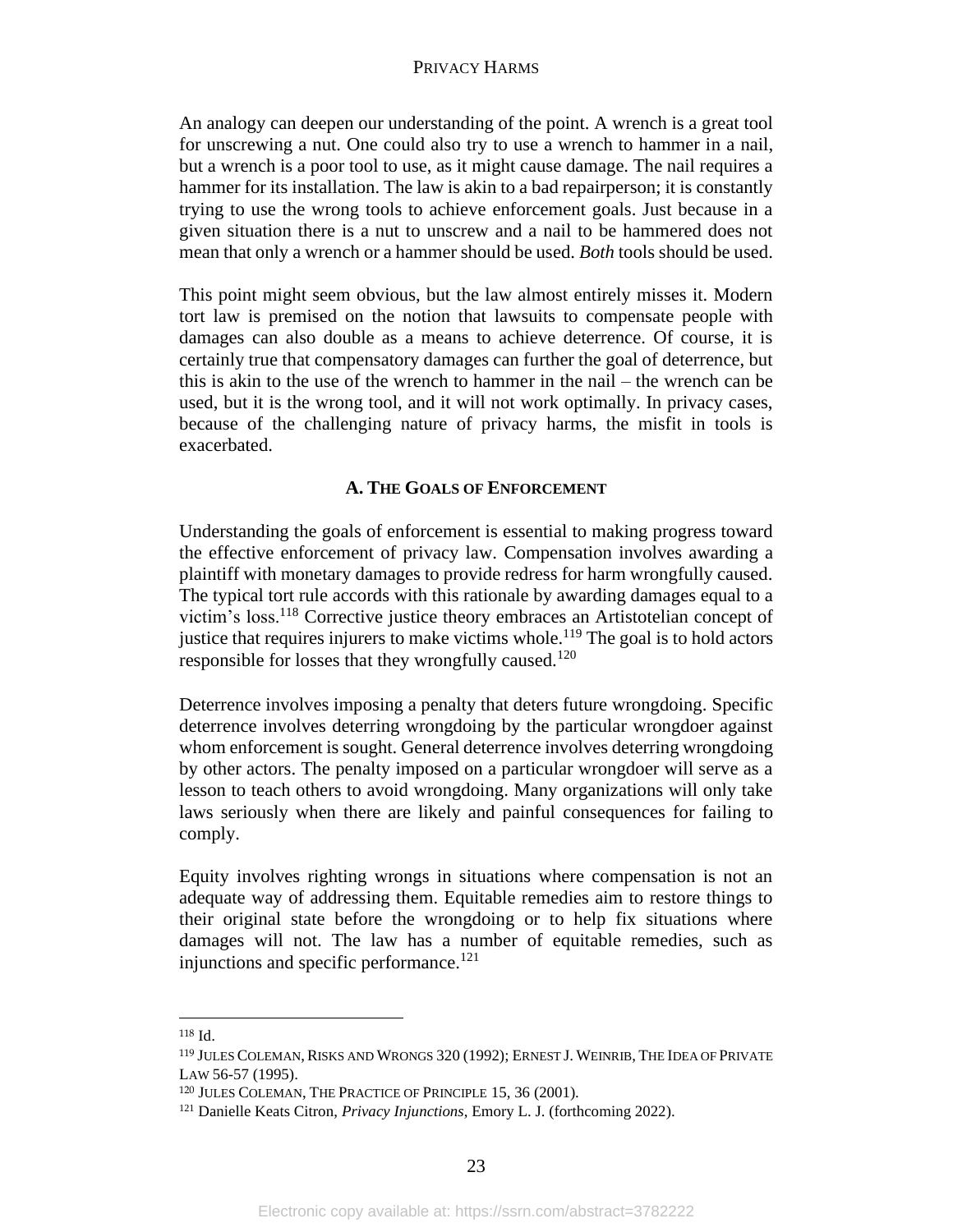# **B. ALIGNING REMEDIES WITH GOALS**

# **1. The Problem of Misalignment**

The law suffers when it fails to align appropriate remedies with enforcement goals. When compensation is the enforcement goal, compensatory damages are the appropriate remedy, and these damages are based on harm. When deterrence is the enforcement goal, private rights of action enable "private attorneys general" to enforce a law. Compensatory damages are a misfit in many cases unless there is harm. The remedy should be an amount that provides optimal general and specific deterrence. When equity is the enforcement goal, appropriate equitable remedies should be used. Harm should not be required. The main issue should be whether there is a problem that can be fixed or ameliorated with legal intervention.

Tort law attempts to achieve both the goal of compensation and deterrence simultaneously. This attempt to do both might seem efficient, but the goals are quite different. For example, when lawsuits are tied to compensatory damages, the existence of liability insurance can complicate the goal of deterrence. When the magnitude of the defendant's insurance premiums does not track the magnitude of the defendant's liabilities, the threat of liability may fall short of promoting optimal deterrence because the defendant can externalize the risk of liability through the purchase of insurance. $122$ 

On the flip side, liability for compensatory damages can be far greater than is optimal for deterrence. Compensation even for very small harms can become outsized if multiplied by millions of people. Deterrence is the more meaningful goal, and compensation in these instances might be counterproductive. For example, providing a few cents to a billion individuals might do little for their social welfare, but could put companies out of business. It might result in overdeterrence, leading companies to abandon socially beneficial personal data practices.

# **2. The Value of Private Enforcement**

In many instances, private litigation is used primarily as a vehicle to enforce a law and thus to deploy law's deterrence power. Legislatures often include a private right of action in statutes so that plaintiffs acting as "private attorneys general" will help enforce the law. The goal is to increase enforcement to deter violations. In such cases, compensation is a secondary goal or a goal in only a small number of cases. As the Illinois Supreme Court noted in *Rosenbach v. Six Flags Entertainment Corporation* regarding the Illinois Biometric Information

<sup>122</sup> KENNETH S. ABRAHAM, DISTRIBUTING RISK: INSURANCE, LEGAL THEORY, AND PUBLIC POLICY 64-83 (1986); Kenneth S. Abraham & Lance Liebman, *Private Insurance, Social Insurance, and Tort Reform: Toward a New Vision of Compensation for Illness and Injury*, 93 Colum. L. Rev. 75, 86 (1993).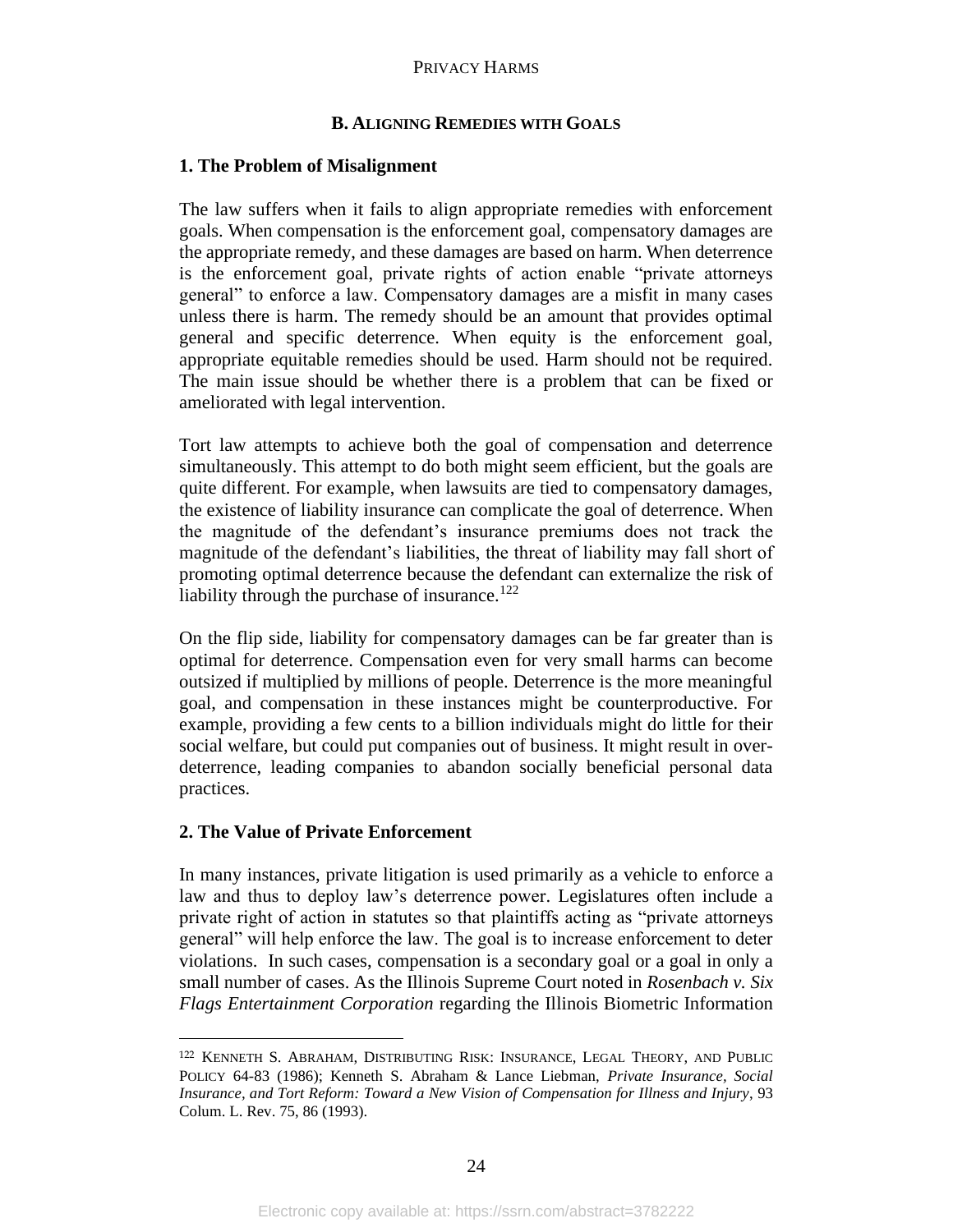Privacy Act (BIPA), harm is not a requirement of the statute, and the legislature included the private right of action not just to compensate plaintiffs but because it "is integral to implementation of the legislature's objectives" to deter BIPA violations.<sup>123</sup> In other words, the redress provides an incentive for plaintiffs and counsel to enforce the law not for compensation's sake but for deterrence.

Sone courts, however, miss the point about private attorneys general. For example, in *Stoops v. Wells Fargo,* plaintiff Melody Stoops bought 35 cell phones to try to ensnare companies that made telemarketing calls in violation of the TCPA. The TCPA provides penalties of \$500 for each violation with penalties trebled for willful or knowing violations.<sup>124</sup> The court dismissed her case for lack of harm: "Plaintiff's privacy interests were not violated when she received calls from Defendant. . . Because Plaintiff has admitted that her only purpose in using her cell phones is to file TCPA lawsuits, the calls are not 'a nuisance and an invasion of privacy."<sup>125</sup> According to the court, "Plaintiff has not suffered an injury-in-fact because her privacy and economic interests were not violated when she received calls from Defendant." The court reasoned that "it cannot reasonably be assumed that Congress intended to permit the suit" and that "it is unfathomable that Congress considered a consumer who files TCPA actions as a business when it enacted the TCPA."<sup>126</sup>

Stoops may have been opportunistic, but her motives do not negate the wrongfulness of the defendant's activity or the fact that she suffered a harm. Trying to catch a wrongdoer does not mean that one is unharmed by the wrongdoer's actions in the process. Ultimately, however, harm should not be relevant to the *Stoops* case. Congress wrote the private right of action under the TCPA without a requirement of harm. Deterrence is the goal, not compensation. The fact that lawyers and plaintiffs benefit financially from enforcing privacy laws is a necessary side effect of private rights of action. Litigation must be sufficiently remunerative to incentivize private enforcement.

Contrary to the court's view of Stoops's actions, she engaged in crucially important activity. She helped catch privacy violators and took the time to enforce the TCPA, which is what federal lawmakers sought to incentivize. She held privacy violators accountable when enforcement agencies did not. The main benefit of a private right of action in a law is to encourage private enforcement of that law because government agencies often lack the resources to enforce a law rigorously and consistently enough.

<sup>123</sup> Rosenbach v. Six Flags Entertainment Corporation et al., No. 123186, 2019 Ill. Lexis 7 (Ill. Jan. 25, 2019).

<sup>124</sup> 47 U.S.C. §227(c)(5).

<sup>125</sup> Stoops v. Wells Fargo, 197 F.Supp.3d 782 (W.D. Pa., June 24, 2016).

<sup>&</sup>lt;sup>126</sup> *Id.* (citations and internal quotations omitted).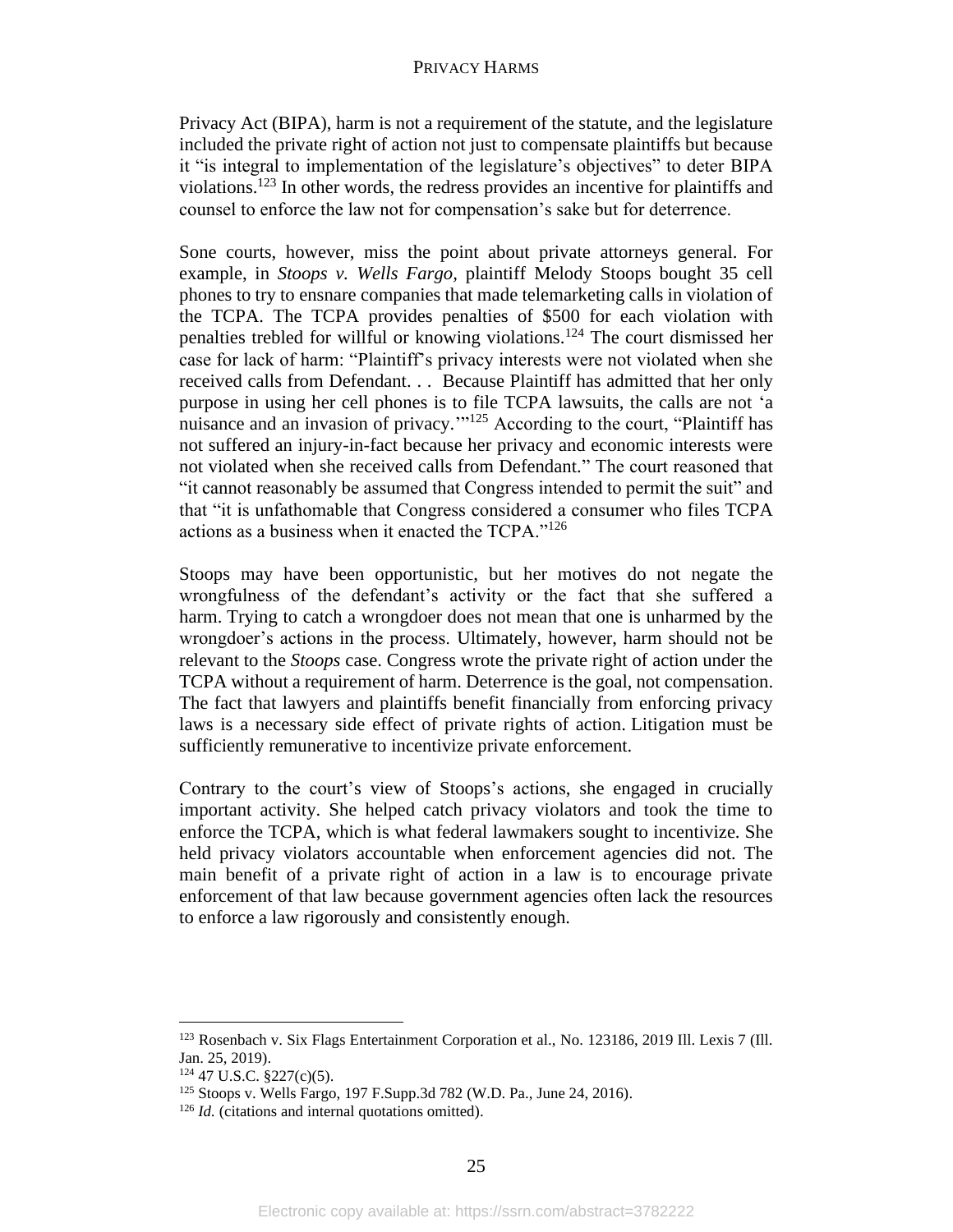# **3. An Approach for Realignment**

In privacy cases, how should the law better align the goals of enforcement with remedies? When should harm be required? In our view, harm should be an issue *only* to the extent that compensation is the enforcement goal. In many instances of privacy litigation, the enforcement goals involve deterrence and equity, not compensation. For these cases, harm should be legally irrelevant. The amount of damages in such cases should be tailored to the enforcement goal. When the goal is deterrence, attempting to conjure up some amount of compensation (often based on pretext) will not be optimal for achieving this goal. The issue of harm just gets in the way and confuses matters when the essential issue is clear: *What amount of damages would be optimal for deterrence?* 

For cases where equity is the goal, non-monetary remedies should be imposed. Redressing harm can certainly be one of the aims of equity, but goals of equity extend far beyond traditional conceptions of harm. Equity is a way to right wrongs—to stop wrongs from continuing without end.

More specifically, we propose the following approach: First, courts should require harm to the extent that claims are brought to secure compensation. Establishing harm should be restricted only to the ability to obtain compensatory damages. To the extent that tort claims seek equitable relief, they should not turn on harm.

Second, for contract cases, courts should enforce the contract. Courts should use remedies, such as specific enforcement, restitution, or recission. Attorneys' fees and some modest damages should be paid to compensate for the time and hassle of having to litigate to make the defendant adhere to the contract.

Third, courts should not inject harm into cases involving privacy statutes that have private rights of action. Modern standing doctrine has strayed too far from the Constitutional requirement of "cases" or "controversies" to shut the doors to the courts to many cases that should be heard. Standing has become a conceptual mess, with courts spending too much time questioning harm and losing sight of the important issues.

Standing doctrine is a significant impediment to the coherent operation of privacy laws. Standing forces harm into cases where it should not be. *Spokeo* is part of a lineage of Supreme Court cases that shifted to a harms-based approach as a mechanism to shut off courts as a means for achieving social justice. According to Cass Sunstein, modern standing doctrine is an attack on the enforceability of much modern regulation: "[T]he very notion of 'injury in fact' is not merely a misinterpretation of the Administrative Procedure Act and Article III but also a large-scale conceptual mistake."<sup>127</sup> Sunstein argues that the

<sup>&</sup>lt;sup>127</sup> Cass R. Sunstein, What's Standing After Lujan? Of Citizen Suits, "Injuries," and Article III, 91 Mich. L. Rev. 163, 167 (1992).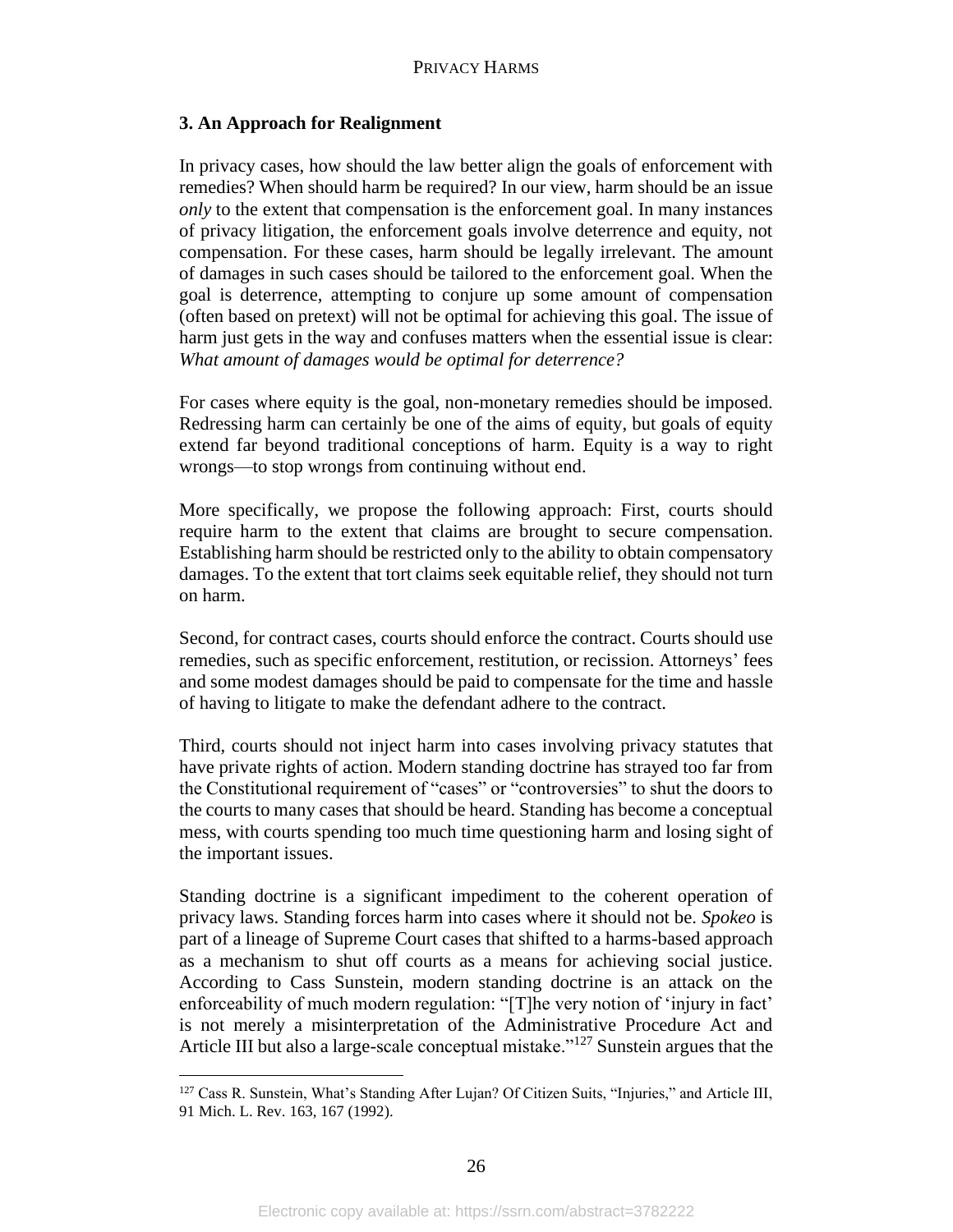injury-in-fact requirement "injects common law conceptions of harm into the Constitution."<sup>128</sup> It purports to be a "purely factual inquiry" but is "inevitably a product of courts' value-laden judgments."<sup>129</sup>

Likewise, Felix Wu argues that "standing law seems to be serving no purpose other than to constitutionalize a deregulatory agenda."<sup>130</sup> "Until recently," Wu observes, "tangibility and other questions about the quality of the harm suffered by the plaintiff simply were not part of the Supreme Court's standing analysis. Lower courts nevertheless incorporated such considerations into their analyses of standing in privacy cases. The Supreme Court has now done the same, thus shifting the law on standing, while professing that nothing has changed."<sup>131</sup> As Rachel Bayefsky notes, before the shift in standing doctrine, instead of requiring harm, courts required merely a "legal right" to bring a lawsuit based on property, contract, tort, or statute.<sup>132</sup>

Dissenting in *TransUnion v. Ramire,* <sup>133</sup> Justice Thomas observes that the requirement of concrete harm is a relative late addition to standing doctrine and did not exist for nearly two centuries.<sup>134</sup> At the founding, "Where an individual sought to sue someone for a violation of his private rights, such as trespass on his land, the plaintiff needed only to allege the violation."<sup>135</sup> Justice Thomas also notes that the First Congress enacted a copyright law that provides for damages without showing a monetary loss.<sup>136</sup>

*Spokeo* and *TransUnion*'s invitation to courts to look to historically recognized harms in the common law further ossifies the common law's protection of privacy beyond the ossification already caused by Prosser.<sup>137</sup> Warren and Brandeis aimed to generate new causes of action to rise to the problems; locking down privacy law to four narrow torts contravenes the very spirt of their article. For Warren and Brandeis, the common law looks not just backwards but forwards as well. The common law is progressive, not regressive.

The requirement of harm in standing that overrides private rights of action in laws invites judicial overreaching. Courts should approach statutory private rights of action with more humility. Legislatures do not provide private rights of action loosely. Private rights of action are one of the most contested elements of

<sup>128</sup> *Id.* at 167.

<sup>129</sup> *Id.* at 167.

<sup>130</sup> Felix T. Wu, *How Privacy Distorted Standing Law*, 66 De Paul L. Rev. 439, 440 (2017).

<sup>131</sup> Felix T. Wu, *How Privacy Distorted Standing Law*, 66 De Paul L. Rev. 439, 439-40 (2017). <sup>132</sup> Rachel Bayefsky, Constitutional Injury and Tangibility, 59 Wm. & Mary L. Rev. 2285, 2295 (2018).

<sup>133</sup> TransUnion, LLC v. Ramirez, 141 S. Ct. 2190 (2021).

<sup>134</sup> *Id.* (Thomas, J., dissenting).

<sup>135</sup> *See TransUnion*, 141 S. Ct. at 2217 (Thomas, J., dissenting).

<sup>136</sup> *See TransUnion*, 141 S. Ct. at 2217 (Thomas, J., dissenting).

<sup>137</sup> Matthew S. DeLucala, Note, The Hunt for Privacy Harms After *Spokeo,* 86 Fordham L. Rev. 2439, 2463-68 (2018).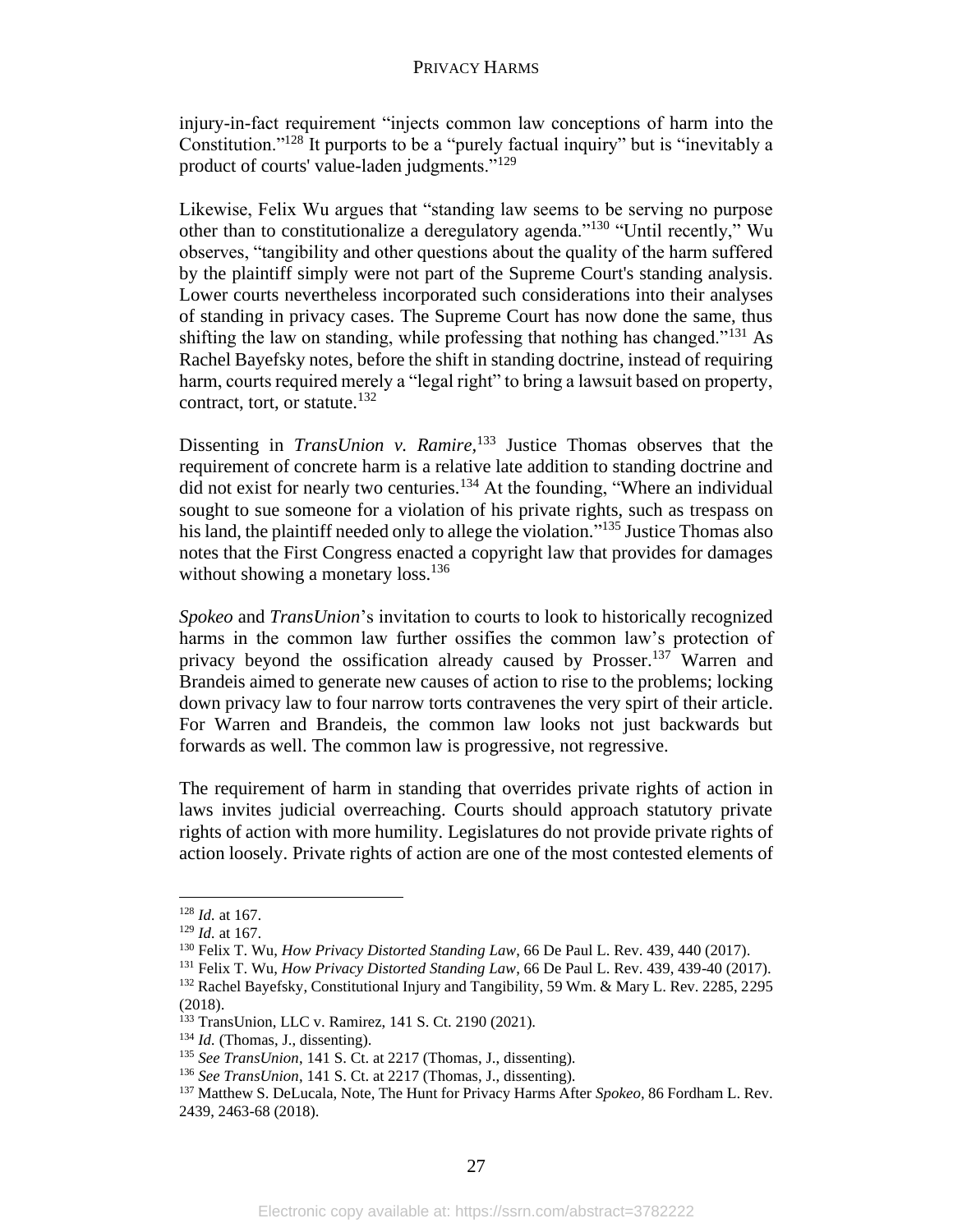laws, and when legislatures deem that violations of a law require the recognition of private rights of action, judges ought to show more respect for the legislature's determination.

Nullifying this enforcement component of the law can thwart the way the law is supposed to work. When Congress passes statutes, it will sometimes preempt state laws on the same issue, so plaintiffs might be barred from suing in state court for state law violations. Preemption is a kind of bargain, where plaintiffs might lose out on pursuing actions in state court but will be allowed instead to pursue actions in federal court based on the federal statute. This is how FCRA works, as it preempts certain state laws and directs plaintiffs to sue under its provisions.<sup>138</sup> When Congress enacted FCRA, its private right of action was included in exchange for restricting state privacy and defamation tort actions.<sup>139</sup> Plainly said, the Supreme Court has turned an explicit trade by Congress into a gift to defendants. Plaintiffs were stripped of their ability to seek tort redress but provided a right to sue under federal law. Now, they are denied both tort redress and its substitute because courts have decided that they lack standing to seek redress under the alternative cause of action provided by FCRA. By requiring harm, courts are pulling the rug out from the bargain, leaving plaintiffs with nowhere to pursue their cases.

Congress weighs various enforcement mechanisms from agency enforcement to state attorney general enforcement to private rights of action. Many statutes have a mix of different types of enforcement. Through those choices, Congress has determined the efficacy of that particular enforcement mix. When courts nullify a component of Congress's enforcement mix, they undermine the statutory recipe.

Focusing on individual harm for these latter types of lawsuits is missing the point and purpose of the lawsuit. Many class action lawsuits would not be worth the significant costs if their sole benefit were to compensate individuals for any harm. For many class action lawsuits, the amount of compensation individuals receive is trivial. If this were the main benefit of these lawsuits, then we ought to reconsider whether they are worth the costs. The real value of many class action lawsuits is in holding defendants accountable for their wrongdoing and thus to determine them specifically and other similarly situated entities generally when the harm is of a nature that is small and dispersed.

The law must break away from the rigid formalistic approach that anytime there is even a very small harm, it warrants compensatory damages. The law should also eschew its rigidity in dismissing cases when there is no cognizable harm.

<sup>138</sup> FCRA, 15 U.S.C. §1681h (permitting state tort actions only when defendants act with "malice or willful intent to injure plaintiff").

<sup>&</sup>lt;sup>139</sup> The FCRA provides partial immunity from lawsuits in state court based on defamation and invasion of privacy. Plaintiffs can only sue when defendants acted "with malice or willful intent to injure" plaintiff. 15 U.S.C. § 1681h(e).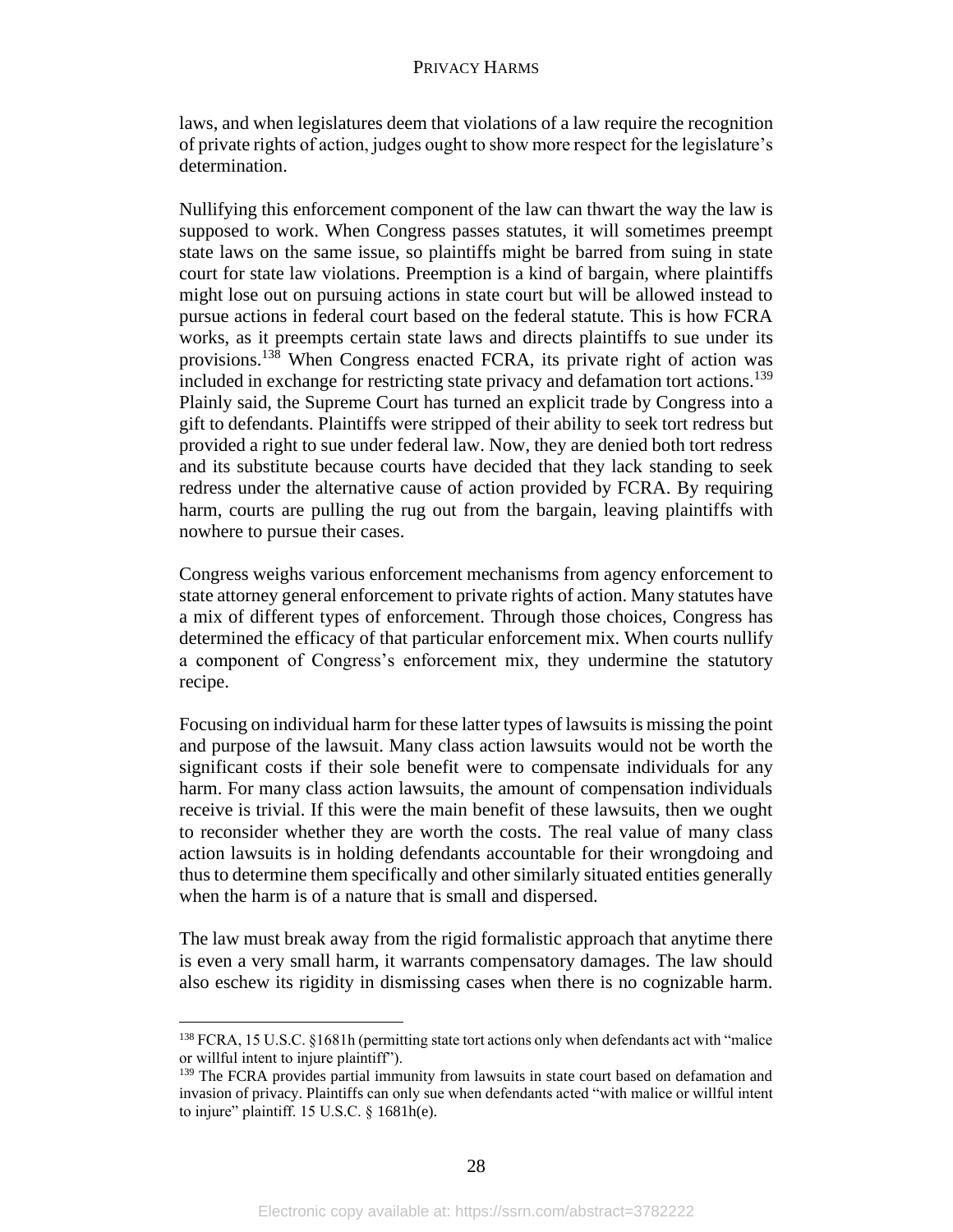The rigidity makes litigation fit quite poorly with enforcement goals.

In class action cases where there may be only a small harm to individuals, courts should be able to fashion a remedy without resorting to compensatory damages. Compensatory damages for large classes could end up adding to an excessive sum beyond that necessary to achieve the optimal deterrence. A miniscule amount of damages for each class member will not address the goal of compensation in a meaningful way. In such a situation, the enforcement goal is the meaningful one, and this goal should be the driver of the appropriate remedy.

In other cases, the amount of compensatory damages might be too low for optimal enforcement. If the compensation to the class is minimal, then compensatory damages are not a meaningful remedy, and courts should be able to fashion a more appropriate remedy with punitive damages or equitable relief.

To avoid unnecessary class action lawsuits, in statutory cases where only deterrence is a goal, and compensation is not involved, courts might be given the option of evaluating the extent to which the statute has already been enforced. If a regulatory agency has already enforced a law effectively for the violation, then the statute might have a requirement for establishing harm, as the only goal of a lawsuit under these circumstances would be compensation. Legislatures could write laws to permit courts to dismiss lawsuits in situations where regulatory enforcement has been sufficient for deterrence and other enforcement goals are not present.

# **IV. THE IMPORTANCE OF PROPERLY RECOGNIZING PRIVACY HARMS**

As we argued in the previous Part, properly recognizing privacy harms is essential to privacy litigation. Under the current U.S. approach to litigation, harm plays a central gatekeeping role in many instances, and failing to recognize privacy harm shuts down important cases and prevents many privacy statutes from being effectively enforced. Under our proposed approach, harm would play much less of a gatekeeping role in litigation. Standing doctrine would be restored to what it was before the Court dramatically twisted it to the detriment of privacy policy and law. Harm would need to be established only in cases involving compensatory damages, but otherwise, it would not be required.

Because our approach would require a rather substantial change in current law, establishing harm is likely to remain a key component for most privacy cases. Even if our approach were adopted, establishing harm still would play an important role, just not its current oversized one.

Recognizing privacy harms is important beyond litigation. There is an expressive value to recognizing harm that helps victims cope and heal, changes the social meaning of certain activity, and shapes societal norms and practices.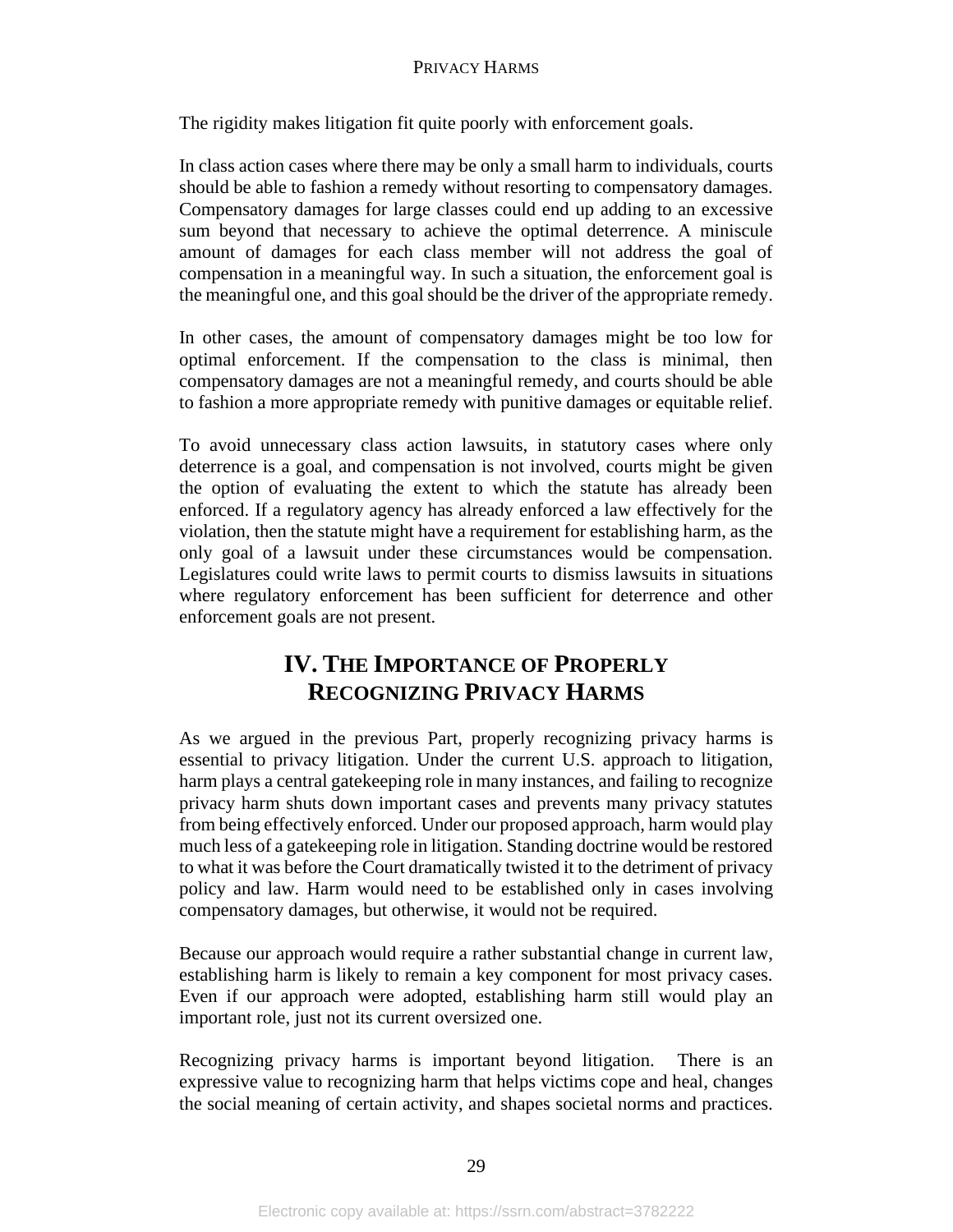Legislatures must properly recognize privacy harms in order to craft laws that provide adequate protection and avoid troublesome gaps in legislation. Regulators must properly recognize privacy harms to direct enforcement resources and develop enforcement strategies.

# **A. PROPERLY IDENTIFYING THE INTERESTS AT STAKE**

As a result of the current approach to harm, some courts locate harm in certain rather trivial costs or use of resources. Finding harm for these things is really a pretext for different types of harms. Because courts require plaintiffs to allege tangible and concrete harms, complaints endeavor to lay out concrete harms that are not the heart of the matter at all. It is those harms that enable plaintiffs to get beyond motions to dismiss even though they are miniscule and—crucially—do not capture why plaintiffs are suing in the first place.

One theory that has gained some traction is that plaintiffs suffered harm in losing device battery life and storage space based on broken privacy promises.<sup>140</sup> In *In re iPhone Application Litigation*, plaintiffs alleged that Apple breached promises in its privacy policy to protect users' personal data because its operating system readily facilitated the non-consensual collection and use of their data by apps. The court found that plaintiffs had sufficiently alleged harm in claiming that the "unauthorized transmission of data from their iPhones taxed the phones' resources by draining the battery and using up storage space and bandwidth."<sup>141</sup>

In *Mey v. Got Warranty, Inc.,* the court held that unwanted calls to prepaid cell phones "cause direct, concrete, monetary injury by depleting limited minutes that the consumer has paid for" and also "deplete a cell phone's battery, and the cost of electricity to recharge he phone." The court noted that "[w]hile certainly small, the cost is real, and the cumulative effect could be consequential."<sup>142</sup> As another court noted, although the harm from "a single call or text (whether from depleted battery life, wasted time, or annoyance) would be de minimis," the Telephone Consumer Protection Act (TCPA) "is clear that a violation can occur from a single call."<sup>143</sup> As another court has noted: "Regardless of how small the harm is, it is actual and it is real."<sup>144</sup>

In those cases, the actual harm to plaintiffs, however, was not lost storage space or slightly drained resources. The problem wasn't the cost of electricity or the cost of phone minutes. The litigants invoked those costs because judicial decisions forced their hand—those financial costs were the only ones at hand

<sup>&</sup>lt;sup>140</sup> Resnick v. AvMed, Inc., 693 F.3d 1317 (11<sup>th</sup> Cir. 2012); Anderson v. Hannaford Bros., 659 F.3d 151 (1st Cir. 2011).

<sup>141</sup> In re IPhone Application Litig., 844 F.Supp.2d 1040 (E.D. Cal. 2012).

<sup>142</sup> Mey v. Got Warranty, Inc., 193 F. Supp. 3d 641, 644-45 (N.D. W. Va. 2016); *see also*  Martinez v. TD Bank USA, N.A., 225 F. Supp. 3d 261, 270 (D.N.J. 2016).

<sup>143</sup> Etzel v. Hooters of Am., LLC, 223 F. Supp. 3d 1306, 1312 (N.D. Ga. 2016).

<sup>144</sup> LaVigne v. First Cmty. Bancshares, Inc., 215 F. Supp. 3d 1138, 1146 (D.N.M. 2016).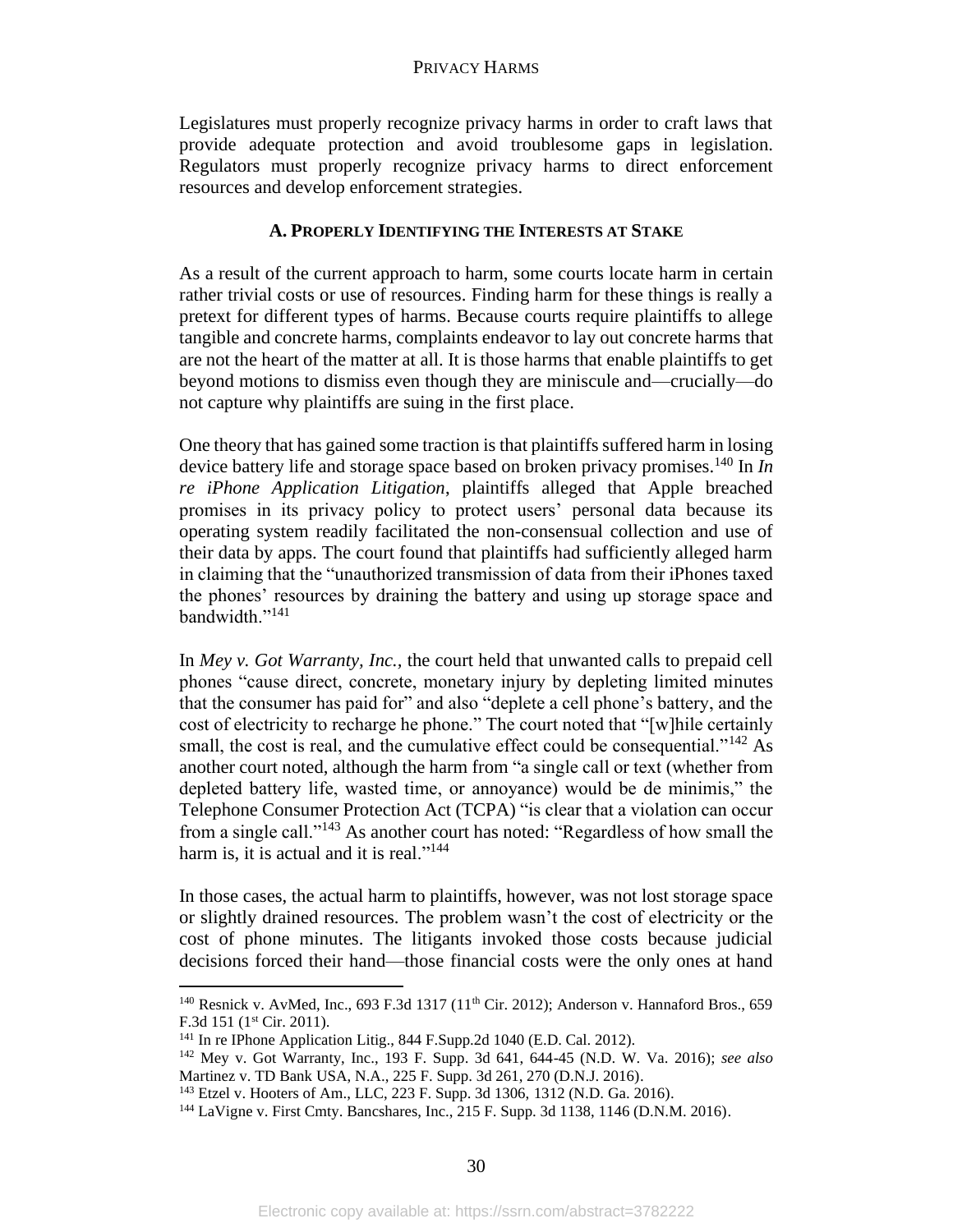even though the real privacy harms lay elsewhere, as we shall explore in the next Part. Yes, those costs sounded in the language that courts had chosen to accept but not because they fit what plaintiffs suffered. We have seen the emergence of an odd sort of legal fiction, where the law redresses "harm" that is not the real interest interfered with as a means to redress a harm that really is.

The law fails to focus on what matters most, which is whether certain practices actually create privacy problems that set back privacy interests that we should care about. Lucky plaintiffs can conjure up some sort of minor tangible impact that often has little really to do with privacy. By contrast, plaintiffs who can point to a severe problem that does not involve a negligible tangible impact are out of luck. The law perversely redresses trivial things rather while ignoring major problems and real costs to individuals, groups, and society.

It is essential to properly identify the interests at stake. Using other types of harm as pretexts results in a balancing of interests based on fictions, leading to haphazard results in cases. This is a recipe for an arbitrary and incoherent body of law.

# **B. THE EXPRESSIVE VALUE OF RECOGNIZING HARM**

We lose something important when courts fail to articulate privacy harms appropriately. Looking for irrelevant financial or physical harms and ignoring a vast array of real tangible and intangible privacy harms sends the message that privacy harms do not matter. We lose the chance to harness the educative power of law.

In addition to its coercive role, law has a crucial expressive character.<sup>145</sup> Law is a teacher, creating "a public set of meanings and shared understandings between the state and the public."<sup>146</sup> The law changes the social meaning of conduct.<sup>147</sup> It draws our attention to privacy violations and proclaims that they are wrong. In creating and shaping social norms, law has "an important cultural impact that differs from its more direct coercive effects."<sup>148</sup>

Individuals whose privacy has been violated need to hear the message that law is concerned with the harms they have suffered. Law's recognition of privacy harms tells individuals that their suffering is real and that their suffering is not just a fact of life that should be endured, but harm that should not be tolerated.<sup>149</sup> Individuals can see themselves as harmed.

<sup>145</sup> DANIELLE KEATS CITRON, HATE CRIMES IN CYBERSPACE (2014); Danielle Keats Citron, *Law's Expressive Value in Combating Cyber Gender Harassment*, Mich. L. Rev. (2009).

<sup>146</sup> Citron, *Expressive Value*, *supra* note, at 407.

<sup>147</sup> *Id.*

<sup>148</sup> *Id.*

<sup>149</sup> *Id. See also* Rachel Bayefsky, *Remedies and Respect: Rethinking the Role of Federal Judicial Relief*, GEO. L.J.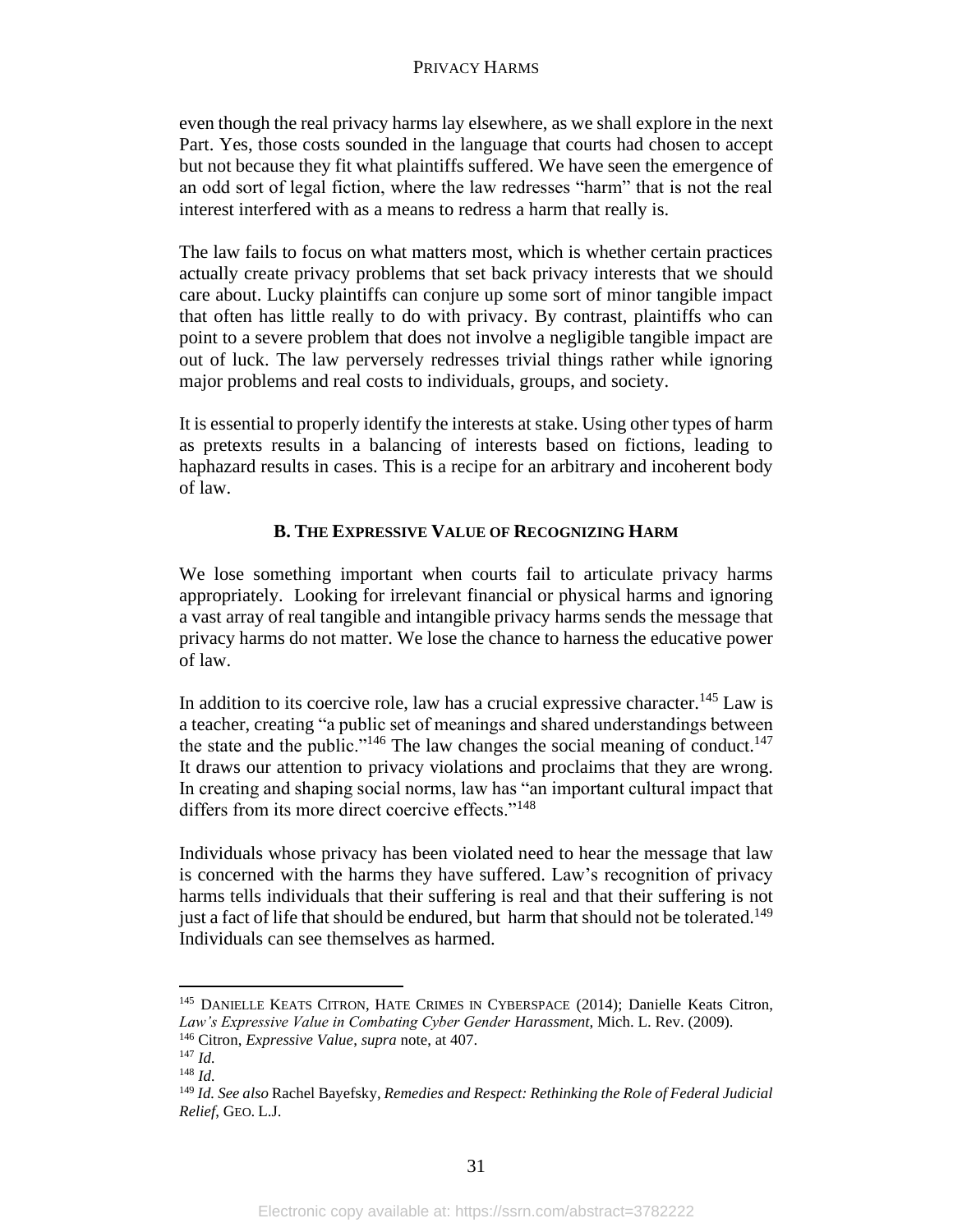In clarifying and recognizing privacy harms, the law can provide lessons for wrongdoers. By doing so, the law can declare that the privacy harms that defendants inflict will not be tolerated. The law can demand that wrongdoers internalize the costs that they slough off onto others. 150

Society would receive the message too. Law can ensure that privacy harms are part of the calculus for individuals or companies handling personal data. As companies and startups design new gadgets and services, the law can make them consider the importance of not creating privacy harms.<sup>151</sup>

Failing to recognize privacy harm sends the opposite message, one that is quite malignant. When cases are dismissed for lack of harm in the face of violations of privacy law, the message is that these violations do not matter. Organizations learn that they do not need to take the law seriously. Denials of standing for statutory violations belittles protections in privacy statutes. These expressive messages undermine compliance with laws.

# **C. THE LEGISLATIVE AND REGULATORY AGENDA**

Improving the recognition of privacy harms not only would benefit privacy litigation, but it would also enhance the legislative crafting of privacy laws as well as the agenda of regulators that enforce privacy laws.

U.S. states have been aggressively proposing and passing new privacy laws.<sup>152</sup> Several states, such as California, Virginia, and Colorado, have passed broad privacy laws within the past few years.<sup>153</sup> As many laws are focused on protecting consumers from harm, the specific protections they provide depend upon the legislature's understanding of privacy harms. If particular activities are not considered to be harmful, then privacy laws often do not address these activities or fail to address them with sufficient rigor.

The recognition of privacy harms also might affect the agenda for regulatory enforcement agencies. Violations of privacy laws that are understood to cause harm to consumers are more likely to spark an investigation and enforcement action. Regulators have limited resources and can pursue only a fraction of violations.<sup>154</sup> Failing to recognize harm for certain types of violations might lead to precious enforcement resources being used elsewhere.

<sup>150</sup> Danielle Keats Citron, *Sexual Privacy*, *supra* note.

<sup>&</sup>lt;sup>151</sup> See Danielle Keats Citron, Intimate Privacy (book manuscript) (on file with author).

<sup>152</sup> International Association of Privacy Professionals, *US State Privacy Legislation Tracker,*  https://iapp.org/resources/article/us-state-privacy-legislation-tracker/ (Sept. 16, 2021).

 $^{153}$  *Id.* 

<sup>154</sup> *See* Citron, *State Attorneys General*, *supra* note \_\_, at 799.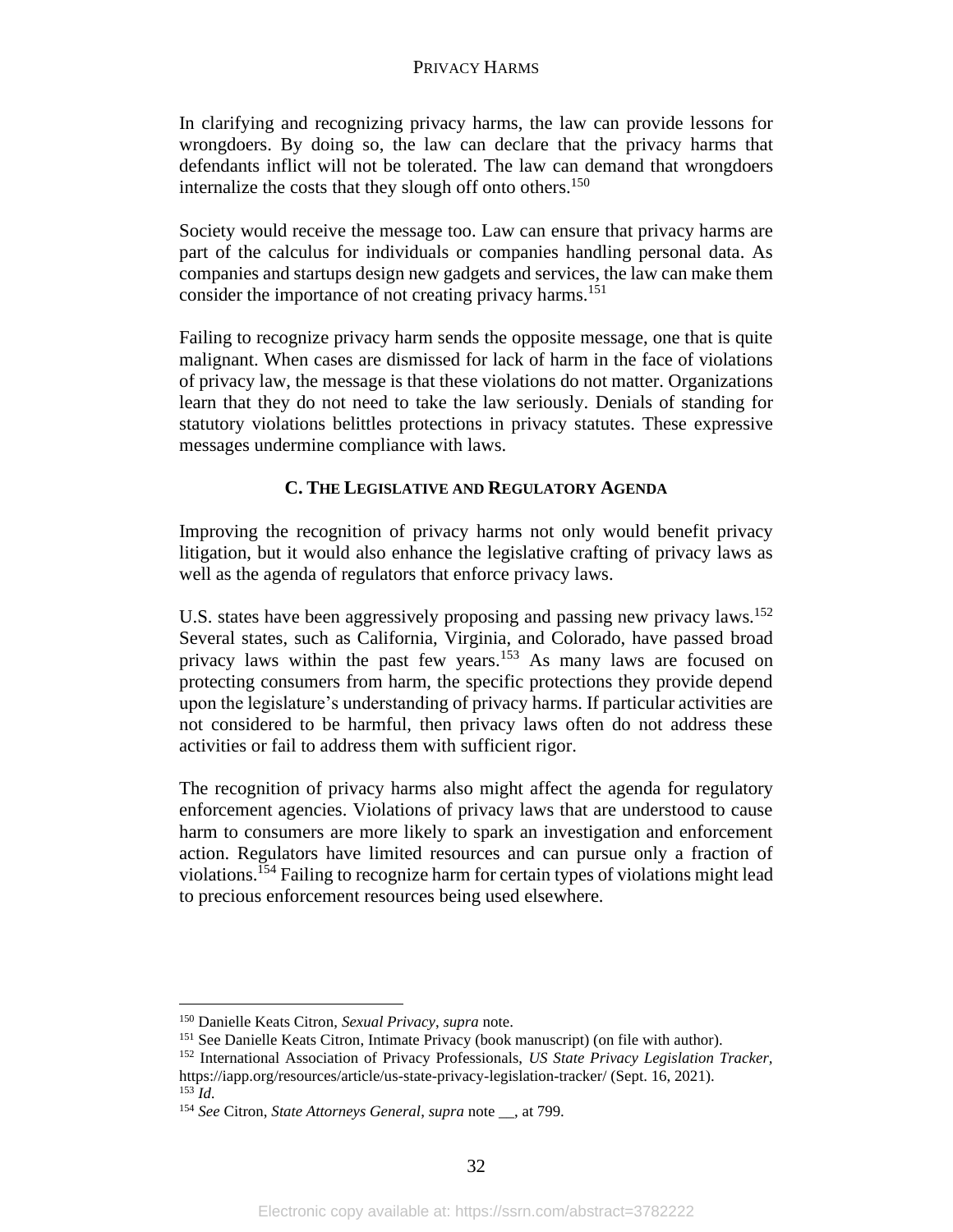# **V. A TYPOLOGY OF PRIVACY HARMS**

Privacy harms have been a challenge to conceptualize because they are so varied. Privacy is an umbrella concept that encompasses different yet related things.<sup>155</sup> It is no surprise that privacy harms involve different yet related concerns. Privacy harms not only differ in type but also in their severity.

In this Part, we discuss the various types of privacy harms and whether the law currently recognizes them.<sup>156</sup> For many types of privacy harm, the law lacks clarity and consistency as to whether the harm is cognizable. We contend that in most cases, these distinct types of harms should be treated as cognizable harms. For several of these types of harms, there is support in caselaw and doctrines in other contexts to support recognition of cognizable harm. In many circumstances, courts recognize the direct harm for certain types of harm but fail to recognize the risk of harm. Our typology of privacy harms is set forth in the figure below.



Our typology groups privacy harms into seven basic types: (1) physical

<sup>&</sup>lt;sup>155</sup> DANIEL J. SOLOVE, UNDERSTANDING PRIVACY (2008).

<sup>&</sup>lt;sup>156</sup> The typology of privacy harms differs from the taxonomy of privacy problems that one of us has developed. *See* DANIEL J. SOLOVE, UNDERSTANDING PRIVACY (2008). The taxonomy concerns the concept of privacy, which involves attempts to deal with a set of related problems. Many of the problems in the taxonomy can create the same type of privacy harm.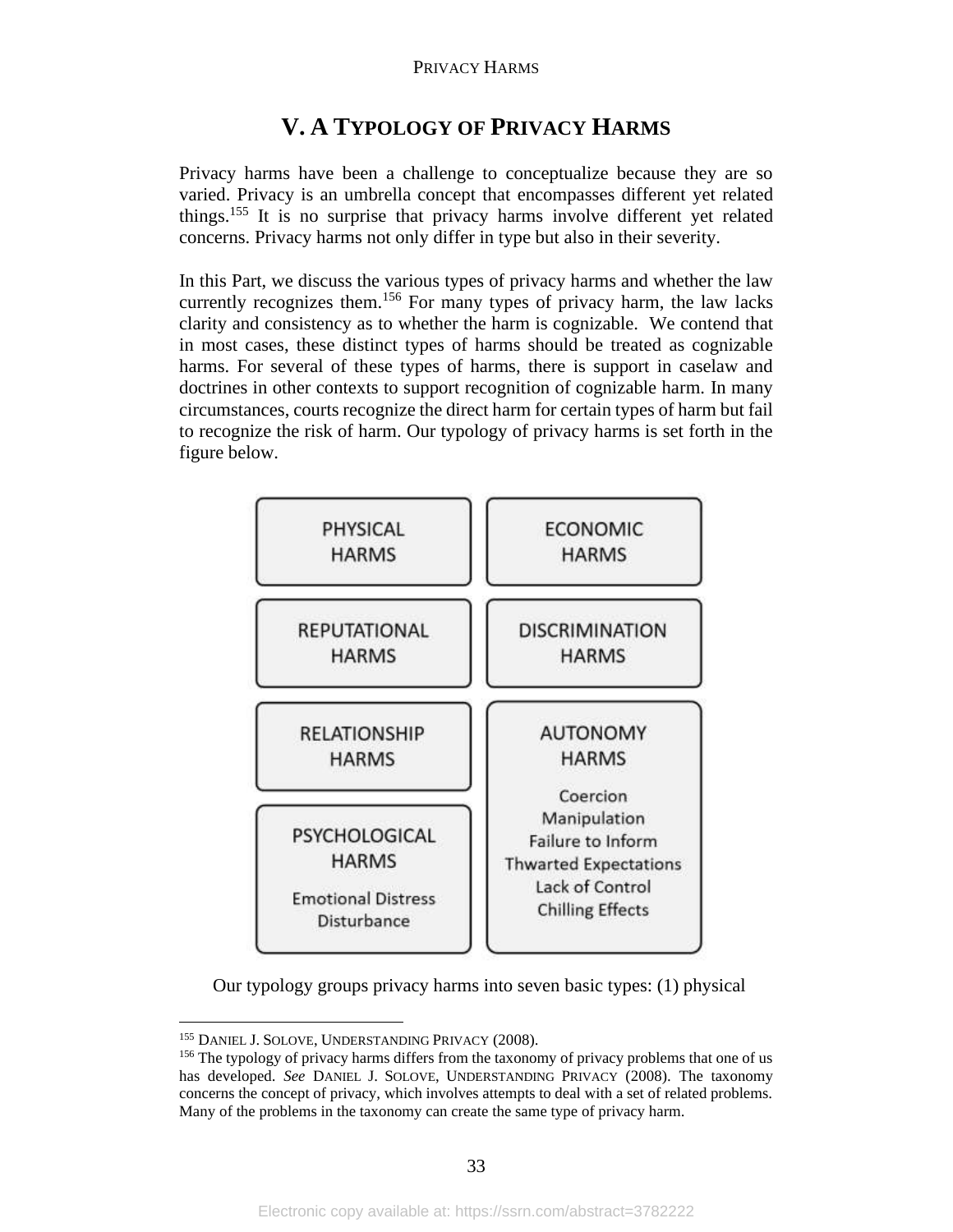harms; (2) economic harms; (3) reputational harms; (4) psychological harms; (5) autonomy harms; (6) discrimination harms; and (7) relationship harms. We identify several different distinct subtypes of psychological and autonomy harms.

# **A. PHYSICAL HARMS**

Privacy violations can lead to physical harms, which are harms that result in bodily injury or death. Physical harms are well-recognized as cognizable under the law. Indeed, setbacks to physical health, where clear and obvious, have rarely been disputed as cognizable harms.

The improper sharing of personal data can create unique opportunities for physical violence. Rebecca Schaeffer, a model and actress, was murdered after a stalker obtained her home address with the help of a private investigator who obtained it from California motor vehicles records. The Internet has made it even easier for such sharing of personal data to lead to physical assault. In December 2009, an online advertisement on Craigslist featured a woman's photograph next to her "interest" in "a real aggressive man with no concern for women." The woman's ex-boyfriend Jebidiah Stipe wrote the post.<sup>157</sup> More than 160 people responded to the ad, including Ty McDowell.<sup>158</sup> Stipe sent McDowell text messages with the woman's home address and false claims of her fantasies about "humiliation, physical abuse, and sexual abuse." McDowell attacked the woman as she returned home, forcing his way inside. At knifepoint, he raped her and abused her with a knife sharpener.<sup>159</sup> When caught by the police, McDowell said that the woman had asked him to rape her.<sup>160</sup>

Entities handling personal data have been found liable for negligently, knowingly, or purposefully paving the way for a third party to physically injure someone. In *Remsburg v. Docusearch, Inc*., <sup>161</sup> a disturbed man named Liam Youens purchased personal data about Amy Boyer from data broker Docusearch.<sup>162</sup> To satisfy Youens's request for the address of Boyer's employer, Docusearch hired a person to find out by calling Boyer, lying to her about the

<sup>157</sup> Brian, "Craigslist Rapists Get 60 to Life: Ad Seeking Someone with 'No Regard' for Women Led to Rape," Victimized over the AOC (blog), July 3, 2010, http://victimsover18.blogspot.com/2010/07/craigslist-rapists-get-60-to-life-ad.html.

<sup>158</sup> William Browning, "Wyo. Craigslist Rape Victim Speaks for the First Time," *AP Alert,* September 24, 2010.

<sup>159</sup> William Browning, "Details Emerge in Web Rape Case," *Star-Tribune* (WY), February 5, 2010, http://trib.com/news/local/article\_edb73077-0bbc-5bc2-b9ea-b3fe5c9aedce.html; Pete Kotz, "Jebidiah Stipe Used Craigslist Rape Fantasy Ad to Get Revenge on Ex Girlfriend," True Crime Report (blog), February 9, 2010 (11:13 A.M.), http://www.truecrimereport.com/2010/02/jebidiah\_stipe\_used\_craigslist.php.

<sup>160</sup> DeeDee Correll, "Craigslist Implicated in Rape Case: A Wyoming Man Is Accused of Using the Website to Engineer an Ex-Girlfriend's Assault," *Los Angeles Times,* January 11, 2010, A9. <sup>161</sup> 816 A.2d 1001 (N.H. 2003).

<sup>162</sup> *Id.* at 1005-06.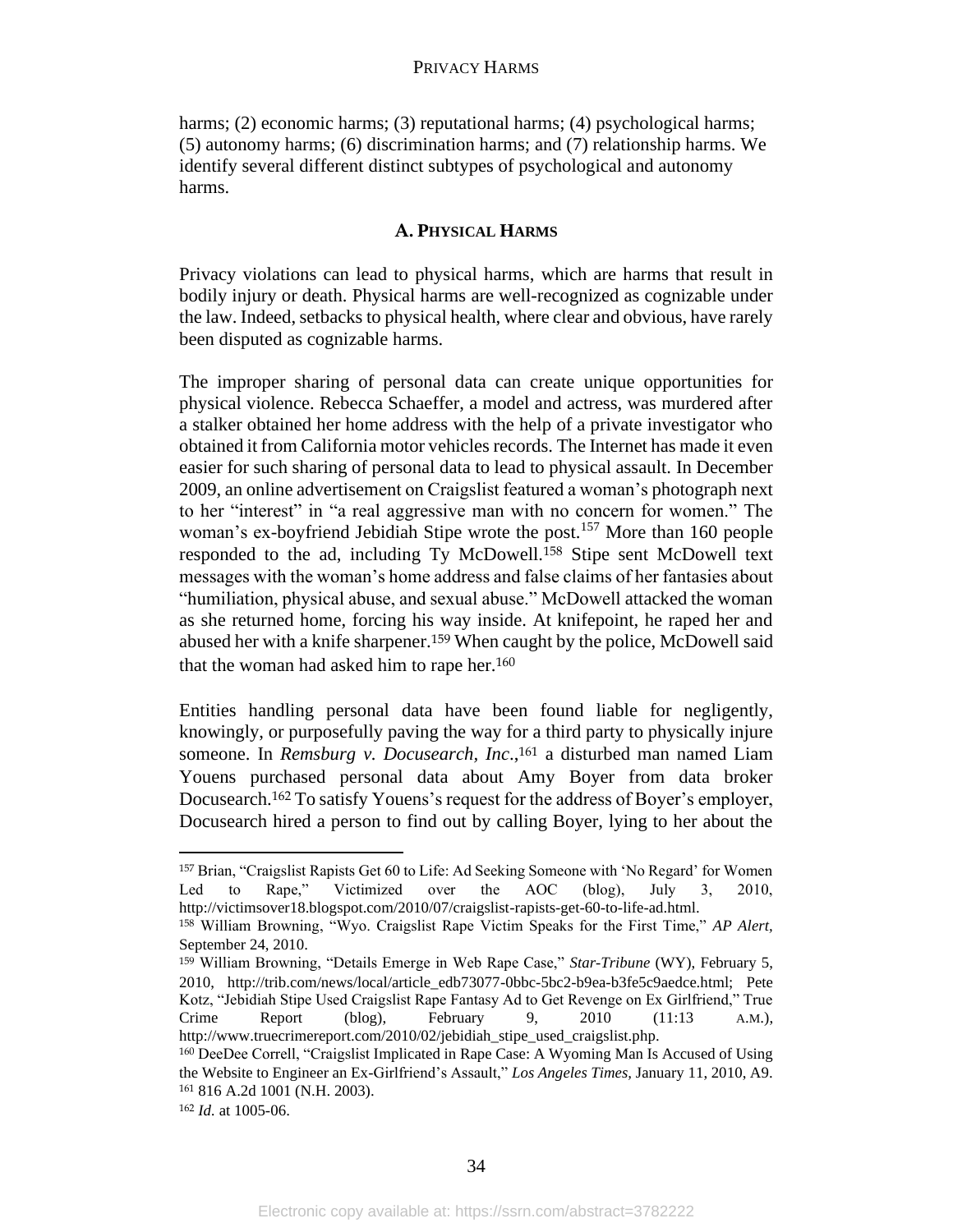reason for the call and inducing her to reveal the address.<sup>163</sup> Docusearch gave the address to Youens who then confronted Boyer at work and killed her.<sup>164</sup>

The New Hampshire Supreme Court found that the broker had a duty to exercise reasonable care in releasing information to a third party due to the foreseeable risk of criminal conduct. A private investigator "owes a duty to exercise reasonable care not to subject a third person to an unreasonable risk of harm."<sup>165</sup> For the court, the risk of criminal misconduct was sufficiently foreseeable so that an "investigator has a duty to exercise reasonable care in disclosing a third person's personal information to a client." According to the court, information brokers should know that stalkers often use their services to obtain personal data about victims.

Privacy claims involving the negligent enablement of physical injuries can be traced to premises liability cases. In *Kline v. 1500 Massachusetts Avenue*  Apartment Corp.,<sup>166</sup> the plaintiff was attacked and robbed in the hallway just outside her apartment. The landlord left the building unguarded even though tenants had been assaulted and robbed in the building's common areas.<sup>167</sup> The court held that residential apartment owners had a duty to exercise reasonable care to protect tenants from third party violence.<sup>168</sup> The landlord was in a better position than the tenant to adopt precautionary measures and better situated than the police to diminish the risk of criminal assault on its premises.<sup>169</sup>

Although courts clearly recognize harm from physical injuries, courts are reluctant to hold online service providers responsible when their activities promote, facilitate, or enable such harm. The physical harm facilitated via online stalking is akin to the physical injuries that result when landlords fail to secure their property. In cases involving owners of residential property, hospitals, day care centers, and shopping malls, courts have extended liability to the owners for a third party's criminal acts <sup>170</sup> Similar to these owners, online platforms and service providers exercise control over the use and security of their services, courts treat them differently.<sup>171</sup> Due in part to Section 230 of the Communications Decency Act and the legal shield it provides, courts have not taken up the invitation to treat digital spaces with the same set of rules as with physical places. 172

<sup>163</sup> *Id.*

<sup>164</sup> *Id.*

<sup>165</sup> *Id.*

<sup>166</sup> 439 F.2d 477 (D.C. Cir. 1970).

<sup>167</sup> *Id.* at 479.

<sup>168</sup> *Id.* at 487.

<sup>169</sup> *Id.* at 480.

<sup>170</sup> Michael L. Rustad & Thomas H. Koenig, *The Tort of Negligent Enablement of Cybercrime*, 20 Berkeley Tech. L.J. 1553, 1582 (2005).

<sup>171</sup> See Danielle Keats Citron, *Mainstreaming Privacy Torts*, 98 Cal. L. Rev**.** 1819 (2010).

<sup>&</sup>lt;sup>172</sup> DANIELLE KEATS CITRON, HATE CRIMES IN CYBERSPACE (2014); Danielle Keats Citron, *Cyber Mobs, Disinformation, and Death Videos: The Internet As It Is (and As it Should Be),* 118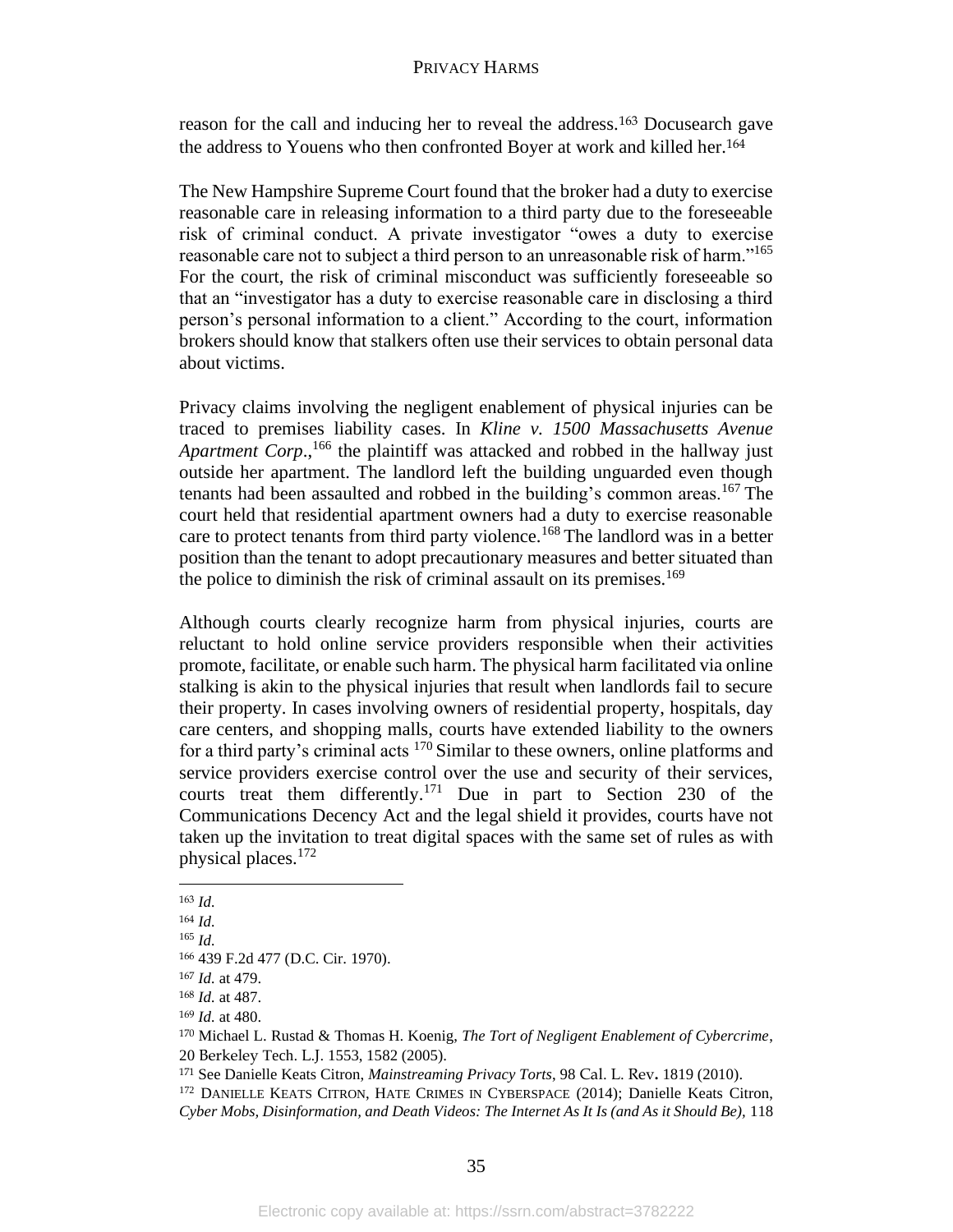Courts sometimes struggle with cases involving the disclosure of personal data that creates a risk of physical harm but that still has not resulted in actual physical injury. Doxing – the disclosure of personal data to facilitate people being located, contacted, and harassed – creates a serious threat of physical harm. Courts often focus on the nature of the data involved, which is often innocuous in the abstract, such as home addresses. Such information may already be available online from other sources. But when this data is used to dox victims, the data no longer is innocuous. Courts are generally reluctant to view the disclosure of home addresses as harmful (or even as a violation of privacy) unless plaintiffs have done everything that they can to keep their home addresses from the public (such as removing their addresses from the white pages).<sup>173</sup>

A few courts have recognized the harm. For example, in *Planned Parenthood v. American Coalition of Life Activists*, an anti-abortion activist group doxed abortion doctors. Some of these doctors were murdered, and the living ones whose personal information was posted online sued and argued that they feared for their safety. The court sided with the doctors.<sup>174</sup> Cases like *Planned Parenthood* are rare, however, and few plaintiffs have been able to use litigation to combat doxing.

Doxing actually involves a fusion of two types of harm – a risk of physical harm as well as psychological harm consisting of the fear that accompanies this risk. In *The Right to Privacy,* Warren and Brandeis observed back in 1890 that the law had matured sufficiently to recognize not just physical injuries as harms but also the fear of such injuries. They noted that "with the recognition of the legal value of sensations, the protection against actual bodily injury was extended to prohibit mere attempts to do such injury; that is, the putting another in fear of such injury. From the action of battery grew that of assault."<sup>175</sup> They observed that these developments in the law "came with the advance of civilization."<sup>176</sup> We will discuss psychological harms later on.

#### **B. ECONOMIC HARMS**

Economic harms involve monetary losses or a loss in the value of something. Privacy violations can result in financial losses that the law has long understood as cognizable harm. Even small economic harms are deemed cognizable by

Mich. L. Rev. 1073 (2020); Danielle Citron & Benjamin Wittes, *The Internet Will Not Break: Denying Bad Samaritans Section 230 Immunity*, 86 Fordham L. Rev. 401 (2017).

<sup>173</sup> *See, e.g.,* Benz v. Washington Newspaper Publishing Co., 2006 WL 2844896 (D.D.C. Sept. 29, 2006) (refusing to dismiss plaintiff's public disclosure claim stemming from defendant's publication of her home address online next to the suggestion that she was interested in sex because her home address was not listed in the phone book).

<sup>174</sup> Planned Parenthood v. American Coalition of Life Activists, 290 F.3d 1058, 1065 (9th Cir. 2002) (en banc).

<sup>&</sup>lt;sup>175</sup> Warren & Brandies, *Right to Privacy, supra* note \_\_, at X. <sup>176</sup> *Id.*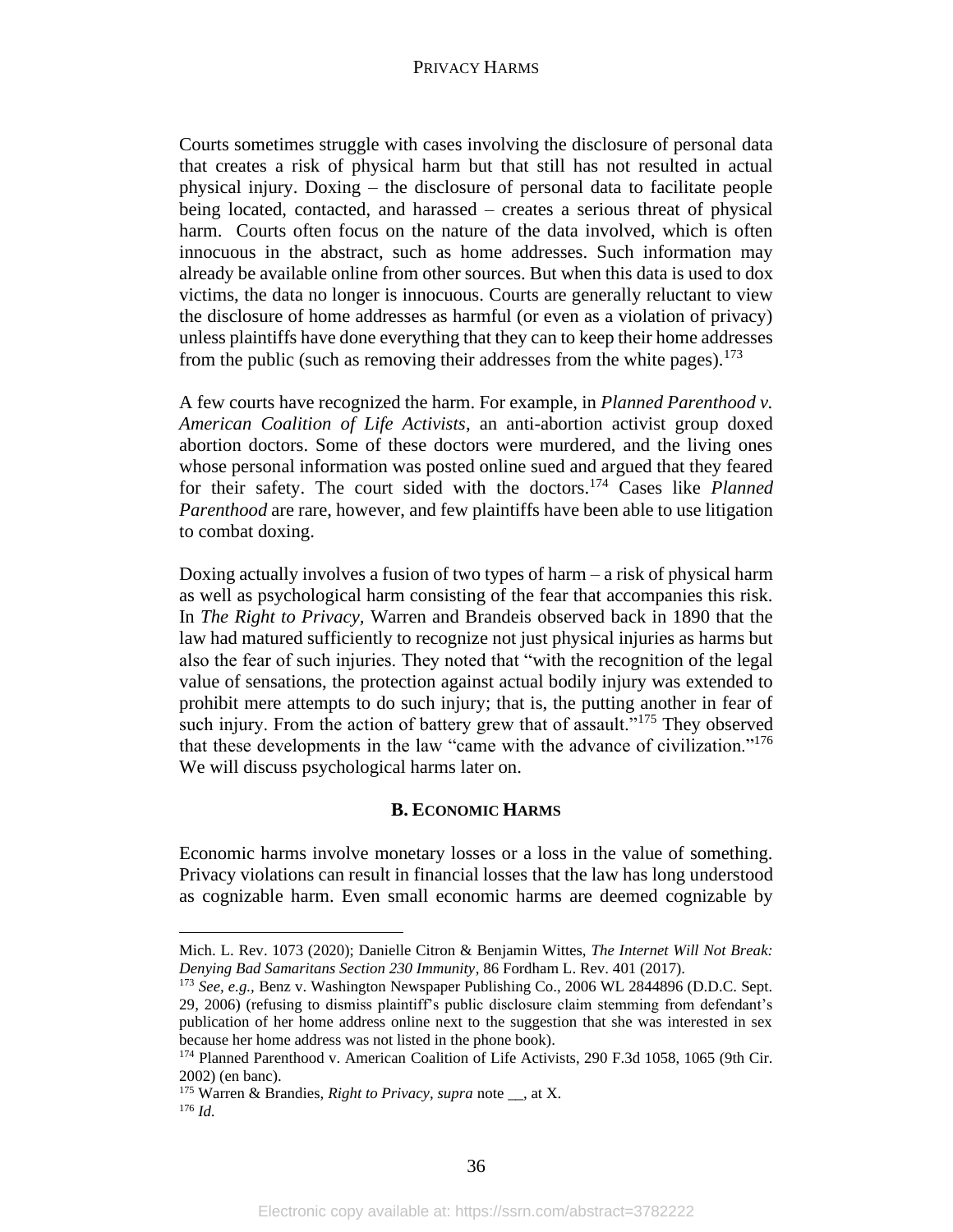courts.<sup>177</sup> In cases involving identity theft, plaintiffs can prove harm when identity thieves steal their personal data and use it to conduct fraudulent transactions in their names. $178$  Difficulties arise if plaintiffs are eventually able to clear up the financial pollution left by identity thieves. Suppose an identity thief takes out a credit card in a victim's name. The victim spends a considerable amount of time clearing up the mess and establishing that the debt is not the victim's responsibility. Victims might argue that their time, stress, and anxiety to mitigate future economic harm should be compensated, but courts often look askance as these things as bases for cognizable harm.<sup>179</sup> Many cases involving economic harm are data breach cases. As we noted in our article on data breach harms, plaintiffs have difficulty providing a causal link between particular data breaches and identity theft.<sup>180</sup> Moreover, in many cases, the identity theft has not yet occurred, and many courts refuse to recognize a harm for the risk of future economic loss.<sup>181</sup>

In cases involving the use and sharing of personal data, courts often refuse to find economic harm. In *Dwyer v. American Express*, <sup>182</sup> a group of cardholders sued American Express for creating profiles of them based on their spending habits and using these profiles for marketing. The cardholders argued that this activity was a violation of the tort of appropriation of name or likeness. They contended that American Express appropriated for its own use or benefit their names or likenesses without their consent. The court, however, concluded that although "each cardholder's name is valuable to defendants," the value of the American Express lists was due to its "categorizing and aggregating these names." American Express's use of the information does "not deprive any of the cardholders of any value their individual names may possess."<sup>183</sup> Thus, the cardholders could not establish harm.

Many privacy violations involve the loss of important opportunities rather than direct financial injuries. We could not find any privacy cases recognizing a harm for loss of productivity or time to deal with privacy violations. In other contexts, however, courts readily recognize a similar type of harm. For example, courts recognize loss of consortium, which is defined as the "conjugal fellowship of husband and wife, and the right of each to the company, cooperation, affection, and aid of the other in every conjugal relation."<sup>184</sup> The concept of "consortium" translates the loss of quality time into an economic harm. Although this concept has firm roots in the law, it has not developed to encompass the loss of quality

<sup>177</sup> LaVigne v. First Cmty. Bancshares, Inc., 215 F. Supp. 3d 1138, 1146 (D.N.M. 2016) ("Regardless of how small the harm is, it is actual and it is real.").

<sup>178</sup> Solove & Citron, *Risk and Anxiety, supra* note X at 754-56.

<sup>179</sup> *Id.* at 748-53.

<sup>180</sup> *Id.* at 756-60.

<sup>181</sup> *Id.* at 750-52.

<sup>182</sup> 652 N.E.2d 1351 (Ill. App. 1995).

<sup>&</sup>lt;sup>183</sup> For a different outcome in an action brought by New York Attorney General under state UPDA law, see Citron, *supra* note.

<sup>184</sup> BLACK'S LAW DICTIONARY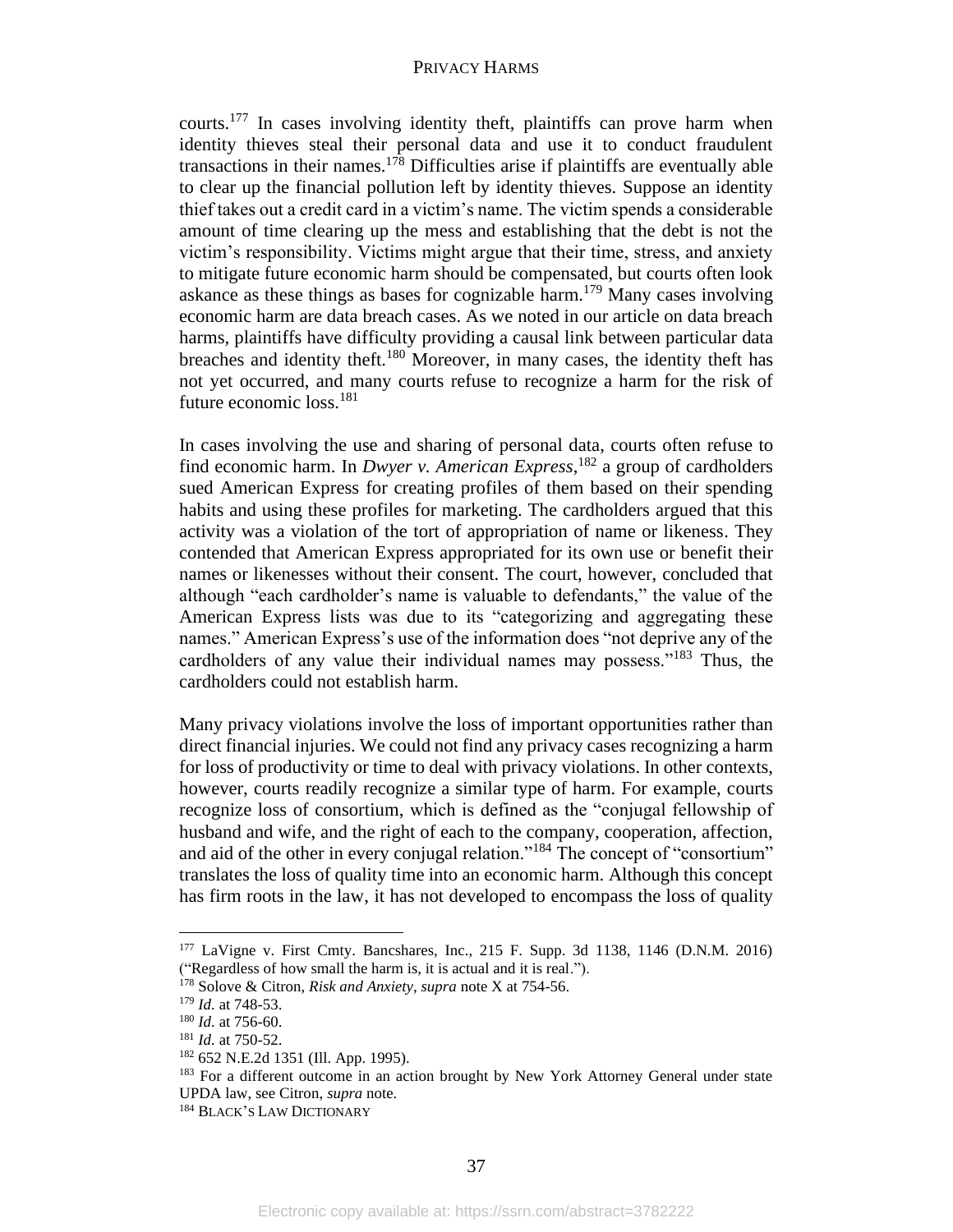time more generally and has not become part of privacy cases.

Another area of struggle in recognizing economic harms is when risk is involved. As we argue extensively in our article, *Risk and Anxiety*, courts are often uncomfortable with risk, and they cling to notions of vested harm even though risk is a concept thoroughly embraced in other domains such as insurance, business, and public health, among others. <sup>185</sup> Several cases involve organizations that fail to follow security safeguards, creating risks that make people more vulnerable to potential future harm. Courts are inconsistent in finding harm under these circumstances. For example, the FCRA mandates that no more than five digits from a credit card number can be printed on a receipt, but far more digits are printed on receipts in violation of the mandate. In cases where this provision is violated, some courts have held that there is an injury, and other courts have concluded that there is none.<sup>186</sup>

Consider these opposing findings. In *Muransky v. Godiva Chocolatier, Inc.,* the Eleventh Circuit held that printing more digits of a person's credit card on a receipt is an injury in fact because it is akin to a breach of confidentiality.<sup>187</sup> However, in *Bassett v. ABM Parking Services, Inc.,* the Ninth Circuit concluded that printing more credit card digits on a receipt was not a sufficient harm because Bassett did not allege that another copy of the receipt existed, that his receipt was lost or stolen, that he was the victim of identity theft, or even that another person apart from his lawyers viewed the receipt."<sup>188</sup>

At first blush, the *Basset* court notes a number of things that seemingly make the risk of future harm from the receipt low. But having the information on the receipt presents a risk if the receipt is lost or thrown away. The law's restriction of the digits on the receipt is not to shield the data from the customer who bought something and has the receipt. Instead, it is to enable everyone to be able to throw away receipts without having to worry about shredding them. This commitment promotes good security and alleviates the need for people to go to greater lengths to protect themselves.

In contrast to courts, the FTC has enforced against companies with inadequate security in the absence of a data breach. For example, in *In the Matter of Microsoft Corp.,* the FTC faulted Microsoft for failing to follow the promises it made about the security of a single login service.<sup>189</sup> In *In re Guess.com, Inc.,* the FTC enforced on a similar deception theory.<sup>190</sup> More recently, in *In the Matter of Zoom Video Communications, Inc.,* the FTC used an unfairness theory

<sup>185</sup> Solove & Citron, *Risk and Anxiety, supra* note \_\_, at X.

<sup>186</sup> *Compare* Guarisma v. Microsoft Corp. with Bassett v. ABM Parking Servs., Inc., 883 F.3d 776 (9th Cir. 2018); Crupar-Weinmann v. Paris Baguette Am., Inc., 861 F.3d 76 (2d Cir. 2017); Meyers v. Nicolet Rest. of De Pere, LLC, 843 F.3d 724 (7th Cir. 2016).

<sup>187</sup> Muransky v. Godiva Chocolatier, Inc., 922 F.3d 1175 (11th Cir. 2019).

<sup>188</sup> Bassett v. ABM Parking Servs., Inc., 883 F.3d 776, 783 (9th Cir. 2018).

<sup>&</sup>lt;sup>189</sup> In the Matter of Microsoft Corp., No. 012-3240 (Dec. 24, 2002).

<sup>190</sup> In re Guess Jeans, No. 022-3260 (July 30, 2003).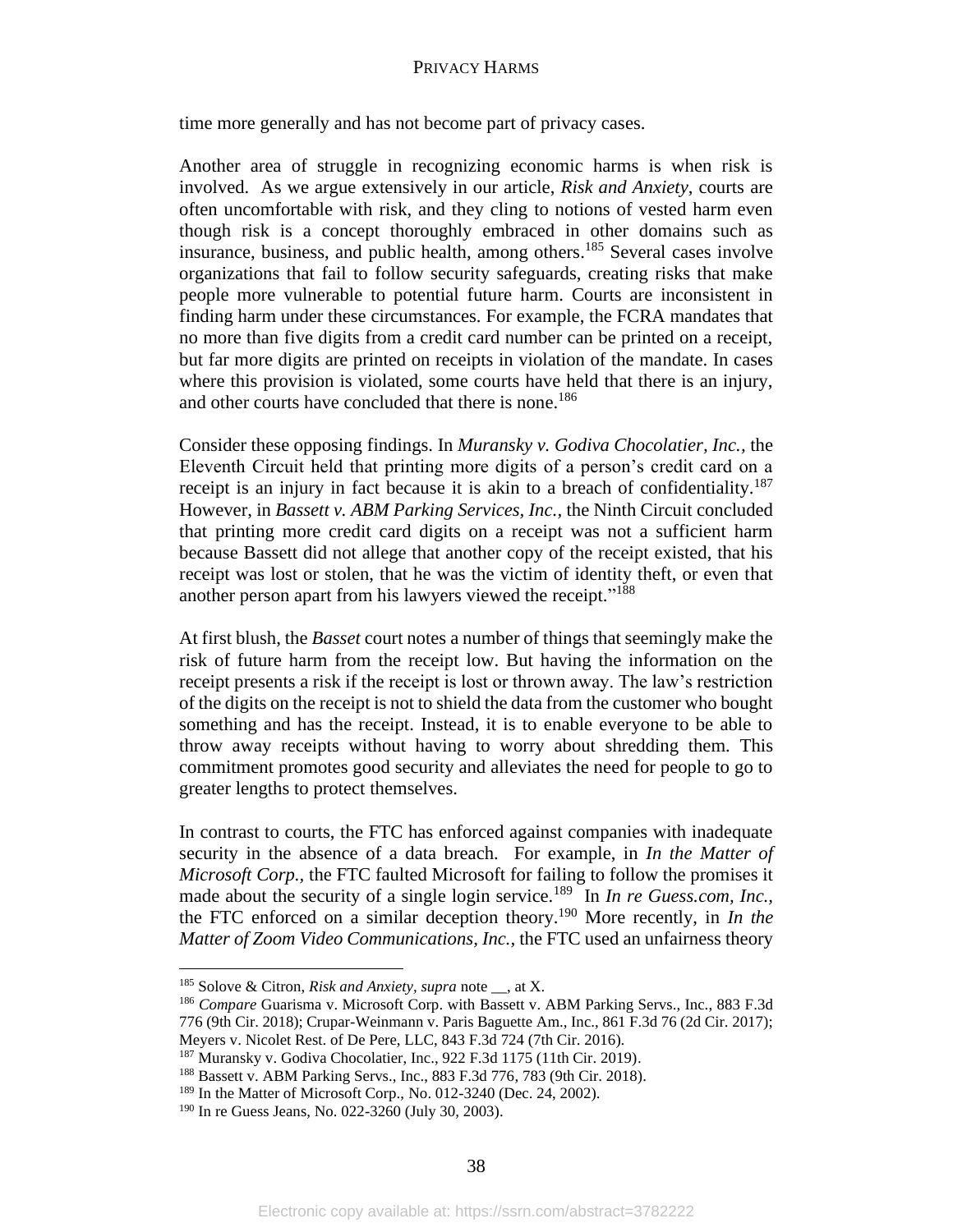to fault Zoom for "limiting the intended benefit of a privacy and security safeguard provided by [the] Safari browser."<sup>191</sup> This created a "vulnerability" on users' computers, but the enforcement was not based on any malicious actors actually exploiting this vulnerability.

# **C. REPUTATIONAL HARMS**

Reputational harms involve injuries to an individual's reputation and standing in the community. Privacy violations can result in reputational injuries, which have a long history of recognition. Reputational harms impair a person's ability to maintain "personal esteem in the eyes of others" and can taint a person's image.<sup>192</sup> They can result in lost business, employment, or social rejection.

The law has treated reputational harms as distinct from physical and property injuries. As Justice Potter Stewart remarked of defamation law, an individual's right to the protection of his good name reflects "our basic concept of the essential dignity and worth of every human being."<sup>193</sup> Under the umbrella of defamation law, the torts of libel and slander impose liability when a person makes a "false and defamatory statement concerning another."<sup>194</sup> The tort of false light, which emerged out of the Warren and Brandeis article, protects against widely publicizing "a matter concerning another that places the other before the public in a false light" that is "highly offensive to a reasonable person."<sup>195</sup>

A longstanding rule in defamation law is that certain defamatory falsehoods (such as the claim that someone has a sexually transmitted disease) warrant the recovery of damages without evidentiary proof.<sup>196</sup> Although presumed damages have been disallowed for defamation lawsuits by public officials and public figures, such damages are permitted in a "vast number of cases."<sup>197</sup> Additionally, in other cases where plaintiffs must prove reputational damage but cannot do so, they still may obtain "nominal damages" – typically one dollar.<sup>198</sup> Although common in defamation cases, nominal damages are not restricted to defamation.<sup>199</sup> As Megan Cambre notes, "An award of nominal damages recognizes that a plaintiff's right has been violated. It further provides recovery for that legal wrong."<sup>200</sup> There is currently a circuit split on whether nominal

<sup>&</sup>lt;sup>191</sup> In the Matter of Zoom Communications, Inc. (Nov. 19, 2020).

<sup>192</sup> DANIEL J. SOLOVE, UNDERSTANDING PRIVACY 175 (2008).

<sup>193</sup> Rosenblatt v. Baer, 383 U.S. 75, 92 (1966) (Stewart, J., concurring).

<sup>194</sup> Restatement (Second) of Torts § 559.

<sup>195</sup> Restatement (Second) of Torts § 652E.

<sup>196</sup> Michael K. Steenson, *Presumed Damages in Defamation Law*, 40 Wm. Mitchell L. Rev. 1492, 1492 (2014).

<sup>197</sup> *Id.*

<sup>198</sup> Megan E. Cambre, *A Single Symbolic Dollar: How Nominal Damages Can Keep Lawsuits Alive*, 52 Ga. L. Rev. 933, 937 (2018).

<sup>&</sup>lt;sup>199</sup> *Id.* at 938 ("Nominal damages are available as a remedy in all types of cases."). <sup>200</sup> *Id.* at 950.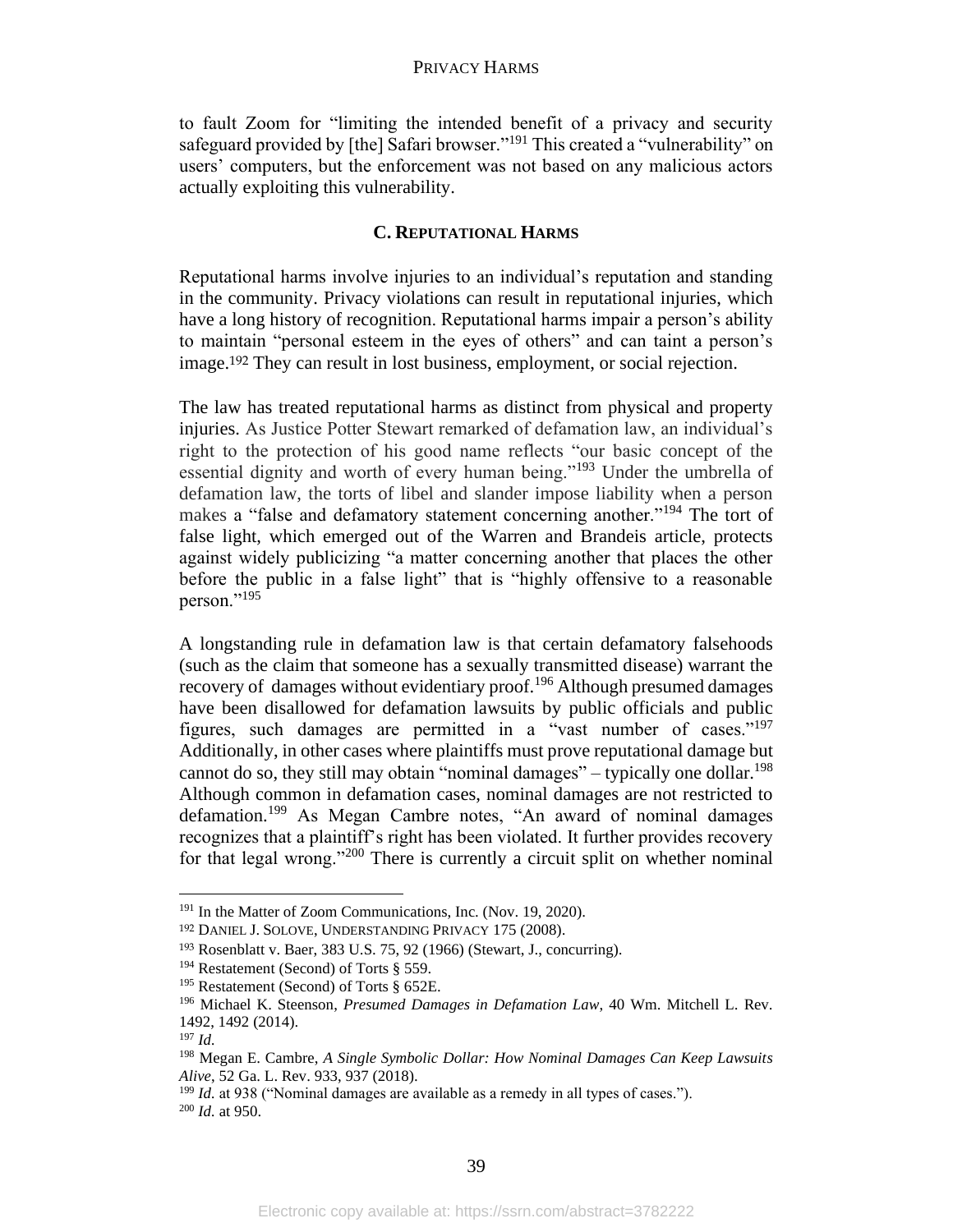damages are sufficient to confer standing.<sup>201</sup>

In at least one case, a court recognized reputational harm caused indirectly when personal data was misused by a social media platform to grow membership in the platform's user base. In *Perkins v. LinkedIn*, the professional social network site downloaded users' email contacts, using them to ask users' contacts to connect on the site without the users' permission. Users sued LinkedIn on the grounds that sending repeated invitations to their contacts caused them reputational harm because their contacts might think that they sent the repeated invitations. The court concluded that they had alleged cognizable harm – that LinkedIn engaged in misleading commercial speech causing injury.<sup>202</sup>

A significant risk of reputational harm can be created by sloppy, incomplete, and incorrect records. Many privacy laws require that organizations adhere to the principle of "data quality" – keeping data accurate, complete, and up-to-date.<sup>203</sup> Courts are inconsistent in whether inaccuracies in data constitutes a cognizable harm. To return to *Spokeo*, the Court was skeptical about whether inaccurate data rose to the level of being cognizable. Recall that the plaintiff had complained about errors in his consumer report that falsely stated that he was married and had professional degrees. The Court did not examine the specific errors that the plaintiff complained about. Instead, the Court spoke generally about errors: "An example that comes readily to mind is an incorrect zip code. It is difficult to imagine how the dissemination of an incorrect zip code, without more, could work any concrete harm."<sup>204</sup> Unfortunately, the Court chose a rather poor example, as a lot can be inferred about a person based on their zip code. Numerous demographic generalizations can be made about many zip codes about race, religion, ethnicity, income, and more.

The Court remanded the case back to the Ninth Circuit to determine whether the errors in the plaintiff's records were sufficiently harmful. On remand, the Ninth Circuit held Robins had alleged a cognizable harm.<sup>205</sup> The court noted that accuracy and other components of data quality involved "interests protected by FCRA's procedural requirements are 'real,' rather than purely legal creations."<sup>206</sup> According to the court, "given the ubiquity and importance of consumer reports in modern life—in employment decisions, in loan applications, in home purchases, and much more—the real-world implications of material inaccuracies in those reports seem patent on their face."<sup>207</sup> Further, the court observed that "[c]ourts have long entertained causes of action to vindicate intangible harms caused by certain untruthful disclosures about

<sup>201</sup> *Id.* at 948-50.

<sup>202</sup> Perkins v. LinkedIn, 53 F. Supp. 3d 1222 (N.D. Cal. 2014).

<sup>203</sup> **CITES**

<sup>204</sup> **CITE**

<sup>205</sup> Robins v. Spokeo, Inc., 867 F.3d 1108 (9th Cir. 2017), cert. denied, 138 S. Ct. 931 (2018).

<sup>206</sup> *Id.*at 1114.

 $207$  *Id.*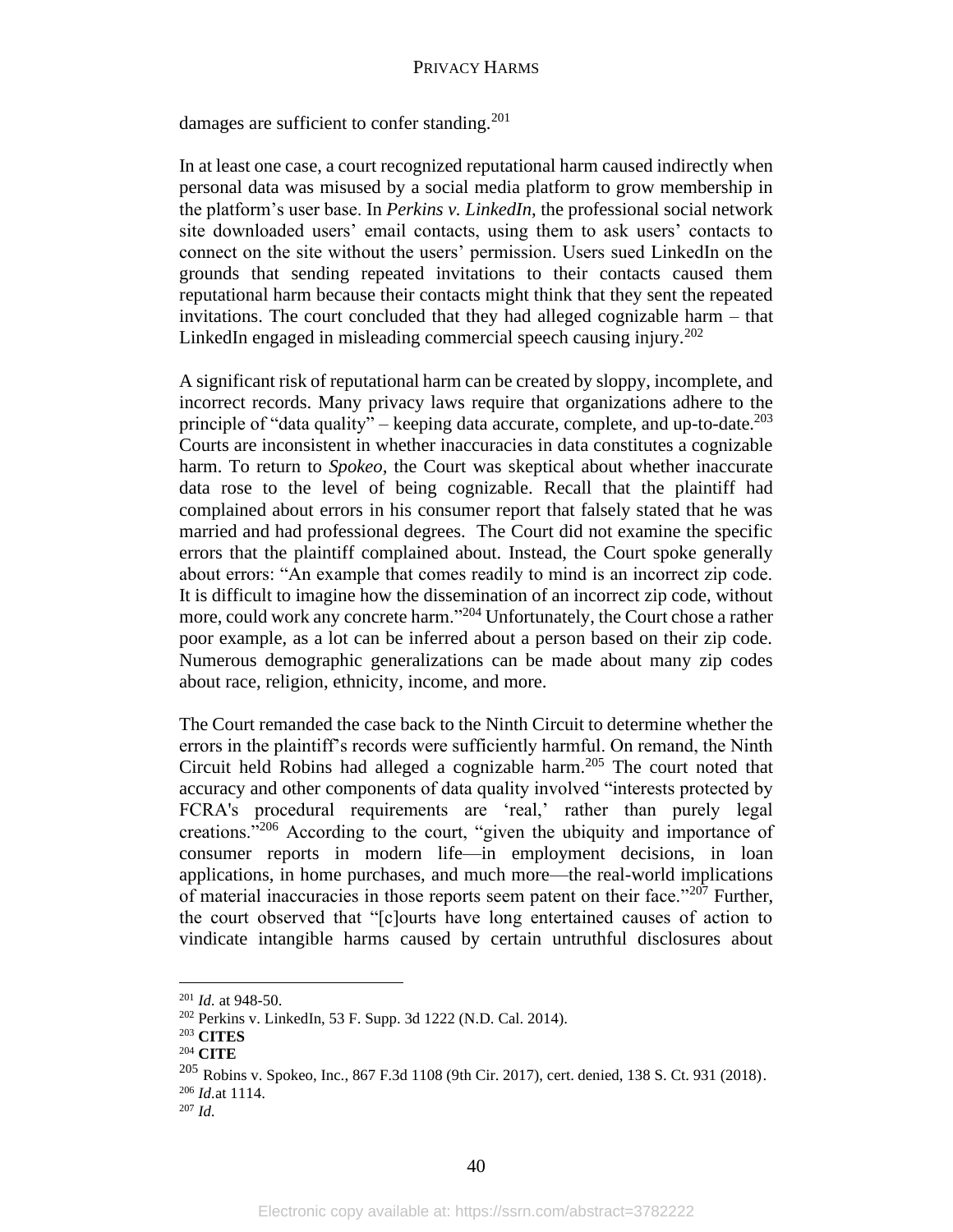individuals, and we respect Congress's judgment that a similar harm would result from inaccurate credit reporting."<sup>208</sup>

However, courts are more reluctant to find harm for errors in records without disclosure to others. These situations involve a significant risk of harm, so they are akin to the future risk of harm cases in data breach litigation. A key case regarding erroneous records is the recent U.S. Supreme Court decision in *TransUnion v. Ramire.* <sup>209</sup> As discussed earlier, TransUnion falsely noted in the plaintiffs' credit records that they were potential terrorists. The Court held that even information this damaging does not create a concrete injury unless it is disclosed to third parties. $210$ 

Finding specific harms for incorrect information in records can be challenging because errors or missions could lead to a variety of consequences at some point in the future, long beyond the statute of limitations for most causes of action. Suppose, for example, that a credit report erroneously states that a person went bankrupt. Whether the error causes any harm will depend upon how the report is used. A wise person would likely refrain from seeking a loan while the error remains in the report, as this could result in denial of the loan or a higher interest rate. For example, in *Sarver v. Experian,* the court held that the plaintiff failed to establish actual damages based on an inaccurate bankruptcy notation in his credit report before he tried to apply for credit from a third party. Afterwards, he could establish damages.<sup>211</sup> But to have courts recognize harm, should a person have to go through the charade of applying for a loan in order to generate proof of economic harm?

In *TransUnion,* TransUnion's FCRA violations also involved the failure to notify the plaintiffs that their records labeled them as potential terrorists and to inform them about their rights to respond to this matter. The Supreme Court's view that there is no harm for these violations prevents plaintiffs from enforcing these provisions of the law, which exist to help people prevent harmful errors from wreaking havoc on their lives. Such a view is akin to saying that cancer does not cause harm until it metastasizes and spreads to vital organs. Recognizing harm before it becomes more severe is essential to preventing needless injury and suffering. To use another analogy, waiting until a train has gone over a cliff is a foolhardy trigger for a corrective intervention. A clear risk is sufficiently concrete.

Inaccuracies create risk of future harm that are difficult to predict, but they are still harmful in the present day because they cause a loss of data hygiene. Imagine that someone that you invited into your house takes all your clothes out of the drawers and closets and throws them on the floor. The person removes all

<sup>208</sup> *Id.* at 1115.

<sup>209</sup> TransUnion, LLC v. Ramirez, 141 S. Ct. 2190 (2021).

<sup>210</sup> *Id.* at 2200.

<sup>211</sup> Sarver v. Experian, 390 F.3d 969 (7th Cir. 2004).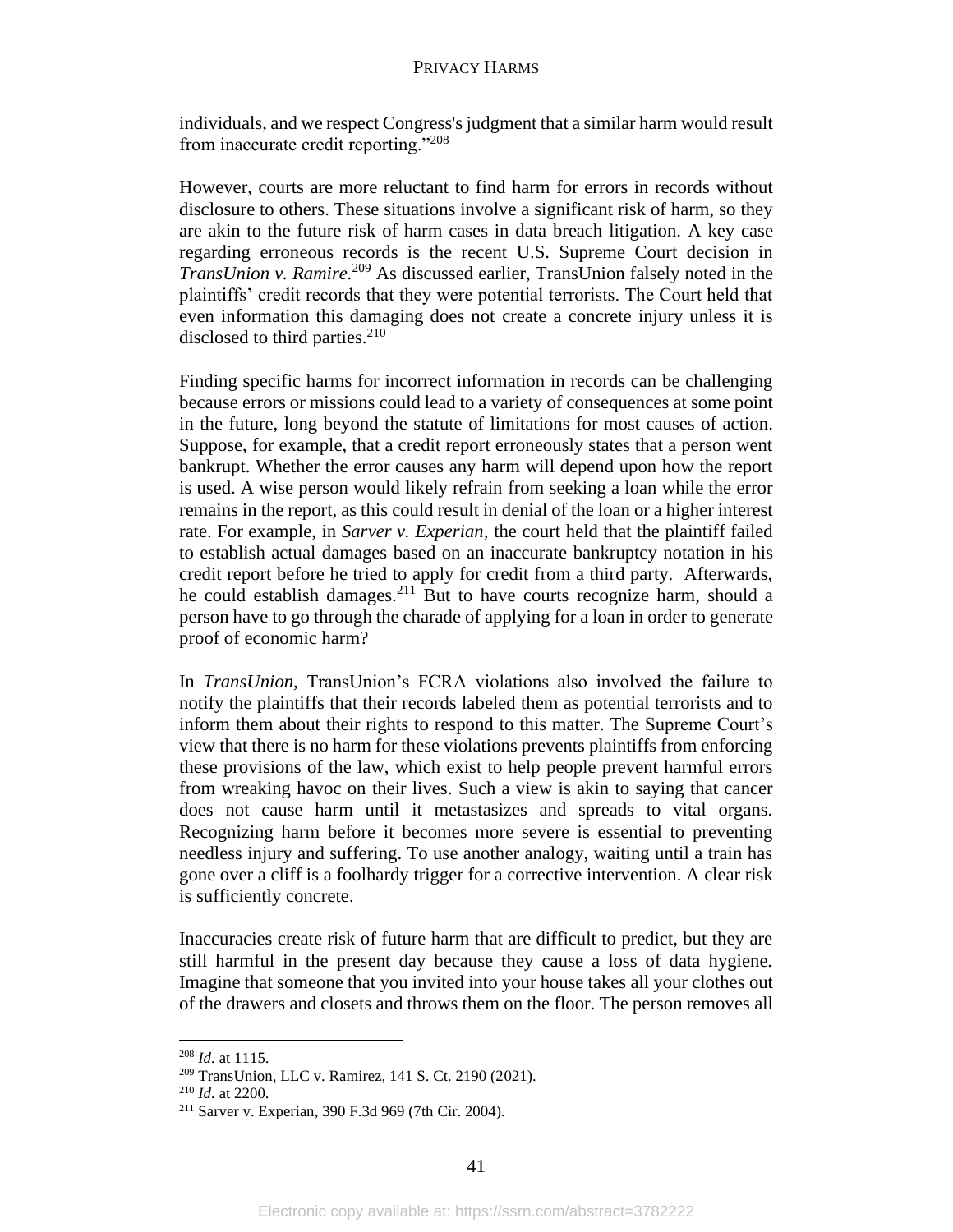your books from the shelves and shoves them in a corner. The person tracks dirt all over your floors, though it does not permanently stain them. No structural damage is done to the house, but it is now a mess. You have been harmed even though the value of your home is not diminished. You have suffered a loss. You would likely find the mess and dirt in your home to be unpleasant. You might not invite guests over to your home until it is cleaned. The harm is not the diminishment in value of the house; it is interference with your enjoyment of your home as well as the time and expense to clean up the mess. When data is sullied with misleading or incorrect information, there is a similar mess – just one in digital space rather than in a physical place. And, unlike in real space, the contamination can be difficult to eradicate. It can be hard for individuals to find out about errors and when they do, third parties will ignore requests to correct them without the real risk of litigation costs.

# **D. PSYCHOLOGICAL HARMS**

Psychological harms involve a range of negative mental responses, such as anxiety, anguish, concern, irritation, disruption, or aggravation. Although there is a wide array of feelings that can arise from privacy violations, most can be categorized into one of two general types – emotional distress or disturbance. Emotional distress involves painful or unpleasant feelings. Disturbance involves disruption to tranquility and peace of mind.

# **1. Emotional Distress**

One of the most common types of harm caused by privacy violations is emotional distress. Emotional distress encompasses a wide range of emotions, including annoyance, frustration, fear, embarrassment, anger, and various degrees of anxiety.

The impact of emotional harm varies depending upon the emotion triggered. Fear can be among the most damaging emotions given its impact on people's life choices. One of us has chronicled the devastating impact that fear has had on women who faced a perfect storm of impersonation, doxing, nude photos, and threats online.<sup>212</sup> Privacy violations can cause emotional distress that can impede someone's life as much as certain physical injuries. The emotional toll of identity theft can adversely affect victims' work and relationships.<sup>213</sup>

Courts, however, have struggled with how to recognize emotional distress as a cognizable harm, resulting in a messy and inconsistent body of caselaw. In one sphere of tort law—the privacy torts spawned from Warren and Brandeis's article—courts have consistently recognized emotional distress alone as

<sup>212</sup> DANIELLE KEATS CITRON, HATE CRIMES IN CYBERSPACE (2014); Danielle Keats Citron, *Cyber Civil Rights*, 89 BU Law Rev. 61 (2009).

<sup>213</sup> Bureau of Justice Statistics, "Victims of Identity Theft, 2012," December 2013, at 10 http://www.bjs.gov/content/pub/pdf/vit12.pdf.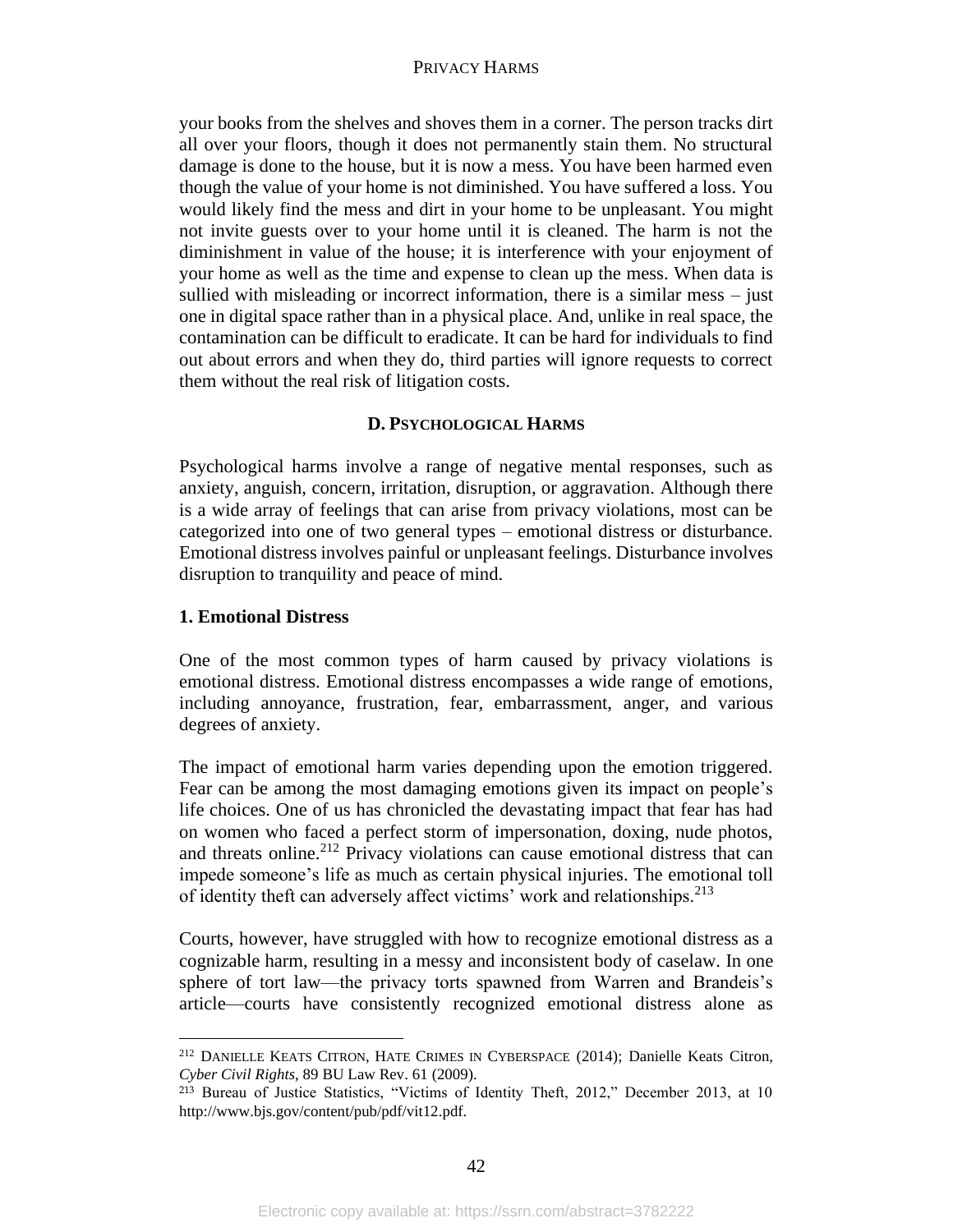cognizable harm. The privacy torts, however, are more of an exception than the rule. The special oasis afforded to the privacy torts likely is due to their genesis from the Warren and Brandeis article, which emphatically noted that privacy violations primarily involve an "injury to the feelings."<sup>214</sup> Privacy invasions interfered with a person's "estimate of himself," inflicting "mental pain and distress, far greater than could be inflicted by mere bodily injury."<sup>215</sup>

Specifically addressing judicial reluctance to recognizing emotional harm, Warren and Brandeis began by noting how the common law had matured to recognize and redress a variety of types of intangible harms beyond physical ones. "[I]n early times," they wrote, "the law gave a remedy only for physical interference with life and property. $1216$  Subsequently, the law expanded to recognize incorporeal injuries; "[f]rom the action of battery grew that of assault. Much later there came a qualified protection of the individual against offensive noises and odors, against dust and smoke, and excessive vibration. The law of nuisance was developed."<sup>217</sup> They noted how defamation law protected a person's name without requiring proof of financial or physical harm.<sup>218</sup> In essence, Warren and Brandeis argued that recognition of emotional harm was a sign of a more advanced civilization, and by implication, failure to do so would be crude and uncivilized. Because Warren and Brandeis tied the privacy torts so tightly to emotional harm, it would be somewhat odd and nonsensical for courts to recognize the privacy torts but not allow pure emotional harms for recovery.

Privacy tort cases readily allow emotional distress as the sole basis of harm.<sup>219</sup> Cases "collectively reject any suggestion that special damages or physical injuries are a threshold pre-condition to recovery."<sup>220</sup> Courts have recognized as cognizable harms feelings of violation, mortification, fear, humiliation, and embarrassment, among other things.<sup>221</sup> The Restatement of Torts clearly indicates that plaintiffs can recover for emotional distress alone. 222

In countless privacy tort cases, courts do not question the viability of the harm.<sup>223</sup> The issue is so clear and settled that courts do not even bother to mention it. Oddly, beyond the four privacy torts, courts view pure emotional distress with skepticism. Perhaps this odd disjunction is due to judges being relatively unfamiliar with the Warren and Brandeis privacy torts, and thus they lack an appreciation of the clear recognition of emotional distress in these cases.

<sup>214</sup> *Id.* at 197.

<sup>215</sup> *Id*.

<sup>216</sup> *Id.* at 193.

<sup>217</sup> *Id*. at 194.

<sup>218</sup> Restatement (Second) of Torts § 623 (1977). Defamation liability includes redress for emotional distress caused by the defamatory publication. *Id.*

<sup>219</sup> Brents v. Morgan, 299 SW 967, 971 (Ky 1927).

<sup>220</sup> DAVID. A. ELDER, PRIVACY TORTS §3-8 at p. 3-89.

<sup>221</sup> ELDER 3:8 3-90 to 3-92.

<sup>222</sup> Restatement (Second) of Torts 652H comm. b.

<sup>223</sup> Daniel J. Solove & Danielle Keats Citron, *Risk and Anxiety, supra,* at X.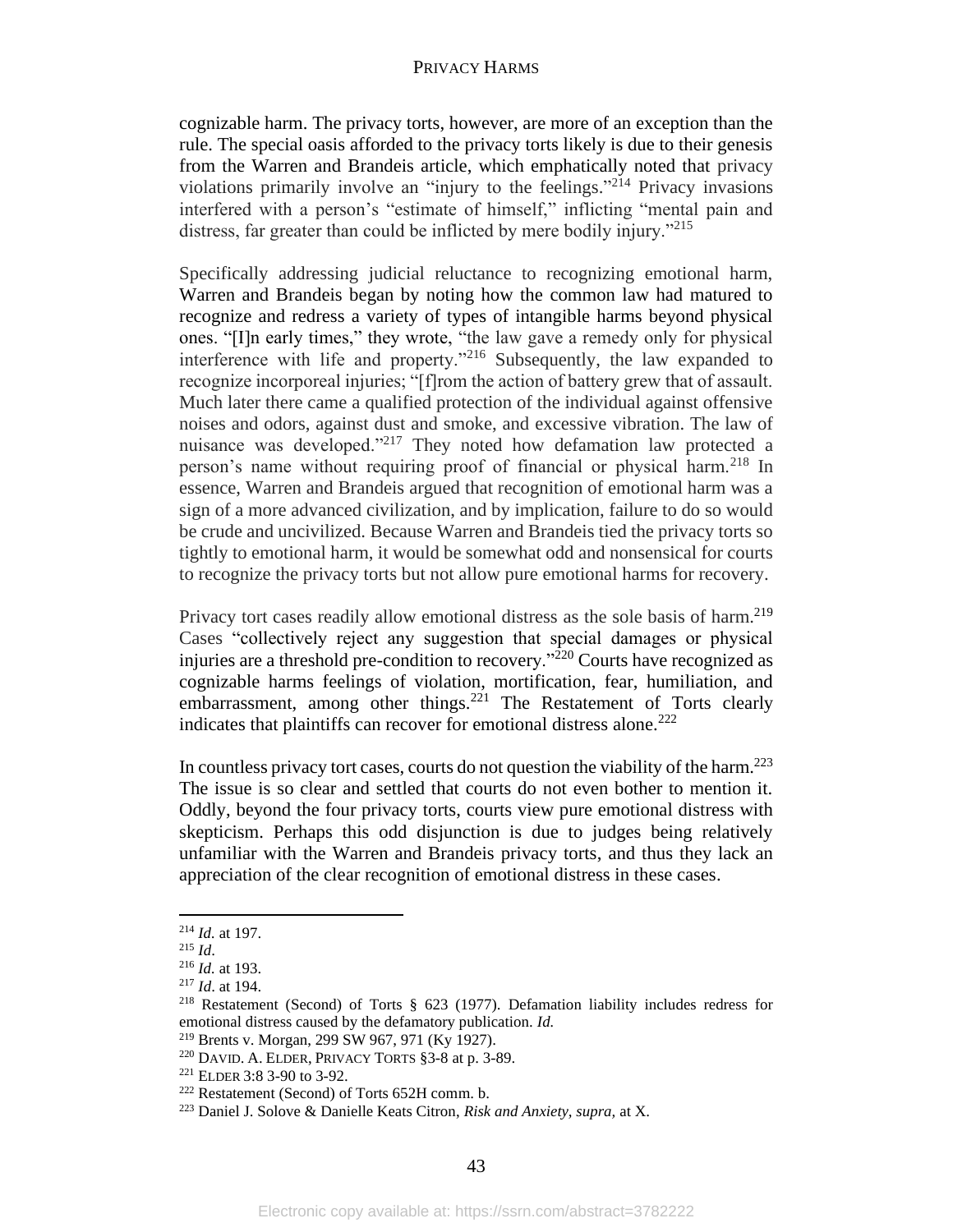In contract law, courts have been reluctant to recognize emotional harm, but they have shifted on this issue to move toward a greater allowance of recovery for emotional harm. The general rule is that emotional distress damages are not permitted for breach of contract. The rule emerges from the famous English case from 1854, *Hadley v. Baxendale*. <sup>224</sup> Although *Hadley* is the prevailing rule, it was once considered a radical departure from the existing rule that damages for breach of contract could encompass all losses suffered by the plaintiff, including emotional distress. *Hadley* was part of a general movement in England to limit the discretion of juries and to shift more power to judges.<sup>225</sup> Justifications for the *Hadley* rule in U.S. contract law are based on fears of fabricated claims, disproportionate compensation, and unforeseeable damages.<sup>226</sup>

Nonetheless, courts have been making a number of exceptions to the *Hadley* rule, such as "when the breach is willful or wanton in nature of if the breach causes bodily harm."<sup>227</sup> Another exception is when the "contract is personal in nature," such as contracts to take photographs, to supply wedding dresses, or to perform cosmetic surgery.<sup>228</sup> As one commentator has noted, "courts have frequently allowed non-economic damages in breach of contract actions, despite forging the limiting rule, and clearly 'have not applied it inflexibly.'"<sup>229</sup> Although the law of recovery of emotional distress damages from contracts is in flux and does not clearly encompass privacy and security issues, there is enough of a foundation in the law for courts to at least explore the issue as law develops.

# **2. Disturbance**

Disturbance involves unwanted intrusions that disturb tranquility, interrupt activities, sap time, and otherwise serve as a nuisance. Many courts have held that unsolicited telephone calls and text messages in violation of the Telephone Consumer Protection Act (TCPA) constitute injuries in fact sufficient for standing. As one court explained, the harm can involve "wasting the consumer's time" and "interruption and distraction."<sup>230</sup> In *Van Patten v. Vertical Fitness Group*, for example, the Ninth Circuit noted that "[u]nsolicited telemarketing phone calls or text messages, by their nature, invade the privacy and disturb the

<sup>224</sup> Hadley v. Baxendale, 156 Eng. Rep. 145 (1854).

<sup>225</sup> Mara Kent, *The Common-Law History of Non-Economic Damages in Breach of Contract Actions Versus Willful Breach of Contract Actions*, 11 Tex. Wesleyan L. Rev. 481, 487-91 (2005).

<sup>226</sup> Kent, Common-Law History, supra at 493.

<sup>227</sup> Kent, *supra,* at 493. *See also* 11 ARTHUR LINTON CORBIN, CORBIN ON CONTRACTS § 59.1, at 539 (Joseph M. Perillo ed., rev. ed. 2005) (exceptions to *Hadley* rule include "(1) cases where such suffering accompanies a bodily injury; and (2) where it was caused intentionally or in a manner that is wanton or reckless").

<sup>228</sup> Kent, *supra,* at 501.

<sup>&</sup>lt;sup>229</sup> Kent, *supra*, at 493 (quoting E. ALLAN FARNSWORTH, CONTRACTS § 12.17 (3d ed. 1999)).

<sup>230</sup> LaVigne v. First Cmty. Bancshares, Inc., 215 F. Supp. 3d 1138, 1146 (D.N.M. 2016).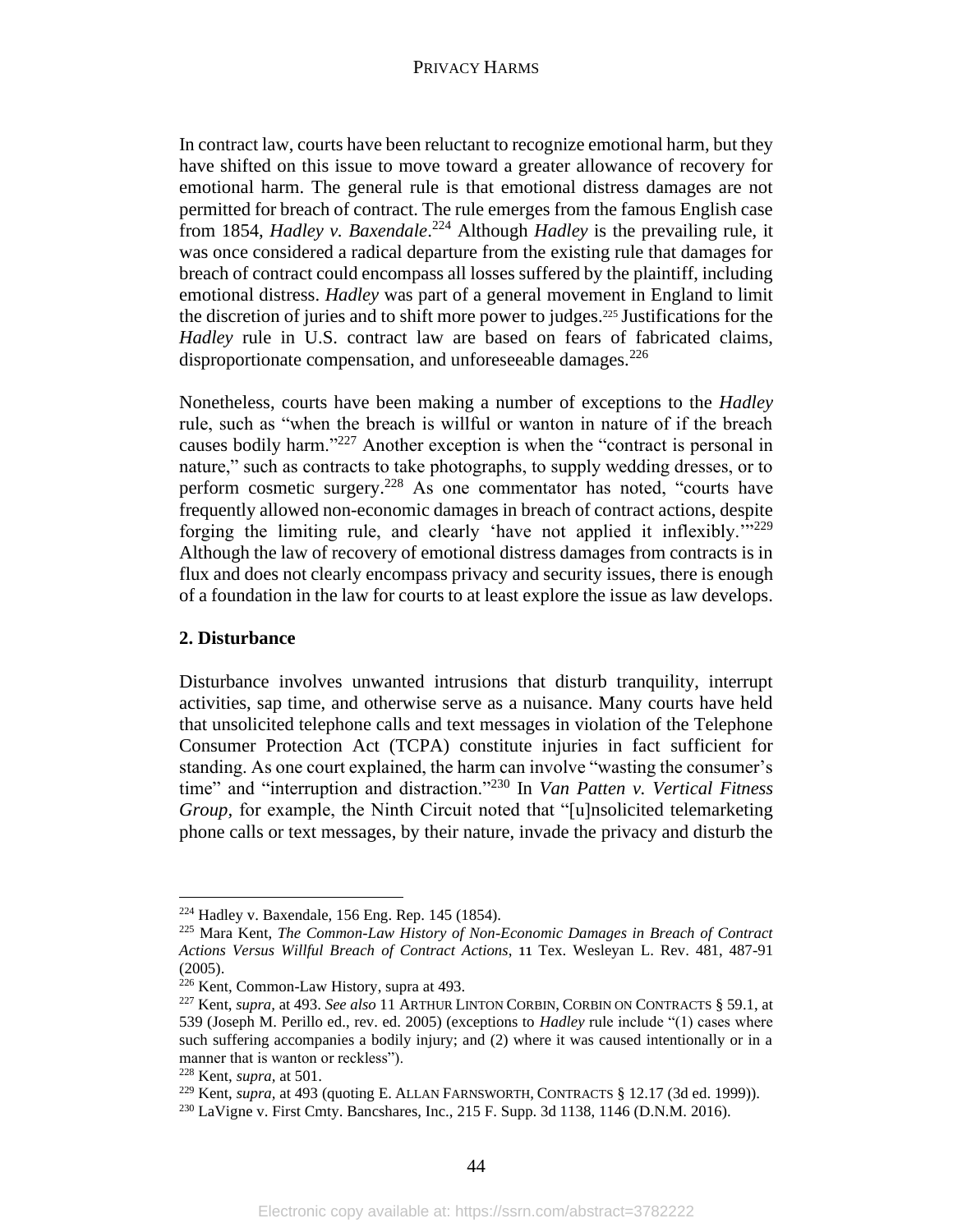solitude of their recipients."<sup>231</sup> Other TCPA cases are similar.<sup>232</sup> As the Fourth Circuit explained in *Krakauer v. Dish Network, LLC*, <sup>233</sup> the harm the TCPA addresses is receiving calls that people "previously took steps to avoid." Rejecting the notion that this harm was too intangible to be cognizable, the court stated: "There is nothing ethereal or abstract about it."<sup>234</sup>

Some courts, however, have rejected harm for certain types of communications under the TCPA, such as text messages. In *Salcedo v. Hanna*, <sup>235</sup> the Eleventh Circuit found that the receipt of a single text message does not constitute a concrete harm because a text message is different from a phone call or fax because a text message was nothing more than a momentary annoyance.<sup>236</sup> In contrast, in *Gadelhak v. AT&T Servs.*, <sup>237</sup> the Seventh Circuit concluded that unwanted text messages cause harm because the "undesired buzzing of a cell phone from a text message, like the unwanted ringing of a phone from a call, is an intrusion into peace and quiet in a realm that is private and personal, [which] is the very harm that Congress addressed [in TCPA]."<sup>238</sup>

Some courts have been skeptical of harm for the receipt of spam. In *Cherny v. Emigrant Bank*, the defendant bank improperly shared its customer email addresses with third parties, in violation of its privacy policy.<sup>239</sup> As a result, the plaintiff received spam. The plaintiff sued the bank based on breach of fiduciary duty and breach of contract. The court held that "[t]he receipt of spam by itself, however, does not constitute a sufficient injury entitling Cherny to compensable relief." 240

# **E. AUTONOMY HARMS**

Autonomy harms involve restricting, undermining, inhibiting, or unduly influencing people's choices. People are prevented from making choices that advance their preferences. People are either directly denied the freedom to decide or are tricked into thinking that they are freely making choices when they

<sup>231</sup> Van Patten v. Vertical Fitness Grp., LLC., 847 F.3d 1037, 1043 (9th Cir. 2017) ("Unsolicited telemarketing phone calls or text messages, by their nature, invade the privacy and disturb the solitude of their recipients.").

<sup>232</sup> *See, e.g.,* Susinno v. Work Out World, Inc., 862 F.3d 346 (3d Cir. 2017) (holding that intangible injuries, such as nuisance and invasion of privacy, constituted the very harm that Congress sought to prevent in enacting the TCPA); Melito v. Experian Marketing Solutions, Inc., 923 F.3d 85, 88 (2d Cir. 2019) (holding that unsolicited text messages, like unwanted calls or faxes, constitutes the kind of nuisance and privacy harm that Congress identified when enacting the TCPA);

<sup>233</sup> Krakauer v. Dish Network, LLC, 925 F.3d 643 (4th Cir. 2019).

<sup>234</sup> *Id.* at 653.

<sup>235</sup> 936 F.3d 1162 (11th Cir. 2019).

<sup>236</sup> *Id.* at 1167.

<sup>237</sup> 950 F.3d 458 (7th Cir. 2020)

<sup>238</sup> *Id.* n.1.

<sup>239</sup> Cherny v. Emigrant Bank, 604 F. Supp.2d 605 (S.D.N.Y. 2009).

<sup>240</sup> *Id*.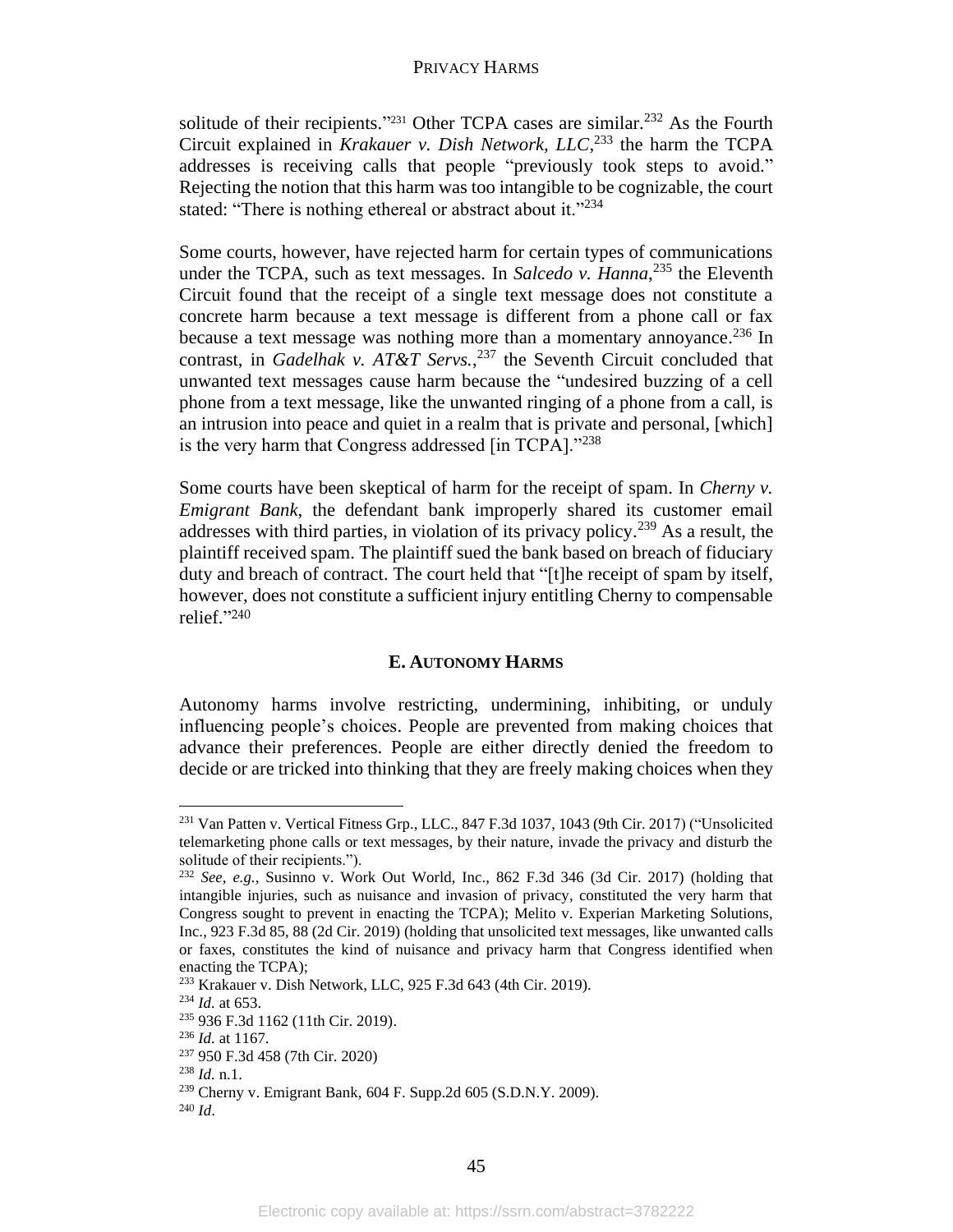are not.

There are many types of autonomy harms:  $(1)$  coercion – the impairment on people's freedom to act or choose; (2) manipulation – the undue influence over people's behavior or decision-making; (3) failure to inform – the failure to provide people with sufficient information to make decisions; (4) thwarted expectations – doing activities that undermine people's choices; (5) lack of control – the inability to make meaningful choices about one's data or prevent the potential future misuse of it; (6) chilling effects – inhibiting people from engaging in lawful activities.

# **1. Coercion**

Coercion involves a constraint or undue pressure on one's freedom to act or choose. For example, HIPAA prohibits conditioning medical treatment on agreeing to provide data for marketing or other uses.<sup>241</sup> The California Consumer Privacy Act restricts penalizing people who exercise their privacy rights with higher prices. $242$ 

We could not find many cases involving coercion, but we surmise that coercion would readily be recognized as causing harm. Coercion is visceral. It has all of the classical attributes that make it readily cognizable. Many problematic privacy practices, however, are manipulative rather than coercive, and manipulation exists more in the hazy zone for recognizing harm.

# **2. Manipulation**

Manipulation involves undue influence over a person's behavior or decisionmaking. Manipulation is one of the most prevalent forms of autonomy harm in the consumer privacy context. There is a spectrum of ways to influence decisions and behavior. Distinguishing between acceptable influencing (persuasion and nudging) and unacceptable influencing (manipulation) is challenging and contestable.

Ido Kilovaty contends that manipulation "impairs the ability of individuals to make independent and informed opinions and decisions. . . . It effectively deprives individuals of their agency by distorting and perverting the way in which individuals typically make decisions."<sup>243</sup> According Daniel Susser, Beate Roessler, and Helen Nissenbaum, manipulation "is a kind of influence--an attempt to change the way someone would behave absent the manipulator's interventions."<sup>244</sup> They distinguish manipulation from persuasion and coercion:

<sup>241</sup> HIPAA, at X.

 $242$  CCPA, at X.

<sup>243</sup> Ido Kilovaty, *Legally Cognizable Manipulation,* 34 Berkeley Tech. L.J. 449, 469 (2019).

<sup>244</sup> Daniel Susser, Beate Roessler, and Helen Nissenbaum, *Online Manipulation: Hidden Influences in a Digital World,* 4 Geo. L. Tech. Rev. 1 (2019).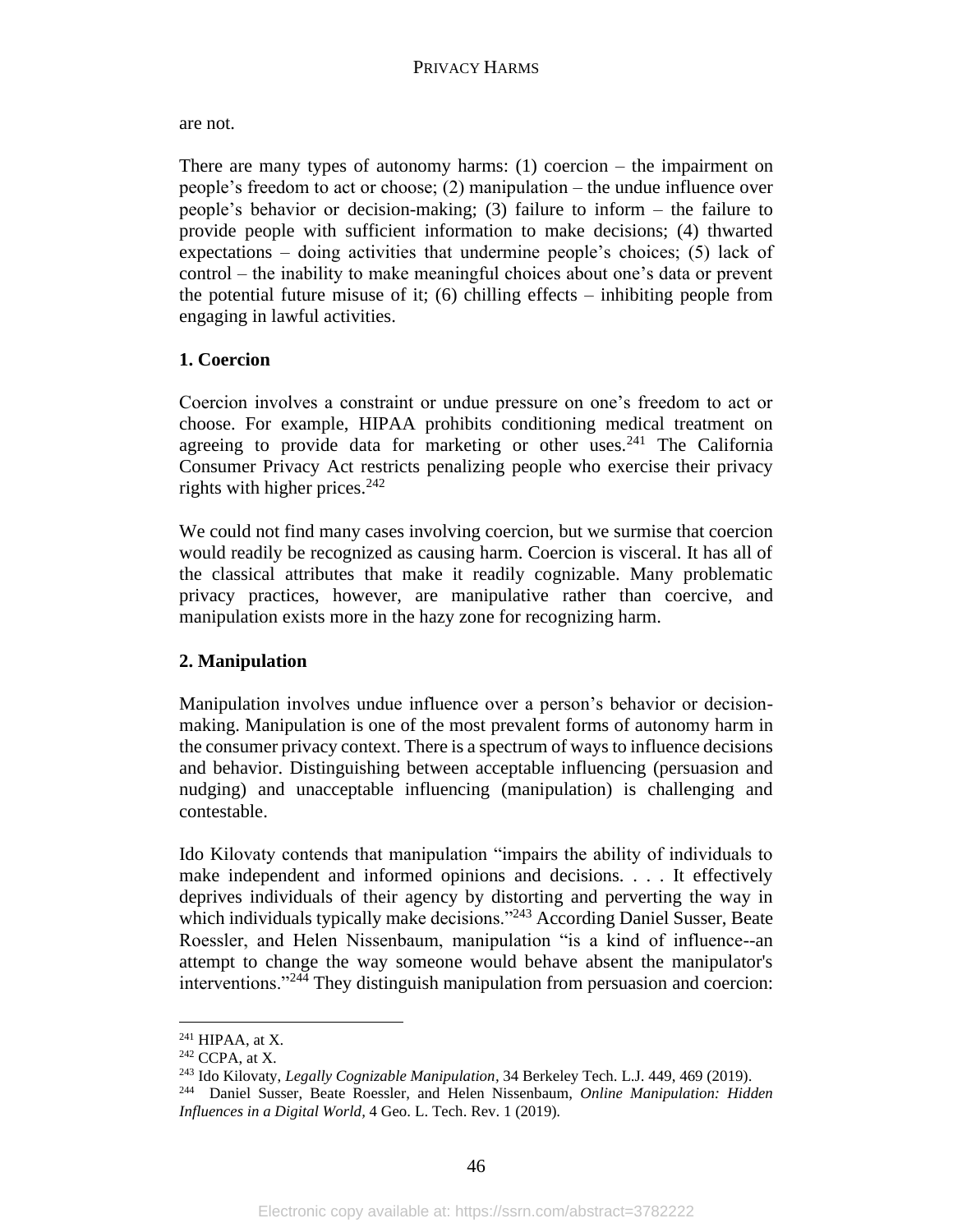"Persuading someone leaves the choice of the matter entirely up to them, while coercing someone robs them of choice."<sup>245</sup> A coerced person understands that they are coerced where as a manipulated person might not realize that they are being turned into a puppet: "Coercion is blunt and forthright: one almost always knows one is being coerced. Manipulation is subtle and sneaky. Rather than simply depriving a person of options as the coercer does, the manipulator infiltrates their decision-making process, disposing it to the manipulator's ends, which may or may not match their own."<sup>246</sup> According to Cass Sunstein, manipulation involves "an effort to influence people's choices counts as manipulative to the extent that it does not sufficiently engage or appeal to their capacity for reflection and deliberation."<sup>247</sup>

In a survey of various definitions of manipulation, Shaun Spencer observes that they all share some common elements: "they all contain the notion of circumventing the subject's rational decision-making process" and most require intent to manipulate. $248$  Drawing from these definitions, Spencer defines manipulation as "an intentional attempt to influence a subject's behavior by exploiting a bias or vulnerability."<sup>249</sup>

Ryan Calo contends that manipulation "creates subjective privacy harms insofar as the consumer has a vague sense that information is being collected and used to her disadvantage, but never truly knows how or when." Manipulation "also creates objective privacy harm when a firm uses personal information to extract as much rent as possible from the consumer."<sup>250</sup> According to Sunstein, the harm of manipulation "is that it can violate people's autonomy (by making them instruments of another's will) and offend their dignity (by failing to treat them with respect)."<sup>251</sup> Tal Zarsky contends that manipulation is harmful because "[m]anipulative practices impair the process of choosing, subjecting it to the preferences and influences of a third party, as opposed to those of the individuals themselves."252

Manipulation can affect not just individuals but also create societal harm, as people's decisions can affect not just themselves but society as well. The Cambridge Analytica incident involved the use of personal data on a mass scale to influence people's decisions in the 2016 U.S. presidential election and in the United Kingdom's vote for Brexit.<sup>253</sup>

<sup>245</sup> *Id.* at 15.

<sup>246</sup> *Id.* at 17.

<sup>247</sup> Cass R. Sunstein, *Fifty Shades of Manipulation*, 1 J. Marketing Behavior 213, 218 (2015).

<sup>248</sup> Shaun Spencer, *The Problem of Online Manipulation,* 2020 U. Ill. L. Rev. 959, 989 (2020). <sup>249</sup> *Id.* at 990.

<sup>250</sup> Ryan Calo, *Digital Market Manipulation*, 82 Geo. Wash. L. Rev. 995, 1029 (2014).

<sup>251</sup> Cass R. Sunstein, *Fifty Shades of Manipulation*, 1 J. Marketing Behavior 213, **CITE** (2015). <sup>252</sup> Tal Zarsky, *Privacy and Manipulation in the Digital Age*, 20 THEORETICAL INQUIRIES IN LAW

<sup>157, 174 (2019).&</sup>lt;br> $\frac{253}{\text{https://ww.}}$ <sup>253</sup> https://www.theguardian.com/technology/2017/may/07/the-great-british-brexit-robberyhijacked-democracy; see also Robert Chesney and Danielle Keats Citron, *Deep Fakes and the*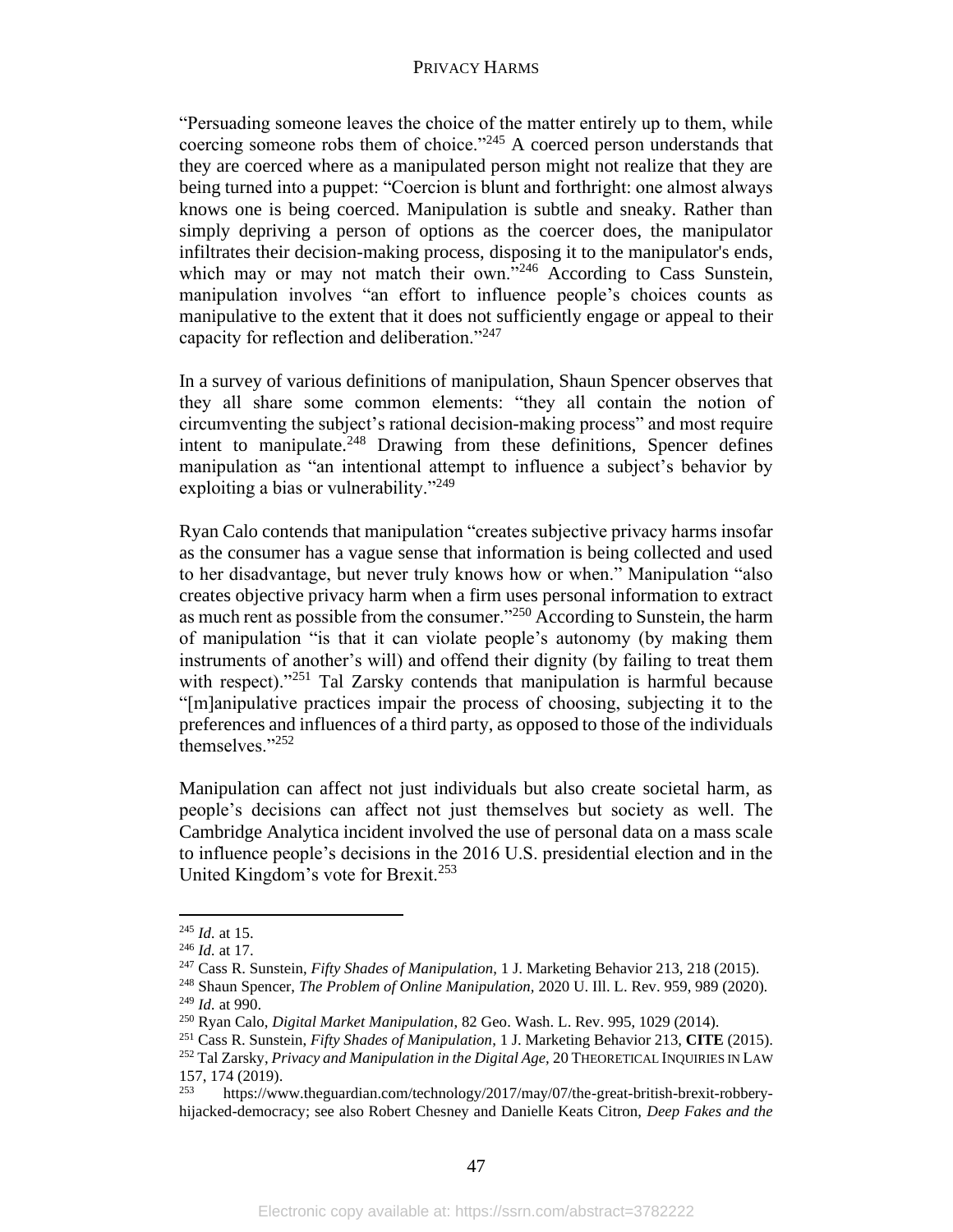The FTC has recognized that trade practices that prevent consumers from "effectively making their own decisions" are ones that cause substantial injury. "Most of the Commission's unfairness matters are brought under these circumstances. They are brought, not to second-guess the wisdom of particular consumer decisions, but rather to halt some form of seller behavior that unreasonably creates or takes advantage of an obstacle to the free exercise of consumer decisionmaking."<sup>254</sup>

When it comes to private litigation, manipulation has not been the subject of many privacy cases. As Cass Sunstein notes, "Because of the pervasiveness of manipulation, and because it often does little or no harm, the legal system usually does not attempt to prevent it."<sup>255</sup> Spencer is also skeptical about the law's ability to regulate manipulation because "it will be difficult, if not impossible, to establish that the allegedly manipulative stimulus caused the consumer harm."<sup>256</sup> People respond very differently to manipulation, and people might not even realize that they are being manipulated.

# **3. Failure to Inform**

Failure to inform involves failing to provide individuals with information to assist them in making informed choices about their personal data or exercise of their privacy rights. Failure to inform involves autonomy because it limits people's ability to make choices consistent with their preferences.

Courts are inconsistent in recognizing harm for failing to inform. In *Robertson v. Allied Solutions*, for example, the plaintiff Robertson applied for a job at Allied. Allied obtained a background check on Robertson. Although the FCRA requires that applicants be provided a copy of the report and information about their FCRA rights, Allied failed to provide either to Robertson. The Seventh Circuit held that she was harmed because she "was denied information that could have helped her craft a response to Allied's concerns."<sup>257</sup> Even if the information in the report is true, the court noted, a consumer might want to "bring additional facts to the employer's attention that put matters in a better light for the consumer.<sup>258</sup>

In *Long v. SEPTA,* an employer rejected applicants based on background checks that turned up information about convictions involving illegal drugs. Although FCRA requires that the applicants be provided a copy of their background check

*Looming Crisis for National Security, Democracy, and Privacy*, Cal. L. Rev. (2019).

<sup>254</sup> *Federal Trade Commission, Policy Statement on Unfairness* (1980), Appended to International Harvester Co., 104 F.T.C. 949, 1070 (1984), http://www.ftc.gov/bcp/policystmt/ad-unfair.htm.

<sup>255</sup> Sunstein, *Manipulation, supra* note \_, at X.

<sup>256</sup> Spencer, *Manipulation, supra* note \_\_, at 997.

<sup>257</sup> Robertson v. Allied Sols., LLC, 902 F.3d 690, 697 (7th Cir. 2018).

<sup>258</sup> Robertson v. Allied Sols., LLC, 902 F.3d 690, 696 (7th Cir. 2018).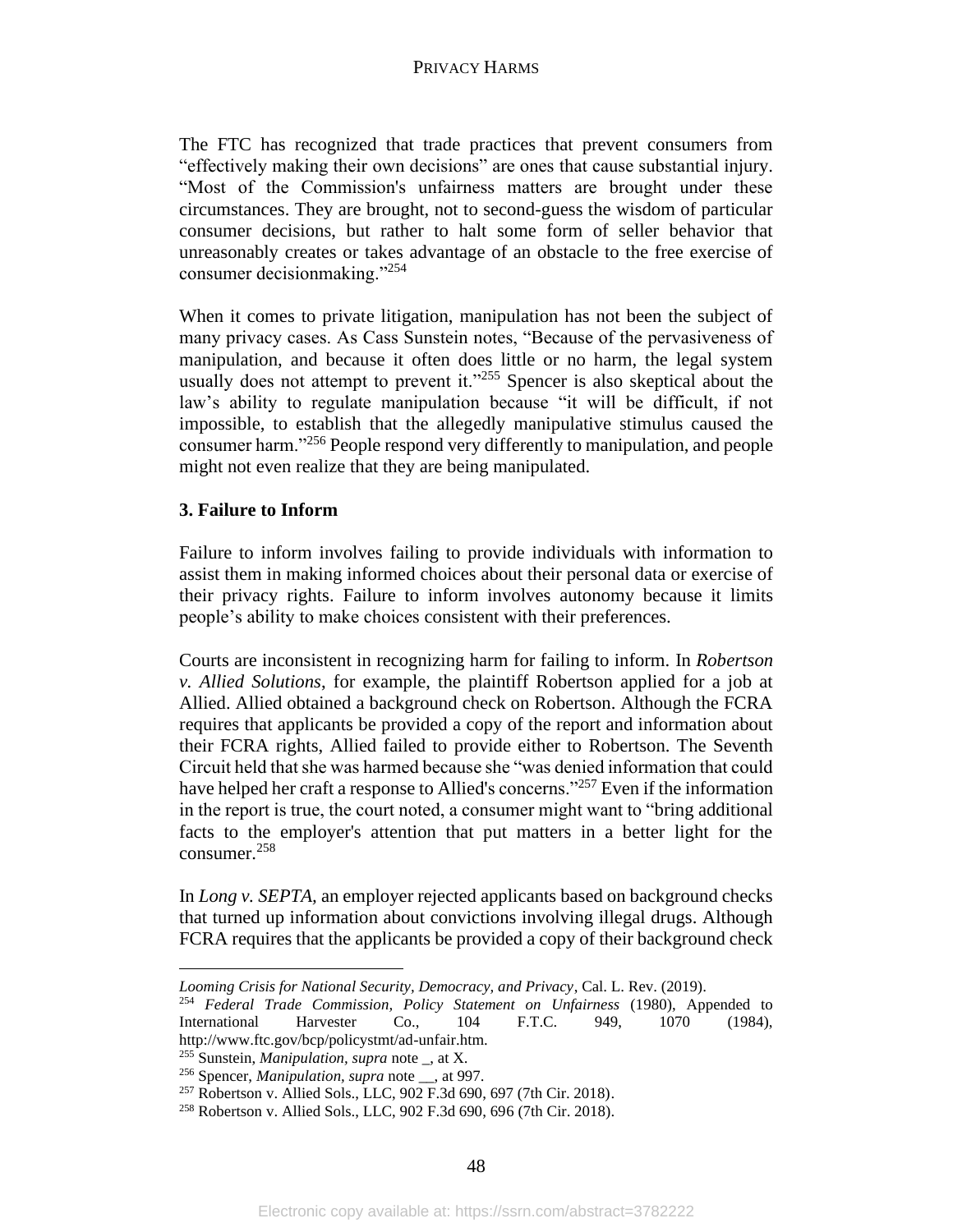report and a written statement of their FCRA rights, SEPTA failed to provide these things.<sup>259</sup> The court concluded that the failure to provide a copy of the reports harmed plaintiffs by denying them the right to "see or respond" to them.<sup>260</sup> But regarding the failure to inform the applicants about their FCRA rights, the court concluded that they lacked standing because the plaintiffs knew their FCRA rights "to file this lawsuit within the prescribed limitations period, so they were not injured."<sup>261</sup>

When individuals are not informed of their rights or not given important information, they are harmed because they lose their ability to assert their rights at the appropriate times, to respond effectively to issues involving their personal data, or to make meaningful decisions regarding the use of their data. Laws that mandate that people be informed of their rights are designed to empower individuals and arm them with appropriate knowledge. The holding in *Long* creates a closed circle where plaintiffs will never be able to enforce FCRA's rights disclosure requirement. If the plaintiffs do not know about their rights, then they likely will not know they can bring a lawsuit. If they bring a lawsuit, then courts will throw it out because they knew enough about their rights to sue. This closed circle all but forecloses enforcement of this provision.

In cases where people are not informed that their personal data was used to make a decision about them, they are harmed because informing them is to allow them to understand how their data affected a decision and to give them an opportunity to respond. This response might not be a direct refutation of the data. The response could take many forms, from providing additional data to explaining a situation to raising other unrelated considerations that might outweigh the negative impact of the data. Even if the response might fail to change minds, people should still have a chance to make their case. By way of analogy, denial of people's day in court is harmful even if they would likely have lost their case. The harm is in their losing their right to be heard.

# **4. Thwarted Expectations**

The harm caused by thwarted expectations involves the undermining of people's choices, such as breaking promises made about the collection, use, and disclosure of personal data. Thwarted expectations is an autonomy harm because it results in people's inability to make choices in accordance with their preferences.

Courts are generally dismissive of thwarted expectations as a cognizable harm unless it is accompanied by other harms, such as reputational, economic, or emotional harm. As Margot Kaminski aptly observes, "in the information privacy context, the Supreme Court and others have repeatedly asked for privacy

<sup>259</sup> Long v. Southeastern Pa. Transp. Auth., 903 F.3d 312, 321 (3d Cir. 2018).

<sup>260</sup> *Id.* at 324.

<sup>261</sup> *Id.* at 325.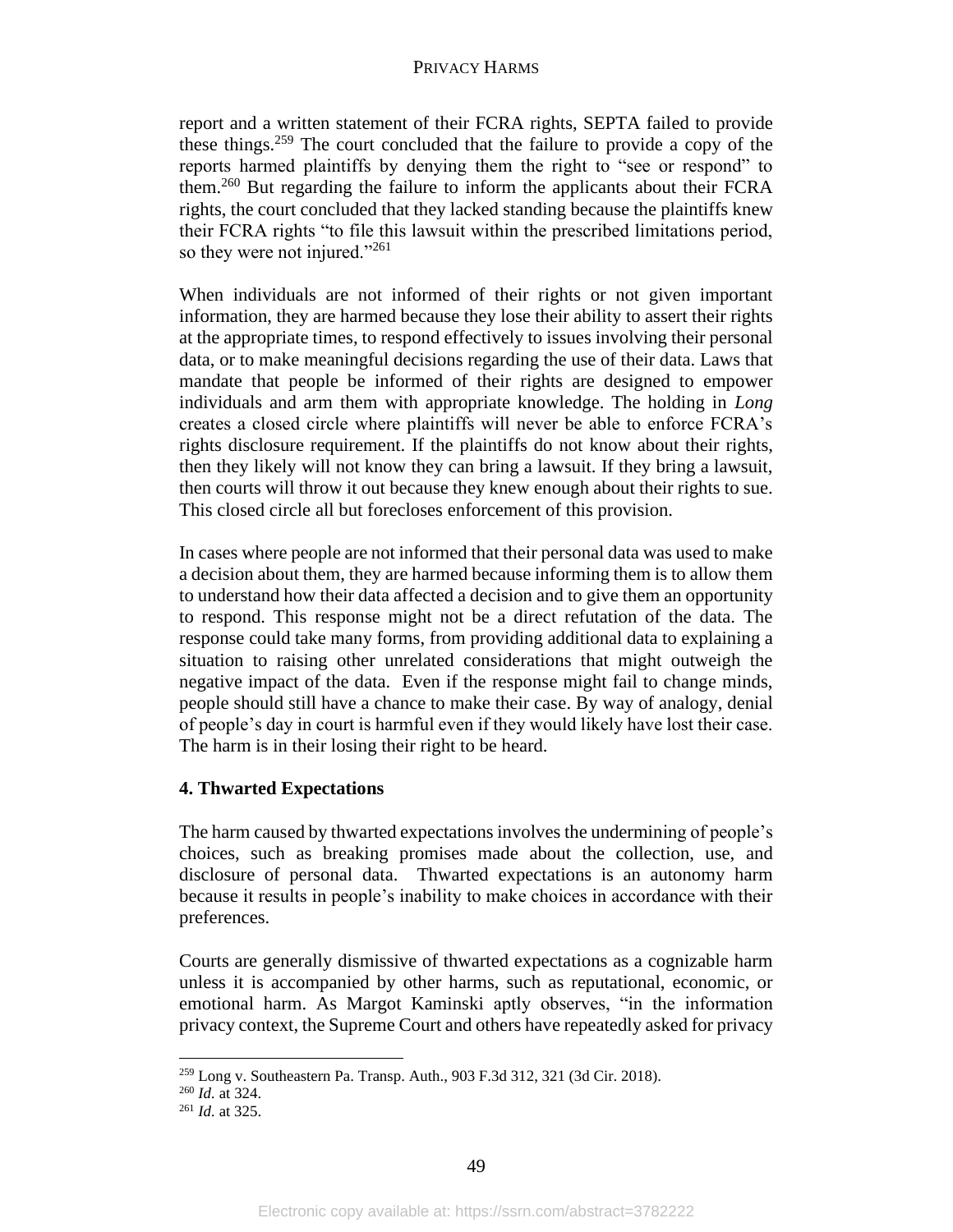plaintiffs to show something more."262

When data is used improperly without people's consent, courts tend to look for economic harm rather than recognize that improper use of personal data can be harmful to autonomy. In *In re Google, Inc. Privacy Policy Litigation*<sup>263</sup> plaintiffs sued Google for using their personal data in different ways than had been promised, but the court found that they lacked standing because they failed to allege how Google's "use of the information deprived them of the information's economic value."<sup>264</sup> In *Fraley v. Facebook,* the court also focused on economic value when it concluded that plaintiffs suffered harm when Facebook used their "likes" to promote products without their permission. <sup>265</sup> The court held that "personalized endorsement" to friends "has concrete, provable value in the economy at large."<sup>266</sup>

Generally, courts have not found harm when companies share personal data with third parties in violation of their privacy policies. In *Smith v. Chase Manhattan Bank*, for example, the court concluded that plaintiffs suffered no harm when a bank that sold their personal data to third parties in violation of its privacy policy: "[C]lass members were merely offered products and services which they were free to decline. This does not qualify as actual harm."<sup>267</sup>

Plaintiffs have fared better when statutes are the source of the expectation that data will not be shared. In *In re Nickelodeon Consumer Privacy Litigation*, the court concluded that a Viacom's improper collection of personal data about the videos people watched on its website and its disclosure of the data to Google was a cognizable harm. The court noted that "when it comes to laws that protect privacy, a focus on economic loss is misplaced" and that "the unlawful disclosure of legally protected information" was "a clear de facto injury."<sup>268</sup> In *Eichenberger v. ESPN, Inc.,* the Ninth Circuit concluded that sharing personal data with a third party in violation of the Video Privacy Protection Act (VPPA) was a harm because "both the common law and the literal understanding of privacy encompass the individual's control of information concerning his or her person."<sup>269</sup>

In contract law, courts are adamant about focusing on economic harm. In *In Re Google, Inc. Cookie Placement Privacy Litigation,* Google tracked users' Internet activity in violation of its promise to respect users' "do not track" settings. The court held that the plaintiffs could not prove harm because they

<sup>262</sup> Margot E. Kaminski, *Standing After Snowden: Lessons on Privacy Harm from National Security Surveillance Litigation*, 66 DePaul L. Rev. 413, 416 (2017).

<sup>263</sup> 2013 WL 6248499 (N.D. Cal. 2013).

<sup>264</sup> Id.

<sup>265</sup> Fraley v. Facebook, 830 F. Supp. 2d 785 (N.D. Ca. 2011).

<sup>266</sup> *Id.* at 799.

<sup>267</sup> Smith v. Chase Manhattan Bank, 293 A.D.2d 598, 599 (N.Y.App.Div. 2002).

<sup>268</sup> In re Nickelodeon Consumer Privacy Litig., 827 F.3d 262, 272-73, 274 (3d Cir. 2016).

<sup>269</sup> Eichenberger v. ESPN, Inc., 876 F.3d 979 (9th Cir. 2017).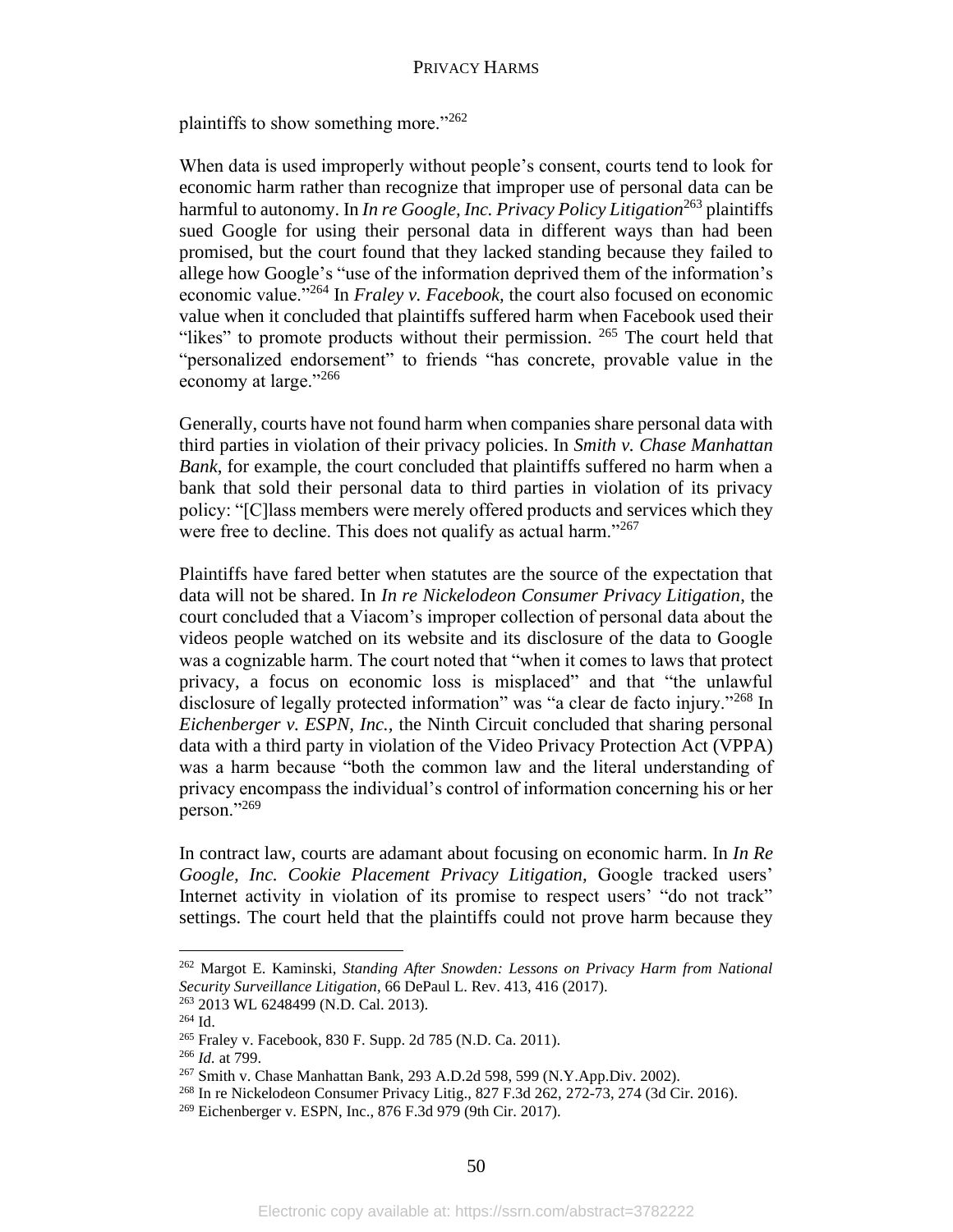could not demonstrate that Google interfered with their ability to monetize their personal data.<sup>270</sup> In a series of cases involving airlines that shared passenger data with the government in violation of their privacy policies, courts held that the plaintiffs failed to show harm.<sup>271</sup> For example, in *In re Jet Blue Airways Corp. Privacy Litigation,* the court held that recovery in contract "allows only for economic losses."<sup>272</sup>

Many courts fixate on whether plaintiffs have read and relied on the privacy policy of a company, but the privacy policy plays a small role in forming people's privacy expectations.<sup>273</sup> This is especially true because hardly anyone reads privacy policies, and it is not rational to do so given the vast number of organizations collecting data about people.<sup>274</sup> Instead of focusing on the promises in privacy policies in isolation, courts should consider more broadly people's reasonable expectations regarding privacy. Website or browser privacy settings, company advertising, statements, and other design elements have an influence on people's expectations.<sup>275</sup> Courts, however, will not go this far, and cases to date have focused mainly on violations of explicit promises in privacy policies or statutory requirements.

However, there is a basis in contract law to recognize thwarted expectations as a harm. When a party to a contract fails to perform a term in a contract, even if it is a matter of mere personal taste that lacks value, courts will still enforce the term. In construction contract cases, for example, the difference in the value of property with and without the plaintiff's preferences might be slight or nil. Instead of assessing damages based on the difference in actual value, courts assess damages for the "cost of completion" because the "fair market value of a home does not necessarily reflect the value to the homeowner."<sup>276</sup> As Judge Cardozo famously stated in *Jacob & Youngs, Inc. v. Kent*, in a construction contract, "[t]here is no general license to install whatever, in the builder's judgment, may be regarded as 'just as good.'"<sup>277</sup> These cases suggest that the failure to respect people's preferences is a cognizable harm even these preferences do not add any economic value. For many people, their privacy

<sup>270</sup> In re Google, Inc. Cookie Placement Privacy Litig., (D. Del. Oct. 9, 2013).

<sup>&</sup>lt;sup>271</sup> In re Jet Blue Airways Corp. Privacy Litigation, 379 F. Supp.2d 299, 326 (E.D.N.Y. 2005); In re Northwest Airlines Privacy Litigation, 2004 WL 1278459 (D. Mill. 2004); Dyer v. Northwest Airlines Corp., 334 F.Supp.2d 1196 (D.N.D. 2004).

<sup>272</sup> In re Jet Blue Airways Corp. Privacy Litigation, 379 F. Supp.2d 299, 326 (E.D.N.Y. 2005).

<sup>273</sup> Woodrow Hartzog, *Website Design as Contract,* 60 AM. U. L. REV. 1665 (2011).

<sup>274</sup> Daniel J. Solove, *Privacy Self-Management and the Consent Dilemma,* 126 HARV. L. REV. 1879 (2013).

<sup>275</sup> Woodrow Hartzog, *Website Design as Contract,* 60 AM. U. L. REV. 1665 (2011).

<sup>276</sup> Willie's Constr. Co. v. Baker, 596 N.E.2d 958 (Indiana Ct. of Appeals 1992); *see also* Lyon v. Belosky Construction, 247 A.D.2d 730 (N.Y. App. Div. 1998) (awarding "cost of performance" damages in part based on the observation that "the aesthetic appearance of the home, both inside and out, was of utmost importance to plaintiffs."); American Standard, Inc. v. Schectman, 80 A.D.2d 318 (N.Y. App. Div. 1981) (contractor's failure to complete work resulted in \$3,000 diminution in value but \$90,000 in damages was awarded).

<sup>277</sup> Jacob & Youngs, Inc. v. Kent, 230 N.Y. 239, 243 (1921).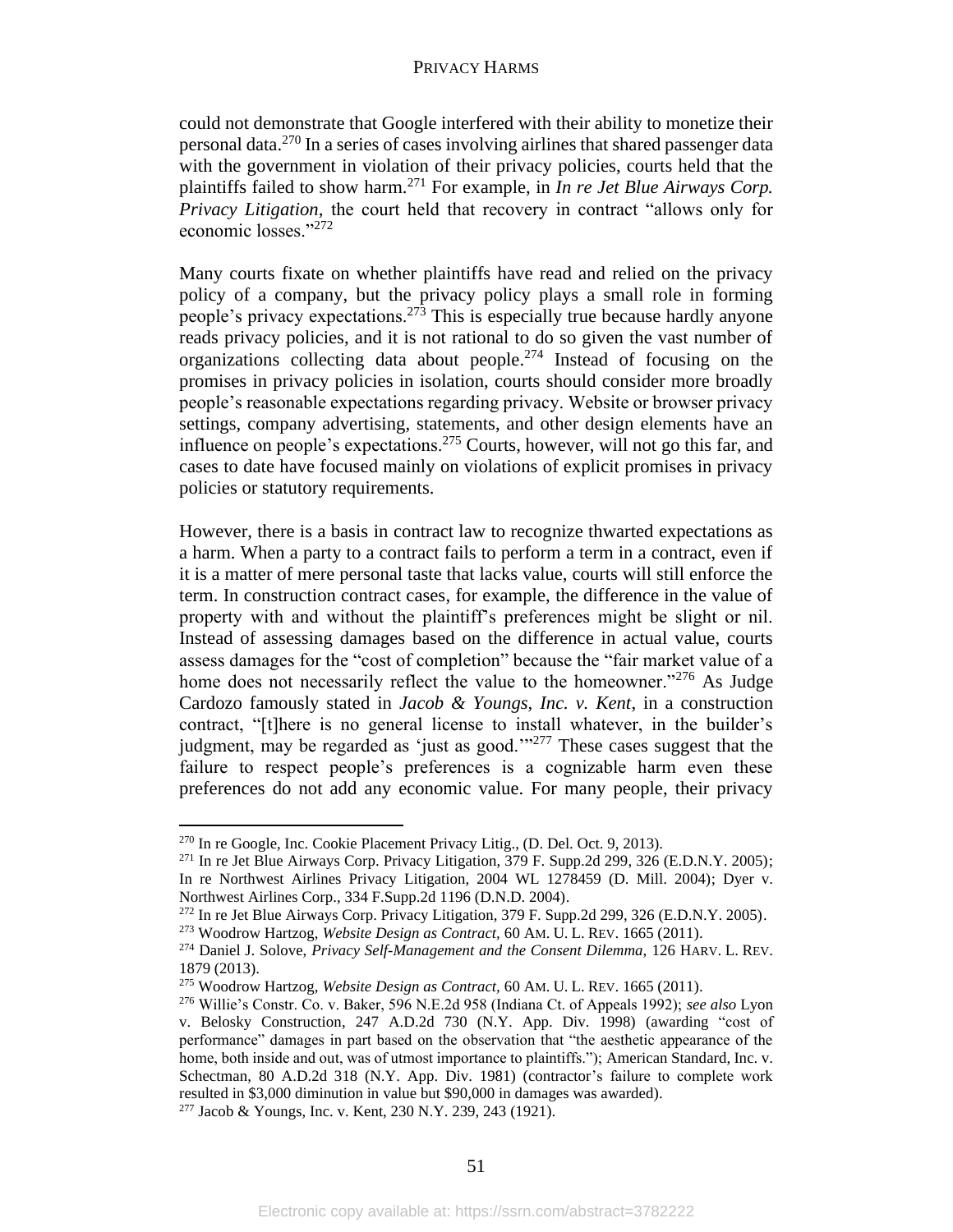preferences are an important consideration about whether or not to use a particular service or product.

In contrast to contract law, the FTC readily enforces for violations of privacy policies. Under the FTC's enforcement of the prohibition on "deceptive" acts or practices under Section 5 of the FTC Act, the FTC has viewed broken promises in privacy notices to be sufficient for harm.<sup>278</sup> Deception need not just involve statements made in privacy notices, as the FTC has found other statements about privacy to be deceptive.<sup>279</sup> The very crux of deception as used in the context of broken promises is that the harm is in personal data being used in ways that differ from how companies informed people it would be used. One of us has argued that the FTC could and should extend its jurisprudence further to pursue cases where people's expectations were thwarted even if no false statements are made.<sup>280</sup>

Critics claim that the FTC should curtail the extent to which it recognizes harm for thwarted expectations. James Cooper and Joshua Wright contend that the FTC has become undisciplined about how it recognizes privacy harms.<sup>281</sup> They argue that "unexpected data practices do not always equate to privacy harm."<sup>282</sup> They use an example of a smart oven app that records oven usage data, which is improperly shared with third parties. They argue that the FTC should not recognize harm in this case because the app's thwarting of privacy expectations "may be mediated through the market or the legal system."<sup>283</sup> They argue that "a focus on expectations, rather than harm, necessarily will be overly inclusive."284

The market, however, is not adequate to address the problems with the app. When people use an app that thwarts their privacy expectations, people's ability to assess the risks of using the app is impeded. The market cannot work fairly if people's expectations are completely wrong, if people lack knowledge of potential future uses of their personal data, and if people have no way to balance the benefits and risks of using products or services.

# **5. Lack of Control**

Lack of control involves the inability to make certain choices about one's personal data or to be able to curtail certain uses of the data. Many statutes

<sup>278</sup> Daniel J. Solove & Woodrow Harzog, *The FTC and the New Common Law of Privacy,* 114 Colum. L. Rev. 583, 628-30 (2014).

<sup>279</sup> *Id.* at 630-33.

<sup>280</sup> *Id.* at 667-69.

<sup>281</sup> James C. Cooper & Joshua D. Wright, *The Missing Role of Economics in FTC Privacy Policy*, *in* CAMBRIDGE HANDBOOK OF CONSUMER PRIVACY 465, 479 (Jules Polonetsky, Evan Selinger, & Omer Tene, eds., 2017).

<sup>282</sup> *Id.* at 480.

<sup>283</sup> *Id.* at 480.

<sup>284</sup> *Id.* at 480.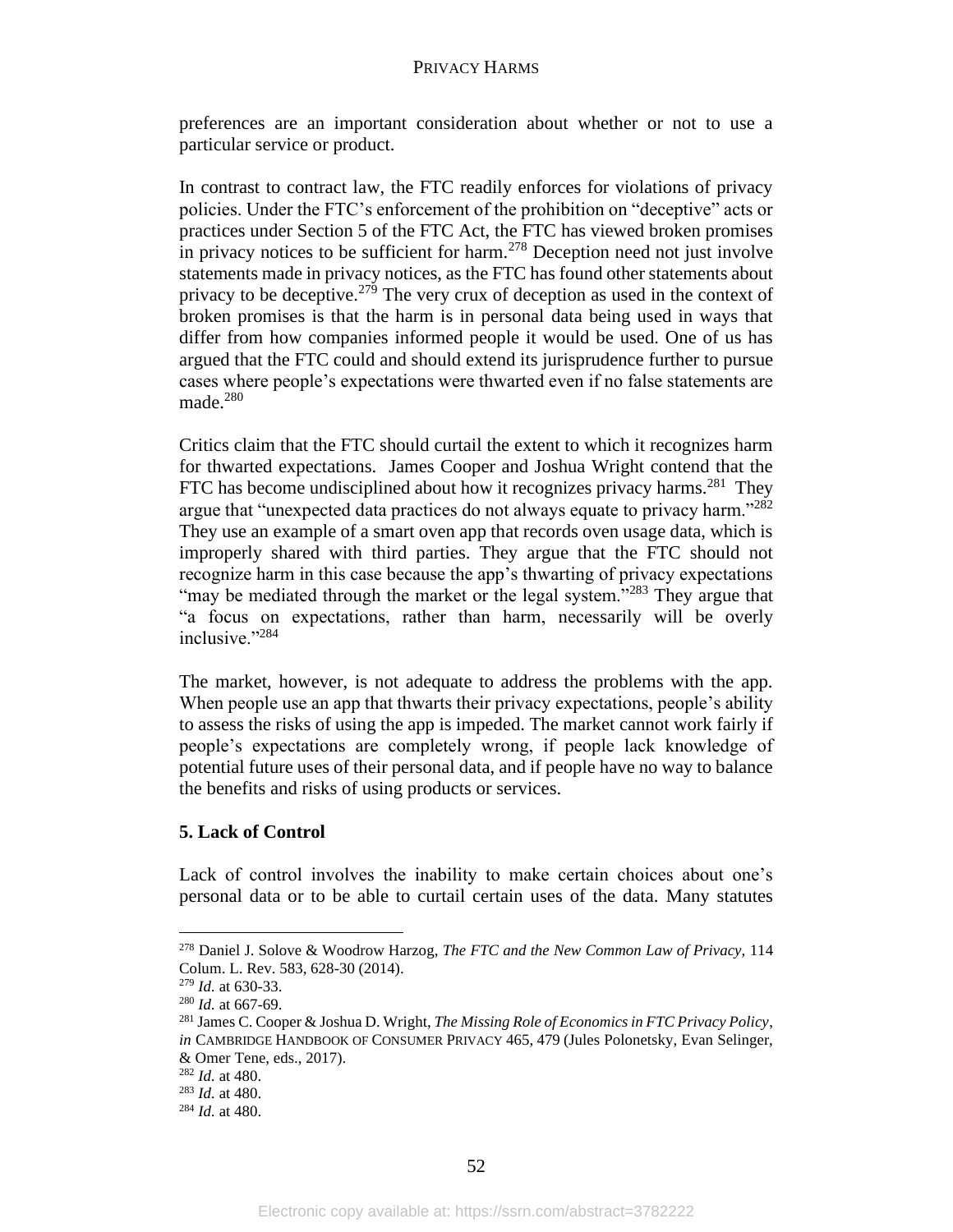provide certain rights or restrictions regarding the retention and use of personal data independently from what is promised in an organization's privacy policy. The harm for violations of these rights or restrictions is not thwarted expectations, as people might not have known about these statutes. Instead, the harm involves the loss of control over personal data.

Courts have been inconsistent in recognizing the loss of control as a harm. In *Braitberg v. Charter Communications*, for example, the Eighth Circuit denied standing to plaintiffs in a class action lawsuit against a cable company for failing to delete their personal data in violation of the Cable Communications Policy Act. The court concluded that the mere improper retention of data was not sufficient, by itself, to create a "material risk of harm."<sup>285</sup> In *Gubala v. Time Warner Cable, Inc.,* the court denied standing to a cable subscriber suing a cable company for improperly retaining personal data under the Cable Act because there was no harm for merely holding data.<sup>286</sup> Similarly, in *Rivera v Google*, the court denied standing to plaintiffs who sued Google for storing their biometric data without their consent, a violation of the Illinois Biometric Information Privacy Act (BIPA). The court concluded that there was no harm because the data was not shared with anyone.<sup>287</sup> There are other courts that recognize the loss of control as a harm sufficient to justify standing.<sup>288</sup>

Losing control over our personal data constitutes an injury to our peace of mind and our ability to manage risk. In the clutches of organizations, personal data can be used for a wide array of purposes for an indefinite period of time. Privacy laws seek to regulate data flows to protect individuals from potential downstream uses. The practicalities of litigation, which are constrained by statutes of limitation, require an assessment of the situation before the end of the data life cycle.

Warren and Brandeis based their argument upon an English case from 1848 – *Prince Albert v. Strange*. This case involved a suit at equity to prevent William Strange from publishing a catalog describing etchings that the royal couple made about their family.<sup>289</sup> The court enjoined the publication of the catalog. Warren and Brandeis argued that the case involved the protection of "inviolate personality."<sup>290</sup> The case did not involve lurid images or embarrassing secrets (they were endearing hand drawn images of a mother with her child), and the

<sup>285</sup> Braitberg v. Charter Commc'ns, Inc., 836 F.3d 925, 930 (8th Cir. 2016).

<sup>286</sup> Gubala v. Time Warner Cable, Inc., 846 F.3d 909 (7th Cir. 2016).

<sup>287</sup> Rivera v Google, 366 F. Supp. 3d 998 *(*N.D. Ill. 2018).

<sup>288</sup> In contrast to *Grubala* and *Rivera,* the Illinois Supreme Court in *Rosenbach v. Six Flags Entertainment Corporation*, concluded that plaintiffs seeking relief under BIPA "need not allege some actual injury or adverse effect" to be considered aggrieved persons. *Rosenbach* diverges from *Grubala* and *Rivera* because it involves a holding that an actual injury is not required by the BIPA, and standing is not required in state court. Rosenbach v. Six Flags Entertainment Corporation et al., No. 123186, 2019 Ill. Lexis 7 (Ill. Jan. 25, 2019).

<sup>289</sup> Prince Albert v. Strange, (1849) 64 Eng. Rep. 293, 295 (Ch.).

<sup>290</sup> Warren and Brandeis, *supra* note X, at 205.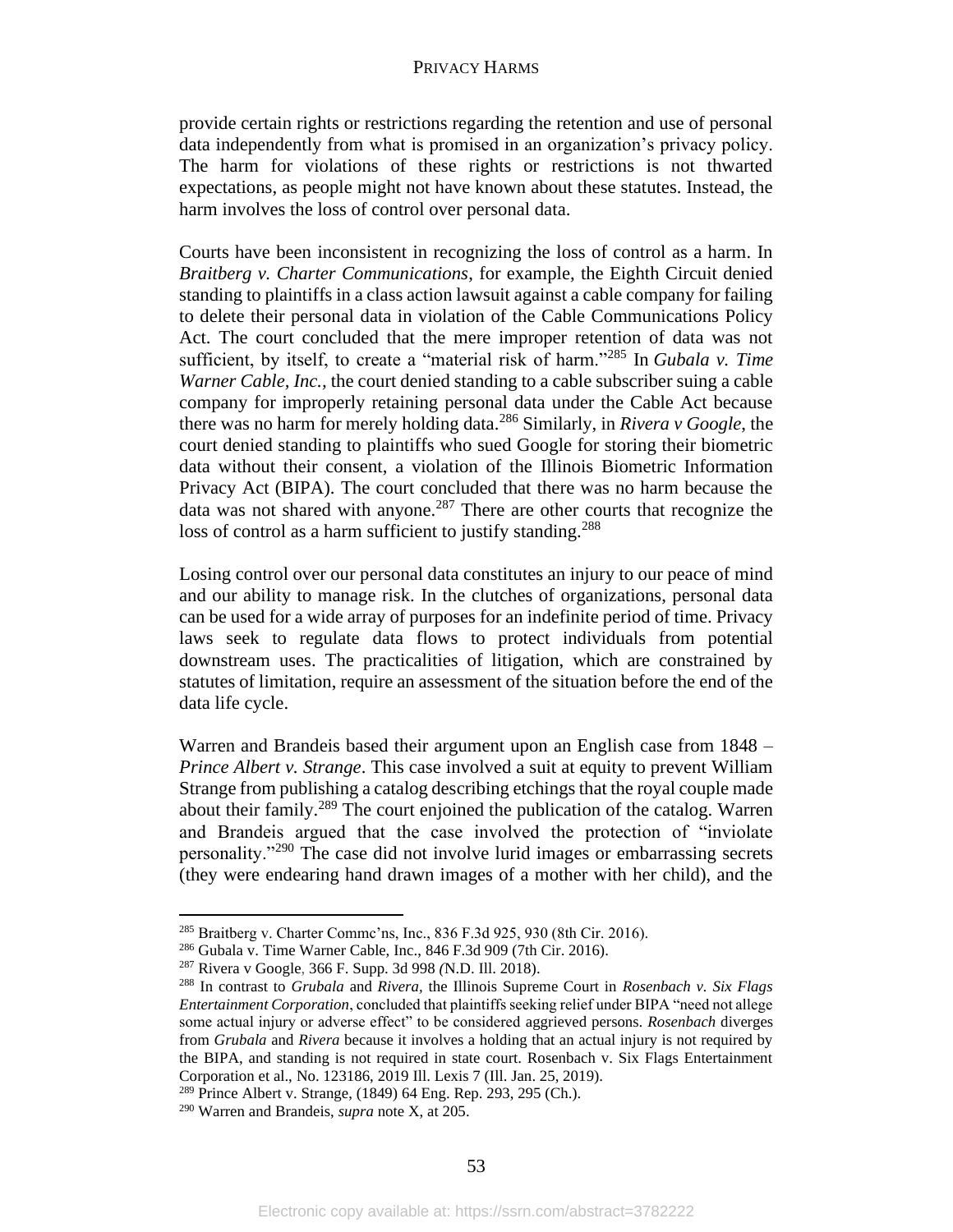couple had shared these personal etchings with loved ones.<sup>291</sup> Thus, the harm, as imagined by Warren and Brandeis, was the undermining of control over the extent to which personal information is circulated. This type of harm should be enough.

# **6. Chilling Effects**

Chilling effects involve harm caused by inhibiting people from engaging in certain civil liberties such as free speech, political participation, religious activity, free association, freedom of belief, and freedom to explore ideas.<sup>292</sup> As Frederick Schauer observes: "The very essence of a chilling effect is an act of deterrence."<sup>293</sup> According to Neil Richards, the failure to protect privacy can chill individuals from engaging in reading or researching.<sup>294</sup> In cases involving rights under the First Amendment to the U.S. Constitution, courts have sometimes recognized harm when people are chilled from exercising rights, such as free speech or free association.<sup>295</sup>

Chilling effects have an impact on individual speakers and society at large as they reduce the range of viewpoints expressed and the nature of expression that is shared.<sup>296</sup> Monitoring of communications can make people less likely to engage in certain conversations, express certain views, or share personal information. Consider the impact of news that the gay dating app Grindr had shared subscribers' HIV status with analytics firms. Subscribers expressed profound dismay. Individuals told the press that they would no longer share that information on that app or any dating app—it was simply not worth the possibility that employers or others could find out their HIV status and hold it against them.<sup>297</sup>

Courts have been uneasy about recognizing chilling effects, and the law has wavered. In *Laird v. Tatum,* the U.S. Supreme Court limited the chilling effect doctrine by concluding that "[a]llegations of a subjective 'chill' are not an adequate substitute for a claim of specific present objective harm or a threat of specific future harm."<sup>298</sup> Courts have subsequently struggled to determine the line between an objective and subjective chill.<sup>299</sup>

 $291$  See The Right to Privacy (2020).

<sup>292</sup> Daniel J. Solove, *The First Amendment as Criminal Procedure,* 82 NYU L. Rev. 112, 142- 43 (2007).

<sup>293</sup> Frederick Schauer, *Fear, Risk and the First Amendment: Unraveling the "Chilling Effect,"*  58 B.U. L. REV. 685, 701 (1978).

<sup>294</sup> NEIL M. RICHARDS, INTELLECTUAL PRIVACY 165 (2014).

<sup>295</sup> Solove, *First Amendment as Criminal Procedure, supra* note X, at 143-51.

<sup>296</sup> NEIL M. RICHARDS: INTELLECTUAL PRIVACY (2014); Neil M. Richards, *Intellectual Privacy*, Tex. L. Rev.; Julie E. Cohen, *Subject as Object*, Stan. L. Rev.

<sup>297</sup> Danielle Keats Citron, *A New Compact for Sexual Privacy*, William & Mary L. Rev. (2021).

<sup>298</sup> Laird v. Tatum, 408 U.S. 1 (1972).

<sup>299</sup> Solove, *First Amendment as Criminal Procedure*, *supra* note X, at 143-44.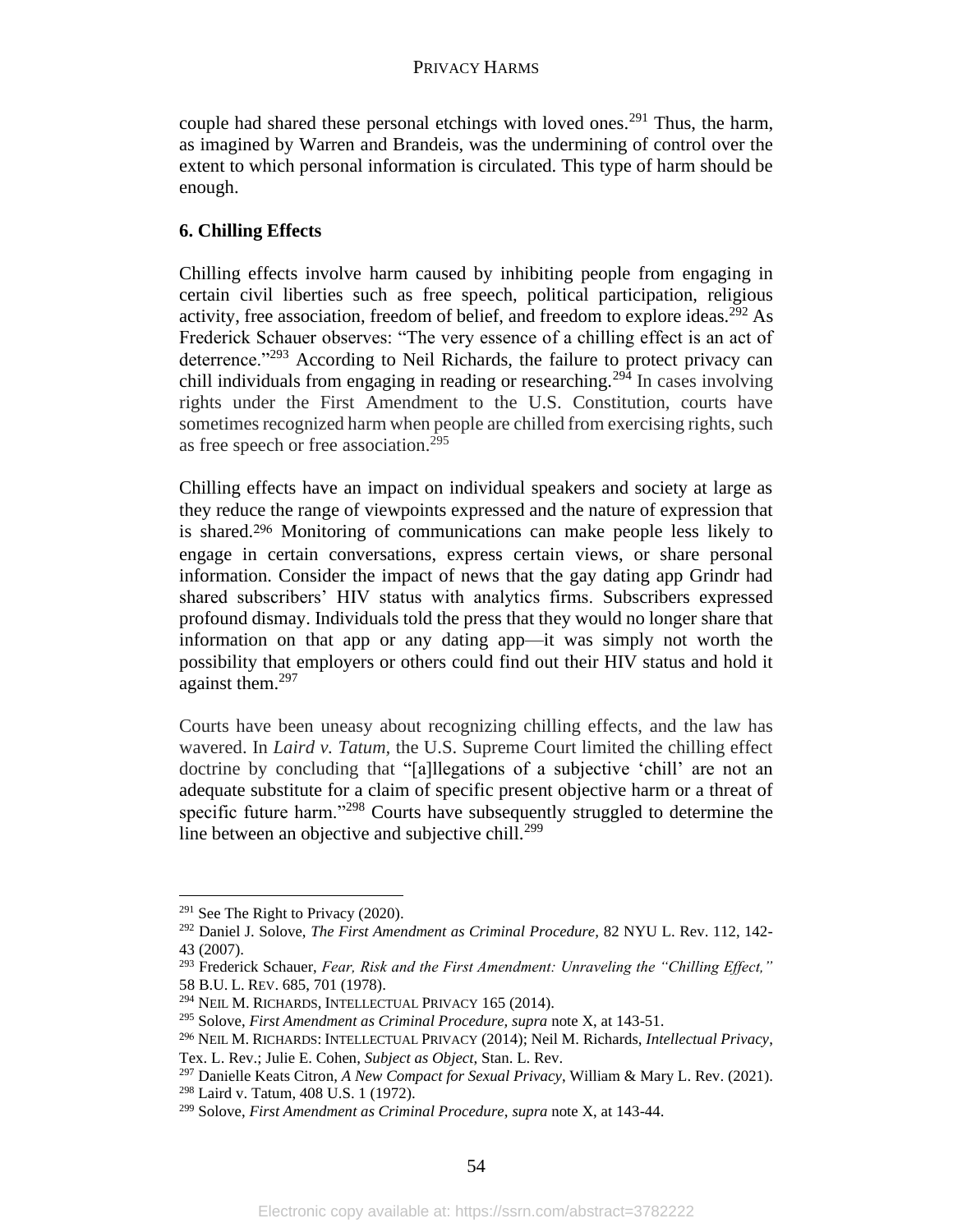Despite the somewhat murky status of the law, the concept of chilling is widely accepted even if its precise contours remain unclear. Although the chilling effect doctrine emerges from cases involving the First Amendment to the U.S. Constitution, the concept could certainly be applied to other legal contexts.<sup>300</sup>

# **F. DISCRIMINATION HARMS**

Discrimination harms involve entrenching inequality and disadvantaging people based on gender, race, national origin, sexual orientation, age, group membership, or other characteristics or affiliations. Discrimination harms thwart people's ability to have an equal chance to obtain and keep jobs, secure affordable insurance, find housing, and to pursue other crucial life opportunities. Because discrimination harms disproportionately affect marginalized communities, they have systemic effects on these communities and broader negative societal effects.

Discrimination often involves curtailment of autonomy, but it differs from autonomy harms in that discrimination involves unequal treatment that creates shame and stigma as well as societal consequences of further entrenching disadvantages to marginalized groups. Discrimination creates harm far beyond lost opportunities; it leaves a searing wound of stigma, shame, and loss of esteem that can turn into permanent scars.

The misuse of personal data can be particularly costly to women, sexual minorities, and nonwhites given the prevalence of destructive stereotypes and the disproportionate surveillance of women and marginalized communities in their intimate lives.<sup>301</sup> For example, employers and health insurance companies can access information that women share with period-tracking apps (including their moodiness and cramps), which could result in raised premiums and denied promotions.<sup>302</sup> Women and minorities are often disproportionately targeted for vicious online harassment, which often involves doxing – the sharing of their personal data such as home address and location – in order to expose them to physical danger.<sup>303</sup> Harassers post victims' nude photos and embarrassing information about their sex lives or sexual health, causing them substantial

<sup>300</sup> See Jon Penney, Understanding Chilling Effects, Minn. L. Rev. (2021).

<sup>301</sup> Danielle Keats Citron, *A New Compact for Sexual Privacy*, William & Mary L. Rev. (2021). One of us (Citron) has explored the integral connection between privacy violations and discrimination throughout her scholarship. See, e.g., DANIELLE KEATS CITRON, INTIMATE PRIVACY: A CIVIL RIGHT (forthcoming) (on file with author); DANIELLE KEATS CITRON, HATE CRIMES IN CYBERSPACE (2014); Danielle Keats Citron, *Sexual Privacy*, Yale L.J. (2019); Danielle Keats Citron, *Spying Inc*., 72 Wash. & Lee L. Rev. 1243 (2015); Citron, *Cyber Civil Rights*, supra note. That work has been inspired by and built on the pathbreaking insights of privacy scholar Anita Allen. See, e.g., Anita Allen, Unpopular Privacy: What We Must Hide (2012); Uneasy Access: Privacy for Women in a Free Society (1988).

<sup>302</sup> Drew Harwell, *Is Your Period App Sharing Your Intimate Data with Your Boss*?, Washington Post (April 10, 2019).

<sup>303</sup> CITRON, HATE CRIMES IN CYBERSPACE, *supra* note.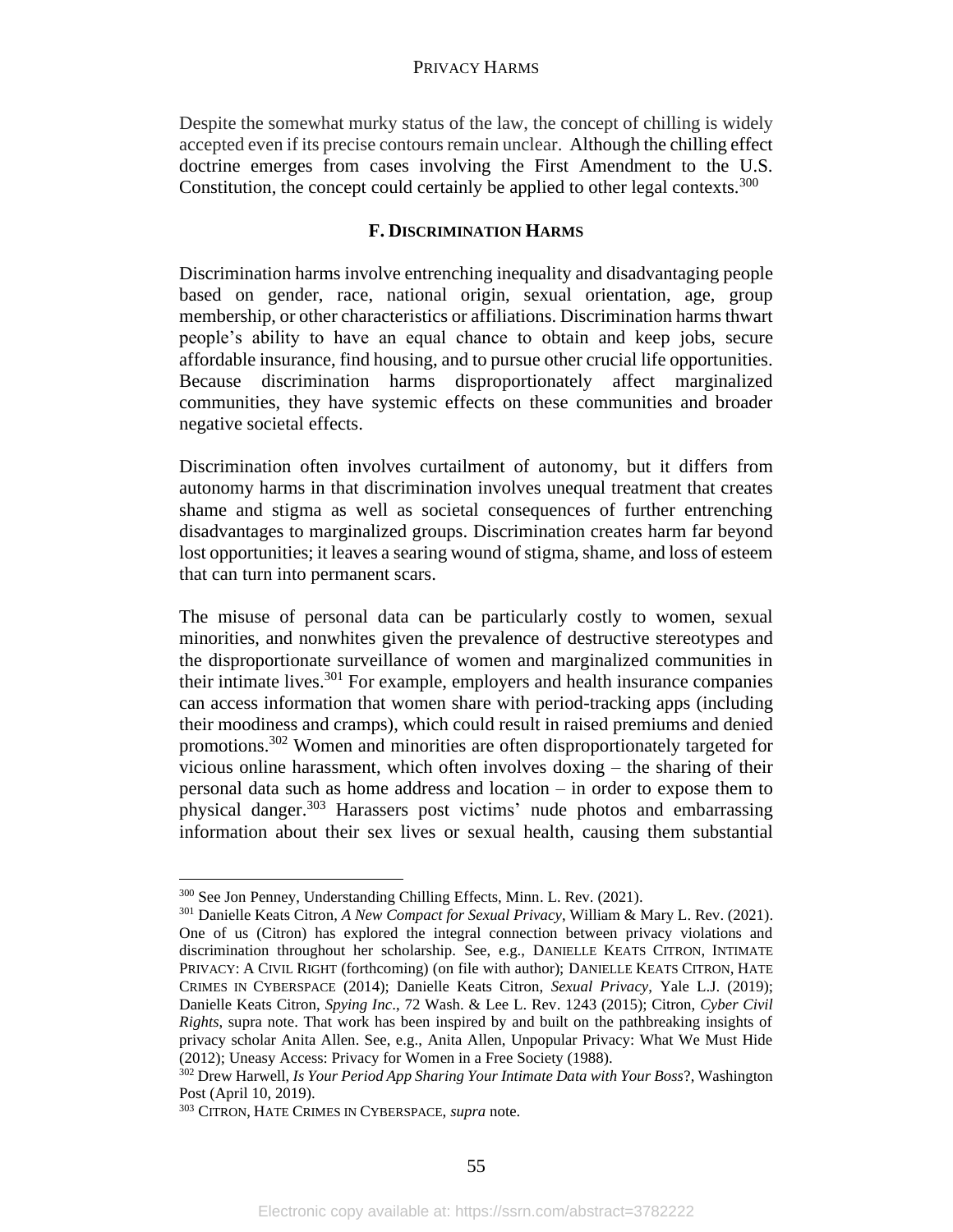emotional and reputational harm.<sup>304</sup> Although these types of harm are separate categories in our typology, there is a distinct and additional dimension that they add: the entrenchment of existing patterns of inequality.

In cases involving cyber mobs that inundate victims with crude, threatening, and abusive comments, plaintiffs have sought to protect themselves by bringing privacy tort cases.<sup>305</sup> But litigation is complicated by the fact that the harm is often caused by the totality of the comments, making it hard to allocate the harm among the multitude of commenters.<sup>306</sup> The members of the mob are often anonymous, and it is difficult and expensive to identify them.<sup>307</sup> Even when the perpetrators are tracked down, suing them is often impractical because they often are unable to pay enough monetary damages to incentivize lawyers to litigate. 308 To combat cyber mobs effectively, victims turn to social media platforms to shut down the mob, but Section 230 of the Communications Decency Act immunizes these platforms from liability for user-generated content.<sup>309</sup>

Beyond doxing and threats targeted at people in marginalized groups, there are less overt forms of discrimination harms. These harms are difficult to redress because they often occur in the shadows. The decision-making process of employers, insurance companies, landlords, and other powerful actors is opaque. If an employer used a third-party hiring service to score candidates, then rejected applicants will have no way to know that the hiring service relied upon their intimate information (like their painful periods or infertility). $310$ 

A key aspect of discrimination harms is the unequal frequency, extensiveness, and impact of privacy violations on marginalized people. People of color are disproportionately targeted by surveillance.<sup>311</sup> Algorithms that appear neutral often have disproportionate effects on minorities.<sup>312</sup> Poor people are often subjected to oppressive surveillance as part of public assistance bureaucracy. Black mothers are "stripped of formal privacy rights claims by signing an

<sup>304</sup> *Id.*; Citron, *Sexual Privacy*, *supra* note.

<sup>305</sup> CITRON, HATE CRIMES IN CYBERSPACE, *supra* note, at 133; Citron, *Sexual Privacy*, supra note.

<sup>306</sup> CITRON, HATE CRIMES IN CYBERSPACE, *supra* note.

<sup>307</sup> Doe I v. Individuals, 561 F. Supp. 2d 249 (D. Conn. 2018).

<sup>308</sup> CITRON, HATE CRIMES IN CYBERSPACE*, supra* note.

<sup>309</sup> DANIEL J. SOLOVE, THE FUTURE OF REPUTATION: GOSSIP, RUMOR, AND PRIVACY ON THE INTERNET (2007); DANIELLE CITRON, HATE CRIMES IN CYBERSPACE (2014); Danielle Citron, *Cyber Civil Rights,* 89 B.U. L. Rev. 61 (2009).

<sup>310</sup> Citron, *A New Compact for Sexual Privacy*, *supra* note, at. There is a wealth of scholarship and research exploring the discriminatory impacts of algorithmic decision-making in the commercial sector. See, e.g., I. Raji & Joy Buolamwini, *Actionable Auditing: Investigating the Impact of Publicly Naming Biased Performance Results of Commercial AI Products*, Conference on Artificial Intelligence, Ethics, and Society (2019); Ifeoma Ajuwa; J. Dastin, Amazon Scraps Secret AI Recruiting Tool that Showed Bias Against Women, Reuters.

<sup>311</sup> Alvaro M. Bedoya, *Privacy as Civil Right,* 50 N. Mexico L. Rev. 301 (2020).

<sup>312</sup> ANDREW GUNTHRIE FERGUSON, THE RISE OF BIG DATA POLICING: SURVEILLANCE, RACE, AND THE FUTURE OF LAW ENFORCEMENT 47 (2017).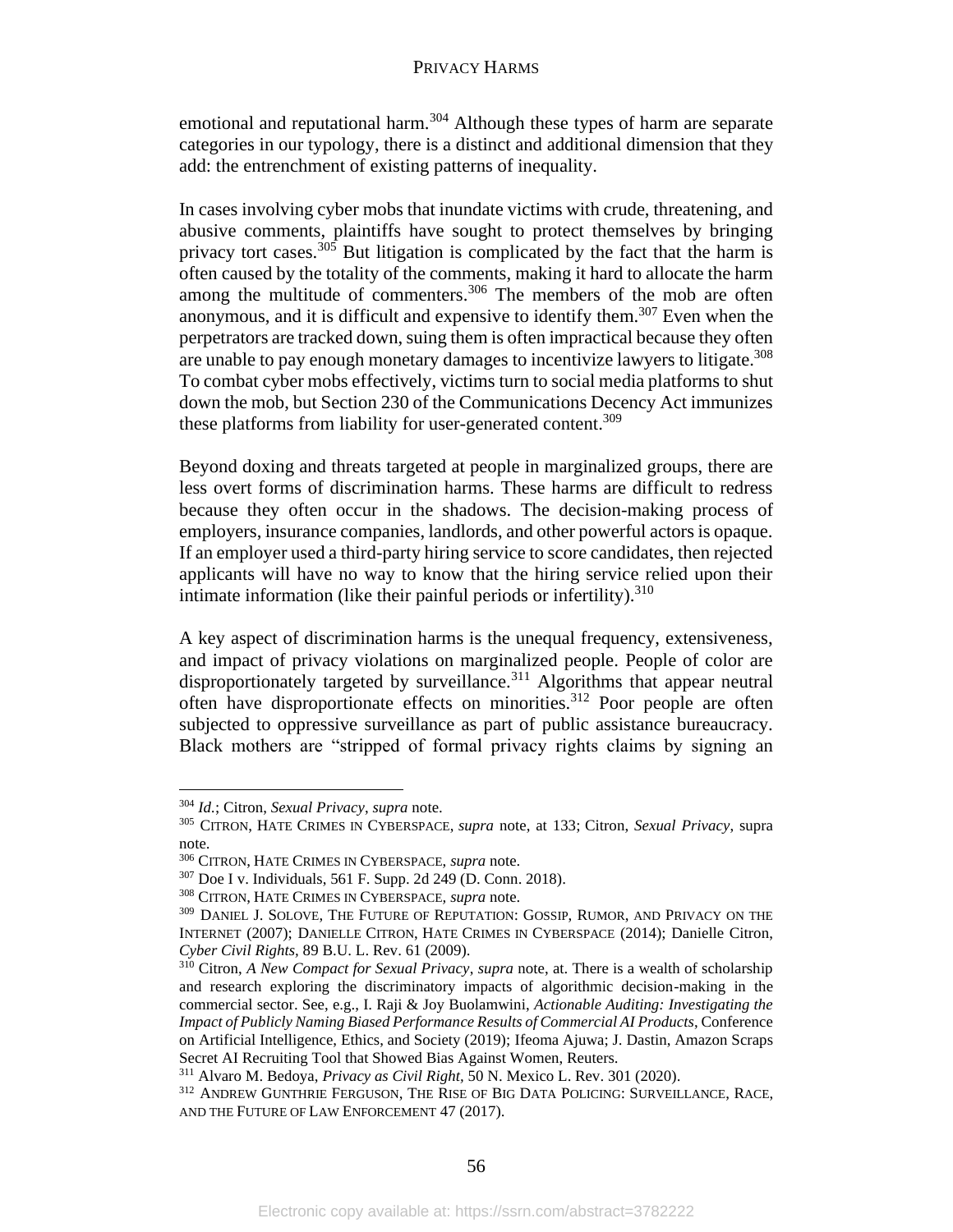encompassing waiver" when applying for assistance.<sup>313</sup> As Khiara Bridges contends, "poor mothers are not given privacy rights because society, and thus the law, presumes that their enjoyment of privacy will realize no value or negative value."<sup>314</sup> Mary Anne Franks notes that surveillance often does not affect marginalized and non-marginalized people equally: "For the less privileged members of society, surveillance does not simply mean inhibited Internet searches or decreased willingness to make online purchases; it can mean an entire existence under scrutiny, with every personal choice carrying a risk of bodily harm."<sup>315</sup>

Privacy torts and other tort claims lack the language and concepts to address discrimination harms.<sup>316</sup> The disparate effects of certain privacy violations are not considered as part of the harm equation. In contrast, federal statutes do recognize privacy violations as producing discrimination harm, such as the federal Genetic Information Nondiscrimination Act (GINA) and the Americans with Disabilities Act (ADA). GINA prohibits employers from requesting, requiring, or obtaining employees' genetic information. The ADA limits the ability of employers to make medical examinations or inquiries of job applicants under a number of circumstances.<sup>317</sup>

The civil rights legal tradition has the capacity and vocabulary to address discrimination harm—the denial of social and economic opportunities due to one's membership in a protected group. <sup>318</sup> Federal and state civil rights laws secure the ability to work, attend school, use the telephone, secure housing, and vote on equal terms.<sup>319</sup> But these laws still have not been applied sufficiently to privacy violations. One of us has proposed situating and treating privacy as a civil right so discrimination harms caused by privacy violations can be addressed. 320 Existing civil rights laws admittedly do not cover all social goods in need of protection<sup>321</sup> or to all parties given the state action doctrine.<sup>322</sup> They mostly do

<sup>313</sup> JOHN GILLIOM, OVERSEERS OF THE POOR: SURVEILLANCE, RESISTANCE, AND THE LIMITS OF PRIVACY 71 (2001).

<sup>&</sup>lt;sup>314</sup> KHIARA M. BRIDGES, THE POVERTY OF PRIVACY RIGHTS 12 (2017); Danielle Keats Citron, *A Poor Mother's Right to Privacy: A Review*, B.U. L. Rev. (2018).

<sup>315</sup> Mary Anne Franks, *Democratic Surveillance,* 30 Har. J. L. & Tech. 426 (2017); *see also*  SCOTT SKINNER-THOMPSON, PRIVACY AT THE MARGINS (2000).

<sup>316</sup> Citron, *A New Compact for Sexual Privacy*, *supra* note.

<sup>317</sup> 42 U.S.C. §12112(d).

<sup>318</sup> Title VII; FMLA; Title IX; Americans with Disabilities Act.

<sup>319</sup> Danielle Citron & Mary Anne Franks, *Cyber Civil Rights in an Age of COVID*, HARV. L. REV. BLOG (May 14, 2020), https://blog.harvardlawreview.org/cyber-civil-rights-in-the-timeof-covid-19/.

<sup>320</sup>Danielle Keats Citron, Intimate Privacy; Citron, *Cyber Civil Rights, supra* note, at 89 ("Traditional tort and criminal law fail to respond to such systemic harm and, indeed, may obscure a full view of the damage.").

<sup>&</sup>lt;sup>321</sup> In her important new book, Robin West calls for a transformative understanding of civil rights that does not merely prohibit discrimination but that entails rights essential to the justice of the nation. ROBIN L. WEST, CIVIL RIGHTS: RETHINKING THEIR NATURAL FOUNDATION (2019). <sup>322</sup> *Id.* (exploring the various ways that civil rights laws have failed to fulfill their

potential to protect social goods themselves).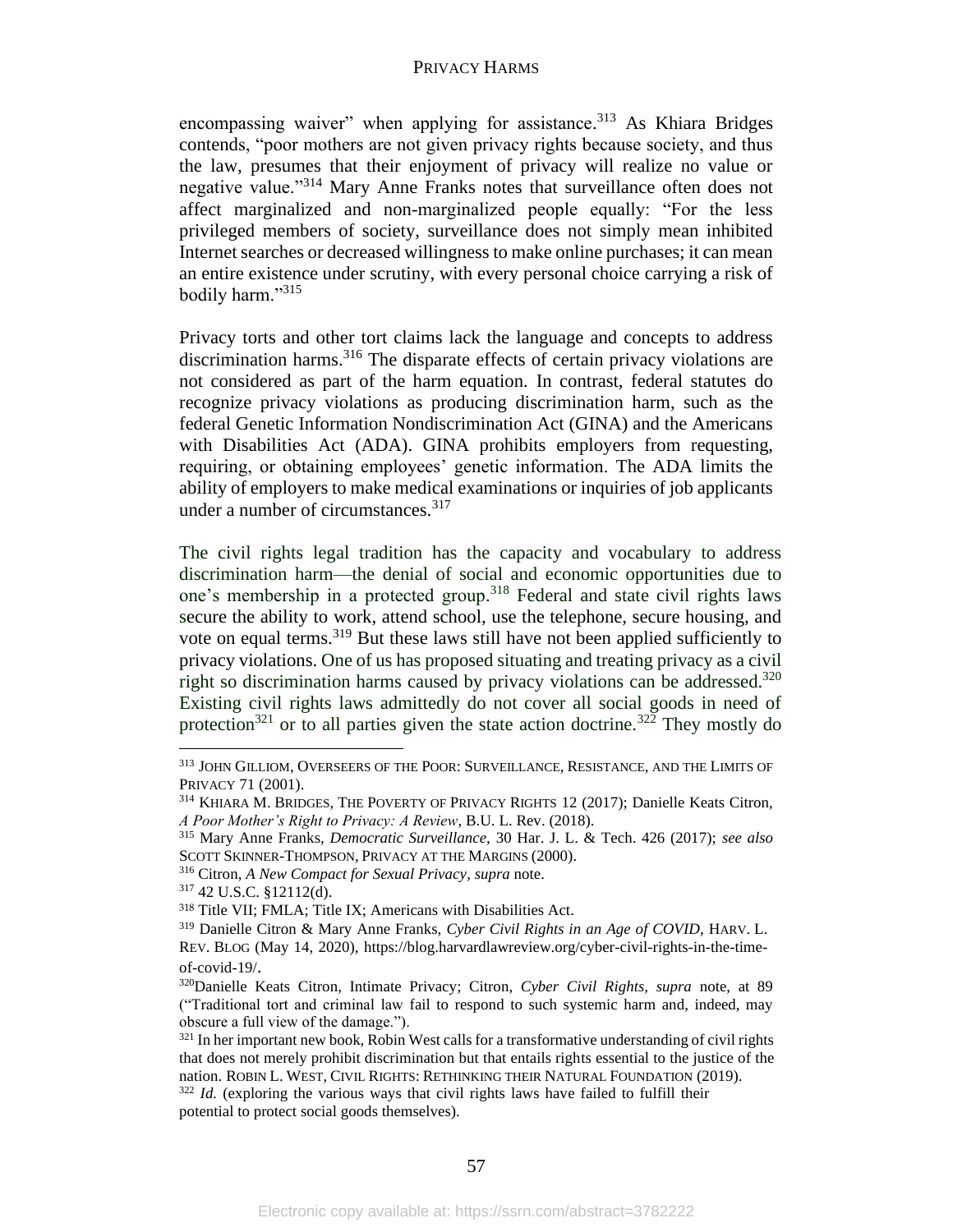not constrain corporate handling of personal data.<sup>323</sup> Nonetheless, situating private sector surveillance of intimate life as a matter of civil rights helps begin the conversation about what those freedoms *should* be in the context of privacy law specifically and civil rights law more generally.

# **G. RELATIONSHIP HARMS**

Relationship harms involve causing damage to important relationships that are important for one's health, well-being, life activities, and functioning in society. Privacy violations can harm personal and professional relationships as well as relationships with organizations. People modulate personal relationships by maintaining boundaries around their information or by withholding information from some people and not others.<sup>324</sup> Strangers develop close relationships by entrusting each other with deeply personal information. Consider communications among people using fertility tracking apps. On apps like Clue, subscribers gather online to explore struggles with miscarriages, abortions, and infertility. They often form bonds with each other. Their relationships depend upon trusting each other to maintain the confidentiality of their information.

Relationship harms are two-fold: most immediately, the loss of confidentiality and in the longer term, damage to the trust that is essential for the relationship to continue.<sup>325</sup> As Nancy Levit remarks, the "development of protection for relational interests evidences a communitarian view of the role of tort law. . . . The vision being promoted is one of the responsible social interaction: a commitment to the value of the permanency of relationships and to appropriate treatment within those relationships."<sup>326</sup>

The law has recognized relationship harms, though it has done so inconsistently. Evidentiary privileges restrict the disclosure of communications between attorney and client, priest and penitent, husband and wife, and psychotherapist and patient.<sup>327</sup> The point of protecting certain relationships is to foster candid expression and the preservation of the relationships.

The breach of confidentiality tort extends to certain relationships—mostly

<sup>&</sup>lt;sup>323</sup> As scholars have explored, antidiscrimination laws like Title VII are ill-suited to address the use of discriminatory algorithms in employment matters. See Deborah Hellman, *Measuring Algorithmic Fairness*, 106 VA. L. REV. 811 (2020); Pauline Kim, *Data Discrimination at Work*, 58 WILLIAM & MARY L. REV. 857 (2018); Solon Barocas & Andrew Selbst, *Big Data's Disparate Impact*, 104 CAL. L. REV. 671 (2016).

<sup>324</sup> *See* ERVING GOFFMAN, THE PRESENTATION OF SELF IN EVERYDAY LIFE (1959) (noting that people wear "masks" and play "roles" as a natural and justifiable part of life); ERVING GOFFMAN, STIGMA: NOTES ON THE MANAGEMENT OF SPOILED IDENTITY 96 (1963) (people need time to build trust in relationships before revealing secrets); ALAN WESTIN, PRIVACY AND FREEDOM 13 (1967) (summarizing Goffman's work to demonstrate the value of privacy).

<sup>325</sup> See Danielle Keats Citron, W*hy Sexual Privacy Matters for Trust,* 96 Wash. U. L. Rev. 1189 (2019).

<sup>326</sup> Levit, *supra* note.

<sup>327</sup> SOLOVE & SCHWARTZ, INFORMATION PRIVACY LAW, *supra* note \_, at 499-504.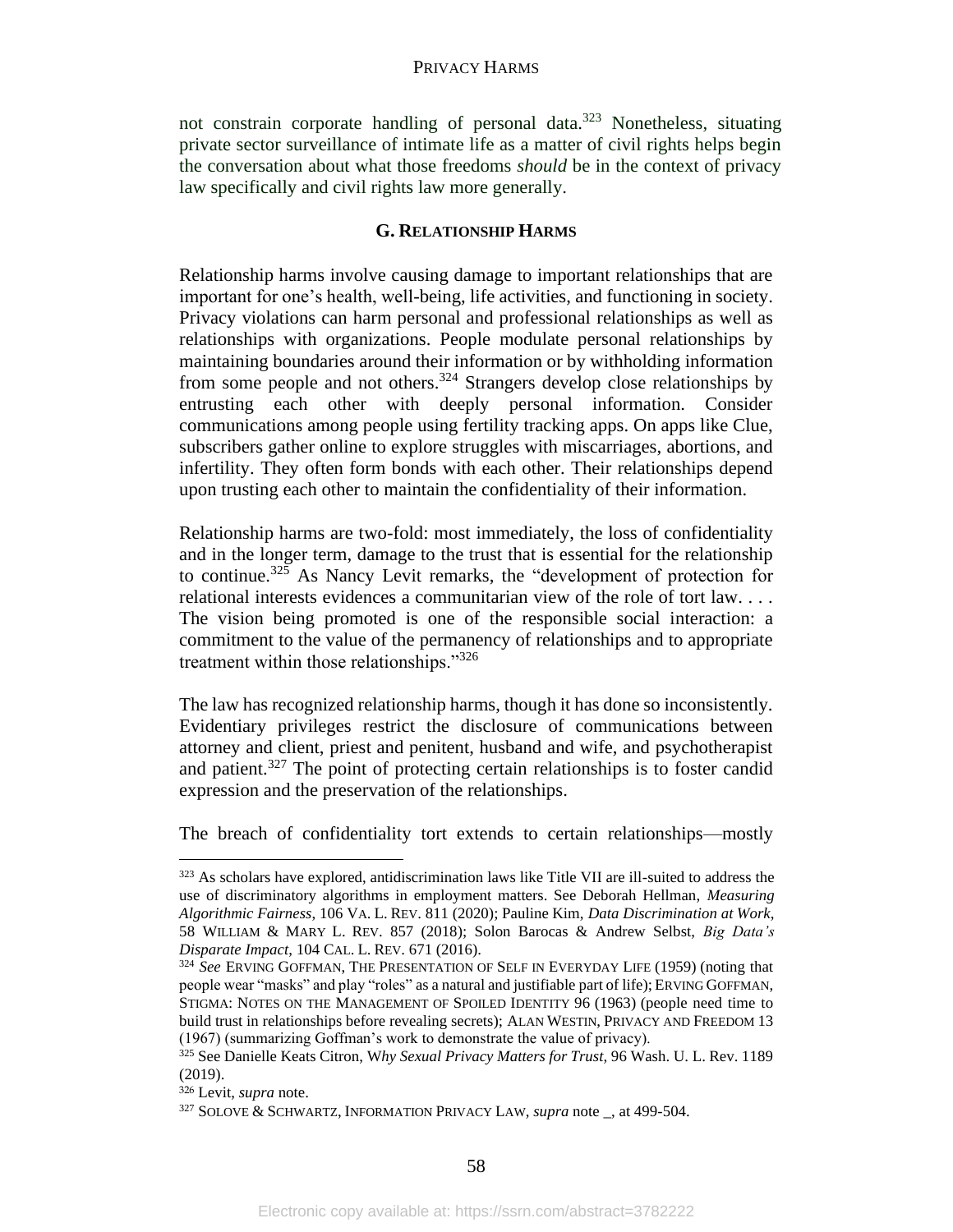professional ones—but it fails to protect many other relationships, such as personal and familial ones.<sup>328</sup> Courts have refused to treat companies as having a duty to keep personal data confidential even though they are in a position of trust and exercise power over individuals' personal data.<sup>329</sup>

The law of fiduciary relationships also safeguards against relationship harms. A fiduciary relationship has long been part of the law of trusts and has been recognized as a special relationship.<sup>330</sup> Because the trustee is in a "position of special trust, the trustee owes certain special duties to the beneficiary."<sup>331</sup> As one of us has noted, a wide array of relationships have been deemed to be fiduciary ones, and the law is open-ended about recognizing such relationships.<sup>332</sup> According to Jack Balkin, "Because of their special power over others and their special relationships to others, information fiduciaries have special duties to act in ways that do not harm the interests of the people whose information they collect, analyze, use, sell, and distribute."<sup>333</sup> Fiduciaries owe special duties including confidentiality, loyalty, transparency, care, and others.<sup>334</sup>

The relationships recognized as fiduciary ones is open-ended rather than a fixed list. In breach of confidentiality cases, courts have recognized fiduciary relationships between doctor and patient, lawyer and client, bank and customer, as well as school and student.<sup>335</sup> One of us argued that the concept of fiduciary relationships can be expanded to regulate consumer privacy because "companies collecting and using our personal information stand in a fiduciary relationship with us." $336$ 

Recently, a number of scholars have further developed this argument, most notably Jack Balkin, Woodrow Hartzog, Neil Richards, and Lauren Scholz. As Lauren Scholz observes, "[f]iduciary law's core goal of preventing opportunistic behavior."<sup>337</sup> She contends that "[i]mplying a fiduciary relationship has the advantage of enabling courts and the justice system to allow and enforce expectations as they are situated in concrete relationships."<sup>338</sup> Thus far, however,

<sup>328</sup> Solove & Richards, *Privacy's Other Path, supra* note, at 176-78.

<sup>329</sup> *Id.* at 157-58.

<sup>330</sup> ARI WALDMAN, PRIVACY AS TRUST (2019); Neil M. Richards & Woodrow Hartzog, *A Duty of Loyalty for Privacy Law* (on file with authors); Neil M. Richards & Woodrow Hartzog, *Privacy Law's Constitutional Moment and the Limits of Data Protection*, 61 B.C. L. Rev. 1687 (2020).

<sup>331</sup> DANIEL J. SOLOVE, THE DIGITAL PERSON: TECHNOLOGY AND PRIVACY IN THE INFORMATION AGE 102 (2004).

<sup>332</sup> *Id.* at 103.

<sup>333</sup> Jack Balkin, *Information Fiduciaries and the First Amendment*, 49 U.C. Davis L. Rev. 1183, 1186 (2016).

<sup>334</sup> Lauren Henry Scholz, *Fiduciary Boilerplate, \_\_* J. Corp. L. \_\_ (draft at p. 65) (June 5, 2020), available at https://ssrn.com/abstract=3620164.

<sup>335</sup> *Id.*

<sup>336</sup> *Id.* at 103.

<sup>337</sup> *Id.* at 66.

<sup>338</sup> *Id.* at 67.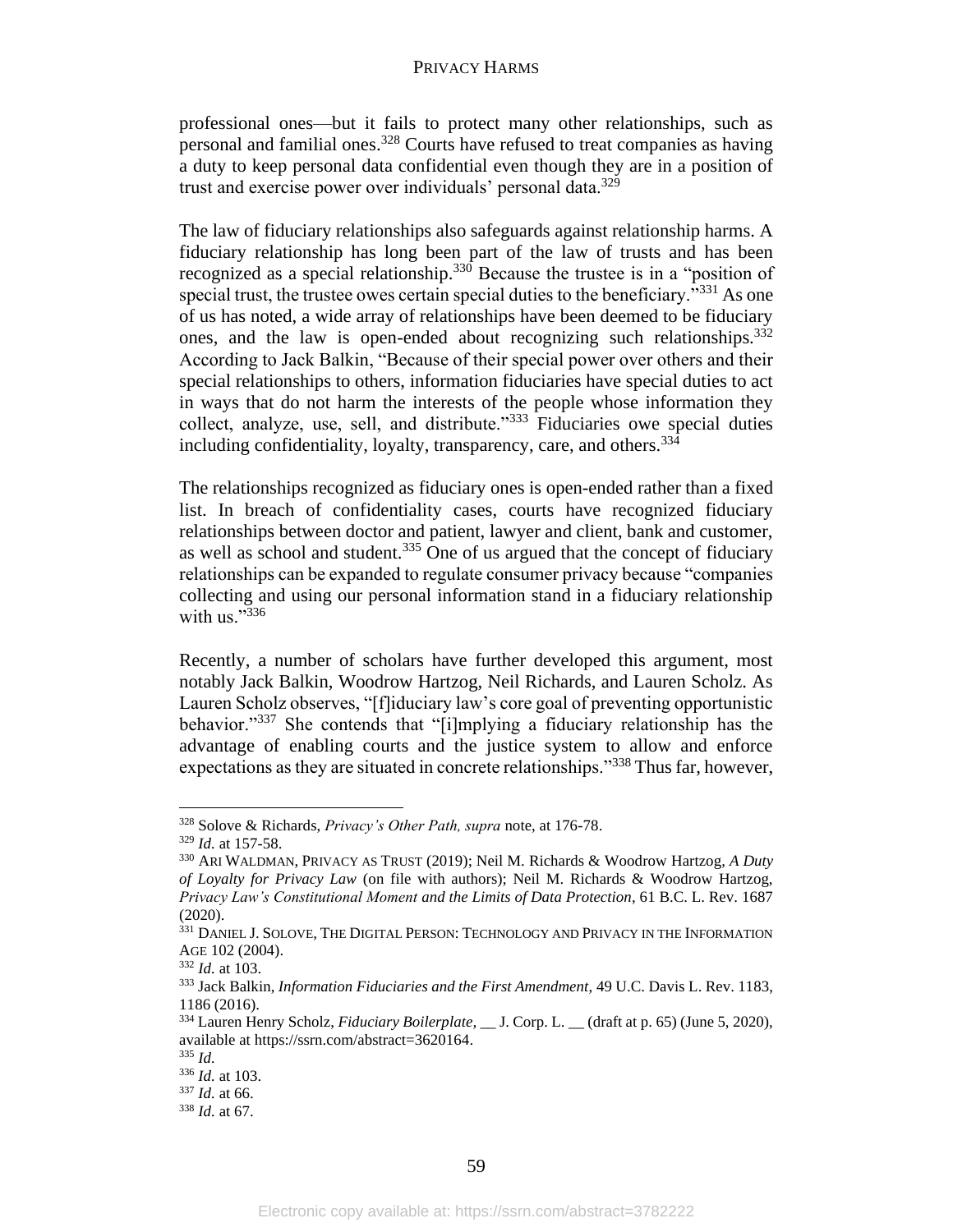the application of the law of fiduciary relationships to privacy has developed slowly, mainly in breach of confidentiality cases in a limited set of professional relationships, but it certainly has potential to develop further in the future.

\* \* \*

As we have pointed out above, the law is lacking in coherence and consistency regarding the recognition of cognizable privacy harms. Courts are often failing to recognize privacy harms and are thwarting the enforcement of privacy violations or leaving them unremedied. Our typology of privacy harms aims to help explain why each type is harmful. We also have endeavored to show that there are concepts in other legal contexts that could be applied to recognize certain types of privacy harms.

# **VI. CONCLUSION**

A well-calibrated legal response to privacy cases would permit socially beneficial personal data practices while requiring robust protections for the handling of personal data. Its primary focus should be on the deterrence of violations with the goal of encouraging widespread compliance. Compensation is important for individuals who have suffered significant harm.

Legal intervention should be designed to ensure that socially beneficial information practices continue. Our economy depends upon the collection and sharing of personal data. At the same time, personal data practices are inherently risky. Privacy law aims to ensure that personal data is used properly, that individuals have the ability to make decisions about their personal data, that there are meaningful guardrails and boundaries about how data is collected, used, or disclosed.

But struggles with recognizing cognizable privacy harms have impeded the law's effectiveness. Failing to recognize harm caused by certain activities can result in the failure to legislate to protect against them or to regulatory strategies that do not adequately enforce against them.

The most deleterious impact of failing to recognize harm has occurred in litigation. Crabbed conceptions of harm have led courts to dismiss cases that are a key lynchpin for privacy law enforcement. The common law as well as litigation of private rights of action have much to contribute to the development of privacy regulation. The common law remains underdeveloped. Although currently, the common law privacy has failed to develop adequate protections of privacy in the digital age, the common law has doctrines, concepts, and remedies that can be very effective tools for protecting privacy.

Private litigation can play a major role in effective privacy law enforcement, and there are foundations in the law for it to develop in productive ways. For